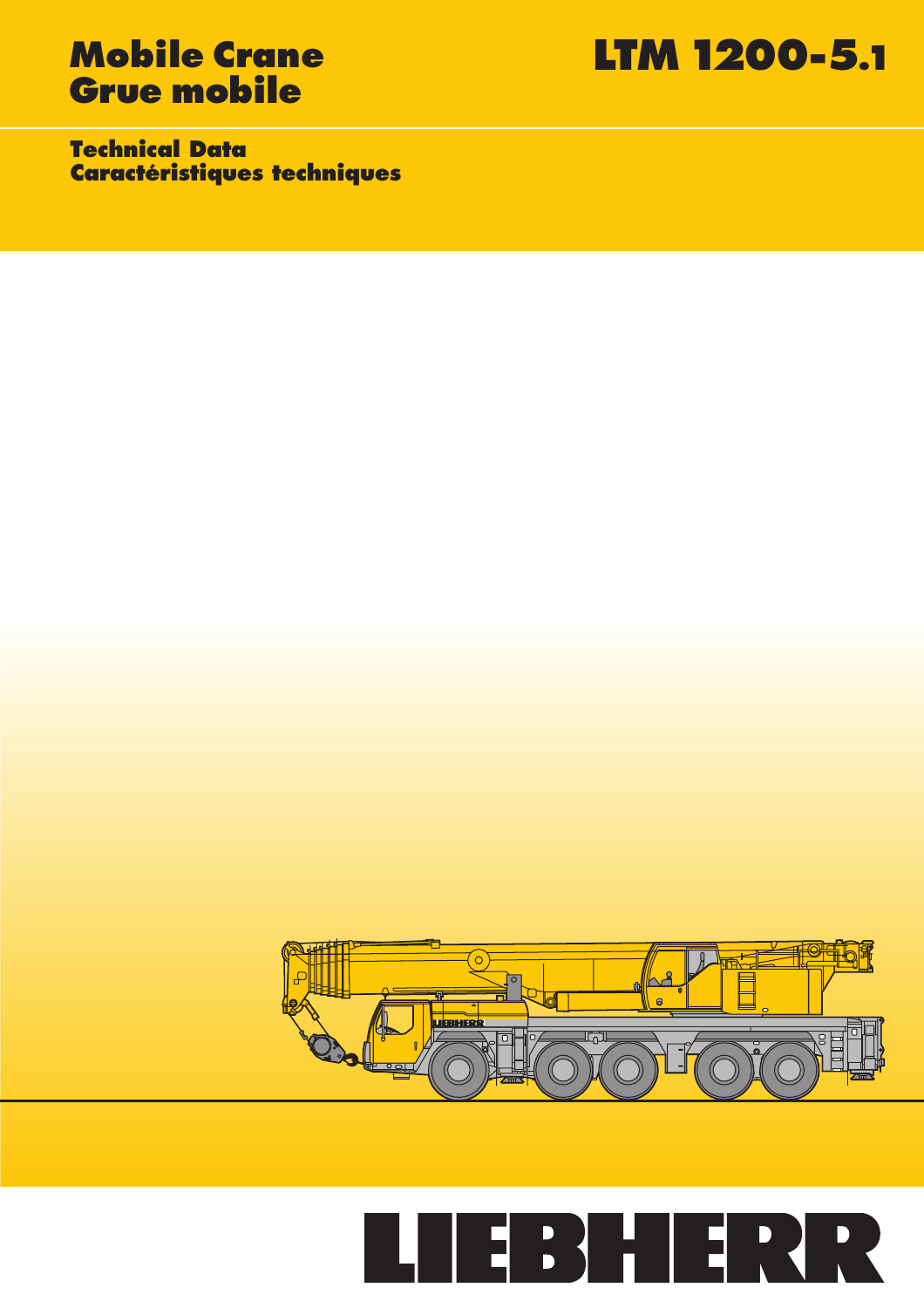| 132 ft   147 ft   162 ft   177 ft   191 ft   206 ft  <br>$221 \text{ ft}$ 236 ft<br>43 ft<br>73 ft<br>103 ft $117$ ft<br>58 ft<br>88 ft<br>$\star$<br>$\leftrightarrow$ ft<br>8<br>8<br>332<br>10<br>10<br>331<br>470<br>295<br>12<br>12<br>328<br>315<br>295<br>295<br>259<br>14<br>14<br>303<br>288<br>286<br>282<br>256<br>207<br>16<br>253<br>$16$<br>271<br>265<br>261<br>243<br>205<br>170<br>18<br>18<br>250<br>245<br>242<br>234<br>227<br>202<br>169<br>$20\,$<br>20<br>217<br>232<br>227<br>226<br>214<br>198<br>168<br>127<br>97<br>24<br>24<br>202<br>96<br>198<br>199<br>191<br>188<br>183<br>162<br>126<br>28<br>28<br>174<br>173<br>176<br>170<br>168<br>163<br>155<br>120<br>91.5<br>73.5<br>32<br>32<br>143<br>143<br>153<br>151<br>145<br>115<br>71.5<br>157<br>147<br>86<br>59.2<br>36<br>36<br>140<br>139<br>137<br>133<br>132<br>110<br>79.5<br>67.5<br>57.5<br>46.7 | $43 - 236$ ft |  | $360^\circ$ | 159000 lbs | 85% |  |  |  |  |  |
|-------------------------------------------------------------------------------------------------------------------------------------------------------------------------------------------------------------------------------------------------------------------------------------------------------------------------------------------------------------------------------------------------------------------------------------------------------------------------------------------------------------------------------------------------------------------------------------------------------------------------------------------------------------------------------------------------------------------------------------------------------------------------------------------------------------------------------------------------------------------------------------------|---------------|--|-------------|------------|-----|--|--|--|--|--|
|                                                                                                                                                                                                                                                                                                                                                                                                                                                                                                                                                                                                                                                                                                                                                                                                                                                                                           |               |  |             |            |     |  |  |  |  |  |
|                                                                                                                                                                                                                                                                                                                                                                                                                                                                                                                                                                                                                                                                                                                                                                                                                                                                                           |               |  |             |            |     |  |  |  |  |  |
|                                                                                                                                                                                                                                                                                                                                                                                                                                                                                                                                                                                                                                                                                                                                                                                                                                                                                           |               |  |             |            |     |  |  |  |  |  |
|                                                                                                                                                                                                                                                                                                                                                                                                                                                                                                                                                                                                                                                                                                                                                                                                                                                                                           |               |  |             |            |     |  |  |  |  |  |
|                                                                                                                                                                                                                                                                                                                                                                                                                                                                                                                                                                                                                                                                                                                                                                                                                                                                                           |               |  |             |            |     |  |  |  |  |  |
|                                                                                                                                                                                                                                                                                                                                                                                                                                                                                                                                                                                                                                                                                                                                                                                                                                                                                           |               |  |             |            |     |  |  |  |  |  |
|                                                                                                                                                                                                                                                                                                                                                                                                                                                                                                                                                                                                                                                                                                                                                                                                                                                                                           |               |  |             |            |     |  |  |  |  |  |
|                                                                                                                                                                                                                                                                                                                                                                                                                                                                                                                                                                                                                                                                                                                                                                                                                                                                                           |               |  |             |            |     |  |  |  |  |  |
|                                                                                                                                                                                                                                                                                                                                                                                                                                                                                                                                                                                                                                                                                                                                                                                                                                                                                           |               |  |             |            |     |  |  |  |  |  |
|                                                                                                                                                                                                                                                                                                                                                                                                                                                                                                                                                                                                                                                                                                                                                                                                                                                                                           |               |  |             |            |     |  |  |  |  |  |
|                                                                                                                                                                                                                                                                                                                                                                                                                                                                                                                                                                                                                                                                                                                                                                                                                                                                                           |               |  |             |            |     |  |  |  |  |  |
|                                                                                                                                                                                                                                                                                                                                                                                                                                                                                                                                                                                                                                                                                                                                                                                                                                                                                           |               |  |             |            |     |  |  |  |  |  |
| 40<br>40<br>74.5<br>125<br>127<br>125<br>122<br>121<br>104<br>63.5<br>54.8<br>25.7<br>45.2<br>37.7<br>30.6                                                                                                                                                                                                                                                                                                                                                                                                                                                                                                                                                                                                                                                                                                                                                                                |               |  |             |            |     |  |  |  |  |  |
| 47<br>95.5<br>25.4<br>47<br>106<br>105<br>105<br>105<br>65.5<br>57.1<br>49.9<br>42.1<br>35.8<br>30.4                                                                                                                                                                                                                                                                                                                                                                                                                                                                                                                                                                                                                                                                                                                                                                                      |               |  |             |            |     |  |  |  |  |  |
| 88.5<br>88.5<br>24<br>54<br>90<br>88.5<br>86.5<br>58.8<br>51.3<br>45.4<br>39<br>33.6<br>28.9<br>54                                                                                                                                                                                                                                                                                                                                                                                                                                                                                                                                                                                                                                                                                                                                                                                        |               |  |             |            |     |  |  |  |  |  |
| 61<br>22.6<br>61<br>76<br>77<br>76.5<br>77<br>52.5<br>46.6<br>41.2<br>36.1<br>31.5<br>27.4                                                                                                                                                                                                                                                                                                                                                                                                                                                                                                                                                                                                                                                                                                                                                                                                |               |  |             |            |     |  |  |  |  |  |
| 25.9<br>21.4<br>68<br>68<br>67.5<br>67<br>68<br>67<br>47.4<br>42.2<br>37.7<br>33.4<br>29.4                                                                                                                                                                                                                                                                                                                                                                                                                                                                                                                                                                                                                                                                                                                                                                                                |               |  |             |            |     |  |  |  |  |  |
| 75<br>24.5<br>20<br>75<br>54.3<br>58.5<br>60<br>58.6<br>42.9<br>38.4<br>34.3<br>30.9<br>27.5                                                                                                                                                                                                                                                                                                                                                                                                                                                                                                                                                                                                                                                                                                                                                                                              |               |  |             |            |     |  |  |  |  |  |
| 82<br>82<br>52.1<br>53.3<br>35.1<br>23.1<br>18.5<br>51.7<br>39.1<br>31.4<br>28.5<br>25.8                                                                                                                                                                                                                                                                                                                                                                                                                                                                                                                                                                                                                                                                                                                                                                                                  |               |  |             |            |     |  |  |  |  |  |
| 89<br>89<br>43.9<br>47.5<br>45.8<br>36.4<br>32.1<br>28.9<br>26.3<br>24.2<br>21.7<br>17.2                                                                                                                                                                                                                                                                                                                                                                                                                                                                                                                                                                                                                                                                                                                                                                                                  |               |  |             |            |     |  |  |  |  |  |
| 96<br>96<br>22.6<br>15.9<br>42.6<br>40.9<br>34.3<br>29.5<br>26.5<br>24.5<br>20.3                                                                                                                                                                                                                                                                                                                                                                                                                                                                                                                                                                                                                                                                                                                                                                                                          |               |  |             |            |     |  |  |  |  |  |
| 21<br>14.7<br>103<br>103<br>36.1<br>36.6<br>32.6<br>27<br>24.6<br>22.7<br>19                                                                                                                                                                                                                                                                                                                                                                                                                                                                                                                                                                                                                                                                                                                                                                                                              |               |  |             |            |     |  |  |  |  |  |
| 110<br>13.5<br>110<br>33.1<br>31<br>22.9<br>21<br>17.9<br>24.9<br>19.4                                                                                                                                                                                                                                                                                                                                                                                                                                                                                                                                                                                                                                                                                                                                                                                                                    |               |  |             |            |     |  |  |  |  |  |
| 117<br>23.2<br>21.2<br>19.5<br>16.8<br>12.5<br>117<br>29.1<br>29.6<br>17.9                                                                                                                                                                                                                                                                                                                                                                                                                                                                                                                                                                                                                                                                                                                                                                                                                |               |  |             |            |     |  |  |  |  |  |
| 124<br>28.5<br>21.9<br>19.6<br>17.9<br>16.7<br>15.7<br>11.6<br>124<br>131<br>26.2<br>14.7<br>131<br>21<br>18<br>16.5<br>15.5<br>10.7                                                                                                                                                                                                                                                                                                                                                                                                                                                                                                                                                                                                                                                                                                                                                      |               |  |             |            |     |  |  |  |  |  |
| 138<br>14.4<br>13.8<br>9.9<br>138<br>20.2<br>16.5<br>15.4                                                                                                                                                                                                                                                                                                                                                                                                                                                                                                                                                                                                                                                                                                                                                                                                                                 |               |  |             |            |     |  |  |  |  |  |
| 145<br>145<br>15.3<br>14.3<br>13.4<br>13<br>9.2<br>19.1                                                                                                                                                                                                                                                                                                                                                                                                                                                                                                                                                                                                                                                                                                                                                                                                                                   |               |  |             |            |     |  |  |  |  |  |
| 152<br>152<br>14.5<br>13.3<br>12.6<br>12.2<br>8.6                                                                                                                                                                                                                                                                                                                                                                                                                                                                                                                                                                                                                                                                                                                                                                                                                                         |               |  |             |            |     |  |  |  |  |  |
| 159<br>12.5<br>11.5<br>159<br>11.9<br>7.9                                                                                                                                                                                                                                                                                                                                                                                                                                                                                                                                                                                                                                                                                                                                                                                                                                                 |               |  |             |            |     |  |  |  |  |  |
| 166<br>7.2<br>166<br>11.8<br>11.1<br>10.8                                                                                                                                                                                                                                                                                                                                                                                                                                                                                                                                                                                                                                                                                                                                                                                                                                                 |               |  |             |            |     |  |  |  |  |  |
| 173<br>6.7<br>173<br>10.5<br>10.2                                                                                                                                                                                                                                                                                                                                                                                                                                                                                                                                                                                                                                                                                                                                                                                                                                                         |               |  |             |            |     |  |  |  |  |  |
| 180<br>9.6<br>6.2<br>180<br>10                                                                                                                                                                                                                                                                                                                                                                                                                                                                                                                                                                                                                                                                                                                                                                                                                                                            |               |  |             |            |     |  |  |  |  |  |
| 187<br>9.6<br>9.1<br>5.6<br>187                                                                                                                                                                                                                                                                                                                                                                                                                                                                                                                                                                                                                                                                                                                                                                                                                                                           |               |  |             |            |     |  |  |  |  |  |
| 194<br>5.2<br>194<br>8.6                                                                                                                                                                                                                                                                                                                                                                                                                                                                                                                                                                                                                                                                                                                                                                                                                                                                  |               |  |             |            |     |  |  |  |  |  |
| 201<br>201<br>8.2<br>4.8                                                                                                                                                                                                                                                                                                                                                                                                                                                                                                                                                                                                                                                                                                                                                                                                                                                                  |               |  |             |            |     |  |  |  |  |  |
| 208<br>208<br>4.4                                                                                                                                                                                                                                                                                                                                                                                                                                                                                                                                                                                                                                                                                                                                                                                                                                                                         |               |  |             |            |     |  |  |  |  |  |
| 215<br>$\overline{4}$<br>215<br>TAB 1555401 / 1555408<br>over rear / en arrière                                                                                                                                                                                                                                                                                                                                                                                                                                                                                                                                                                                                                                                                                                                                                                                                           |               |  |             |            |     |  |  |  |  |  |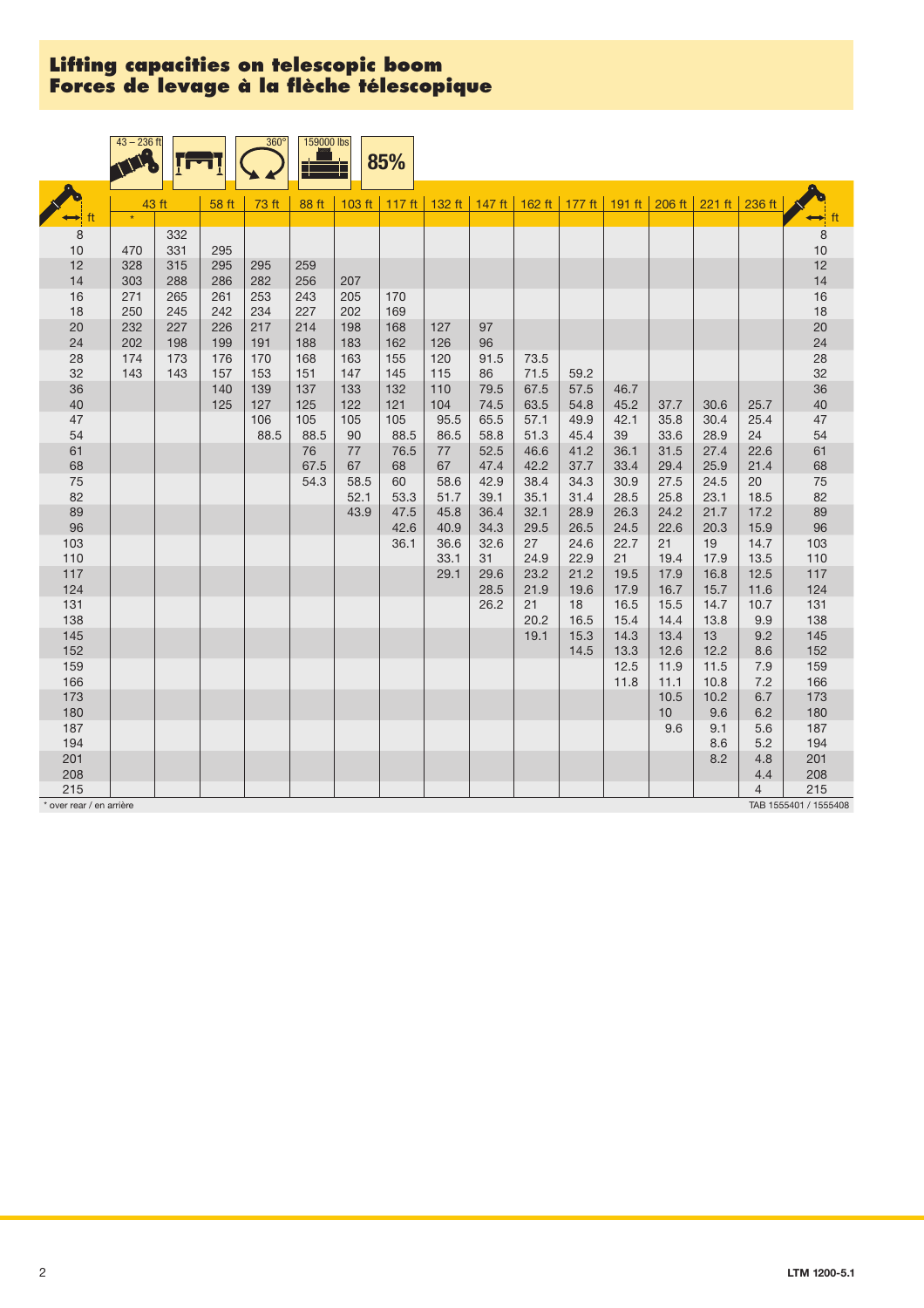|            | $43 - 236$ ft |            |            | $360^\circ$ | 115000 lbs | 85%       |              |              |              |              |              |              |              |              |                      |
|------------|---------------|------------|------------|-------------|------------|-----------|--------------|--------------|--------------|--------------|--------------|--------------|--------------|--------------|----------------------|
|            | 43 ft         | 58 ft      | 73 ft      | 88 ft       | 103 ft     | 117 ft    | 132 ft       | 147 ft       | 162 ft       | 177 ft       | 191 ft       | 206 ft       | 221 ft       | 236 ft       | $\leftrightarrow$ ft |
| 8          | 332           |            |            |             |            |           |              |              |              |              |              |              |              |              | $\,8\,$              |
| 10         | 331           | 295        |            |             |            |           |              |              |              |              |              |              |              |              | 10                   |
| 12         | 314           | 295        | 295        | 259         |            |           |              |              |              |              |              |              |              |              | 12                   |
| 14<br>16   | 287<br>263    | 285<br>261 | 282<br>253 | 256<br>243  | 207<br>205 | 170       |              |              |              |              |              |              |              |              | 14<br>16             |
| 18         | 243           | 242        | 234        | 227         | 202        | 169       |              |              |              |              |              |              |              |              | 18                   |
| 20         | 225           | 225        | 217        | 214         | 198        | 168       | 127          | 97           |              |              |              |              |              |              | 20                   |
| 24         | 195           | 196        | 191        | 188         | 183        | 162       | 126          | 96           |              |              |              |              |              |              | 24                   |
| 28         | 170           | 172        | 170        | 168         | 163        | 155       | 120          | 91.5         | 73.5         |              |              |              |              |              | 28                   |
| 32         | 143           | 150        | 150        | 149         | 143        | 138       | 115          | 86           | 71.5         | 59.2         |              |              |              |              | 32                   |
| 36         |               | 131        | 131        | 128         | 125        | 119       | 110          | 79.5         | 67.5         | 57.5         | 46.7         |              |              |              | 36                   |
| 40<br>47   |               | 115        | 116<br>94  | 112<br>94   | 110<br>89  | 104<br>89 | 103<br>84    | 74.5<br>65.5 | 63.5<br>57.1 | 54.8<br>49.9 | 45.2<br>42.1 | 37.7<br>35.8 | 30.6<br>30.4 | 25.7<br>25.4 | 40<br>47             |
| 54         |               |            | 78.5       | 78          | 75.5       | 74.5      | 70           | 58.8         | 51.3         | 45.4         | 39           | 33.6         | 28.9         | 24           | 54                   |
| 61         |               |            |            | 66          | 67         | 63.5      | 59.8         | 52.5         | 46.6         | 41.2         | 36.1         | 31.5         | 27.4         | 22.6         | 61                   |
| 68         |               |            |            | 56.1        | 57.7       | 55        | 51.6         | 47.4         | 42.2         | 37.7         | 33.4         | 29.4         | 25.9         | 21.4         | 68                   |
| 75         |               |            |            | 48.3        | 49.8       | 48.2      | 45.1         | 42.5         | 38.4         | 34.3         | 30.9         | 27.5         | 24.5         | 20           | 75                   |
| 82         |               |            |            |             | 43.5       | 42.4      | 39.7         | 38.7         | 35.1         | 31.4         | 28.5         | 25.8         | 23.1         | 18.5         | 82                   |
| 89         |               |            |            |             | 38.3       | 37.2      | 35.2         | 35.8         | 31.6         | 28.9         | 26.3         | 24.2         | 21.7         | 17.2         | 89                   |
| 96         |               |            |            |             |            | 32.9      | 31.1         | 32.4         | 28.6         | 26.5         | 24.5         | 22.6         | 20.3         | 15.9         | 96                   |
| 103<br>110 |               |            |            |             |            | 29.3      | 27.4<br>24.2 | 29.1<br>25.9 | 26.3<br>24.5 | 24.3<br>21.8 | 22.7<br>21   | 21<br>19.4   | 19<br>17.9   | 14.7<br>13.5 | 103<br>110           |
| 117        |               |            |            |             |            |           | 21.5         | 23.1         | 23.2         | 19.8         | 19.5         | 17.9         | 16.8         | 12.5         | 117                  |
| 124        |               |            |            |             |            |           |              | 20.7         | 21.5         | 18.5         | 17.6         | 16.7         | 15.7         | 11.6         | 124                  |
| 131        |               |            |            |             |            |           |              | 19.7         | 19.3         | 16.9         | 15.7         | 15.5         | 14.7         | 10.7         | 131                  |
| 138        |               |            |            |             |            |           |              |              | 17.4         | 15.7         | 14.8         | 14.4         | 13.8         | 9.9          | 138                  |
| 145        |               |            |            |             |            |           |              |              | 15.7         | 15.1         | 13.9         | 13           | 13           | 9.2          | 145                  |
| 152        |               |            |            |             |            |           |              |              |              | 14.4         | 12.8         | 12.2         | 12.1         | 8.6          | 152                  |
| 159        |               |            |            |             |            |           |              |              |              |              | 11.4<br>10.2 | 11.6<br>10.9 | 11           | 7.9<br>7.2   | 159                  |
| 166<br>173 |               |            |            |             |            |           |              |              |              |              |              | 9.8          | 9.8<br>8.6   | 6.7          | 166<br>173           |
| 180        |               |            |            |             |            |           |              |              |              |              |              | 8.8          | 7.5          | 6.2          | 180                  |
| 187        |               |            |            |             |            |           |              |              |              |              |              | 7.8          | 6.6          | 5.6          | 187                  |
| 194        |               |            |            |             |            |           |              |              |              |              |              |              | 5.7          | 5.2          | 194                  |
| 201        |               |            |            |             |            |           |              |              |              |              |              |              | 4.9          | 4.8          | 201                  |
| 208        |               |            |            |             |            |           |              |              |              |              |              |              |              | 4.2          | 208                  |
| 215        |               |            |            |             |            |           |              |              |              |              |              |              |              | 3.5          | 215<br>TAB 1555409   |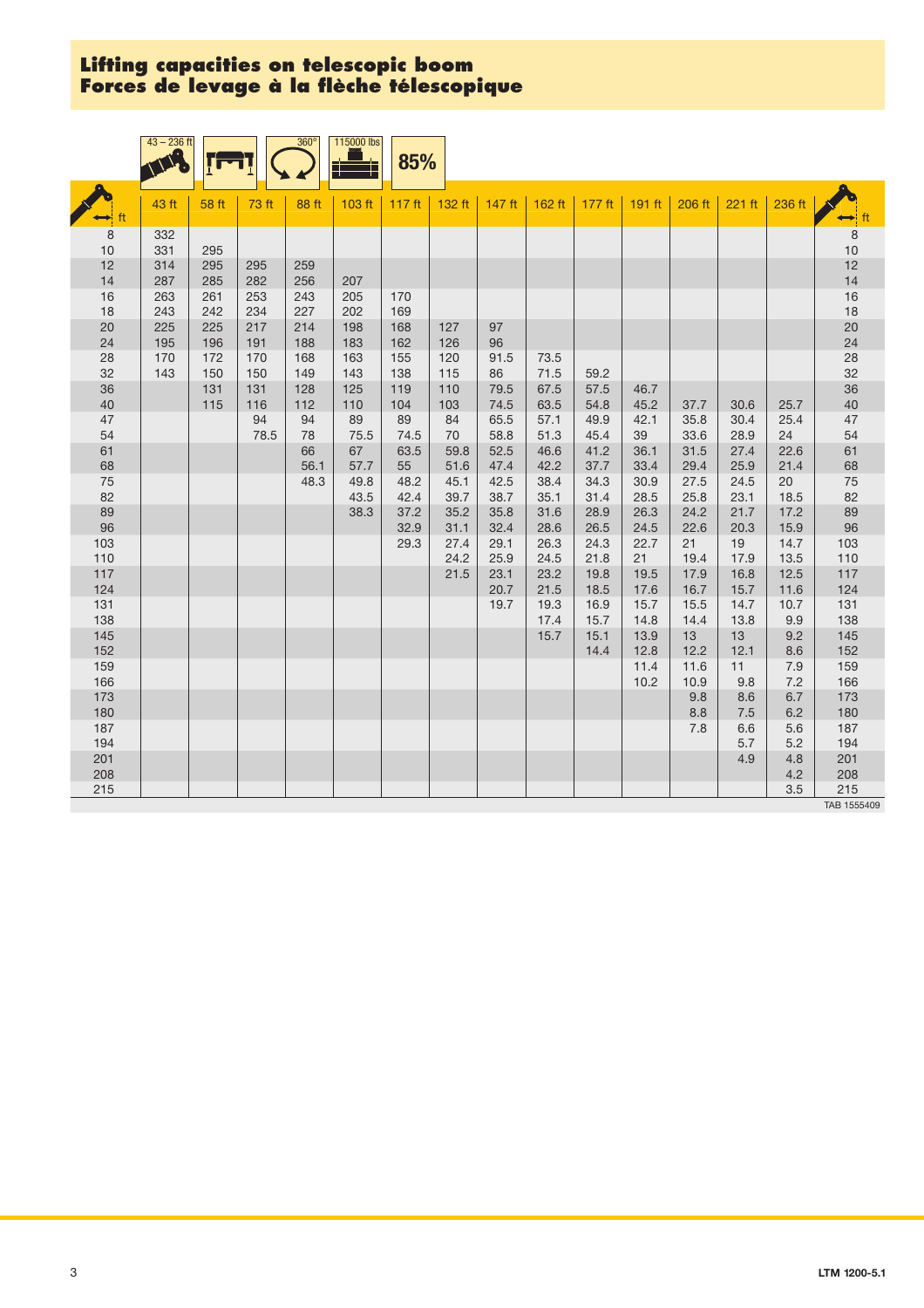|            | $43 - 236$ ft |            |             | $360^\circ$ | 93000 lbs  | 85%               |            |              |              |              |              |              |              |              |                      |
|------------|---------------|------------|-------------|-------------|------------|-------------------|------------|--------------|--------------|--------------|--------------|--------------|--------------|--------------|----------------------|
|            | 43 ft         | 58 ft      | 73 ft       | 88 ft       | 103 ft     | 117 <sub>ft</sub> | 132 ft     | $147$ ft     | 162 ft       | $177$ ft     | 191 ft       | $206$ ft     | 221 ft       | 236 ft       | $\leftrightarrow$ ft |
| 8          | 332           |            |             |             |            |                   |            |              |              |              |              |              |              |              | $\,8\,$              |
| 10         | 331           | 295        |             |             |            |                   |            |              |              |              |              |              |              |              | $10$                 |
| 12         | 313           | 295        | 295         | 259         |            |                   |            |              |              |              |              |              |              |              | 12                   |
| 14         | 285           | 285        | 282         | 256         | 207        |                   |            |              |              |              |              |              |              |              | 14                   |
| 16         | 261           | 260        | 253         | 243         | 205        | 170               |            |              |              |              |              |              |              |              | 16                   |
| 18<br>20   | 241<br>223    | 241<br>224 | 234<br>217  | 227<br>214  | 202<br>198 | 169<br>168        | 127        | 97           |              |              |              |              |              |              | 18<br>20             |
| 24         | 192           | 193        | 190         | 187         | 179        | 161               | 126        | 96           |              |              |              |              |              |              | 24                   |
| 28         | 164           | 166        | 165         | 158         | 150        | 143               | 120        | 91.5         | 73.5         |              |              |              |              |              | 28                   |
| 32         | 140           | 142        | 139         | 131         | 128        | 120               | 115        | 86           | 71.5         | 59.2         |              |              |              |              | 32                   |
| 36         |               | 122        | 118         | 115         | 109        | 107               | 101        | 79.5         | 67.5         | 57.5         | 46.7         |              |              |              | 36                   |
| 40<br>47   |               | 108        | 102<br>84.5 | 101<br>81   | 95.5<br>81 | 94.5<br>77        | 89<br>72.5 | 74.5<br>65.5 | 63.5<br>57.1 | 54.8<br>49.9 | 45.2<br>42.1 | 37.7<br>35.8 | 30.6<br>30.4 | 25.7<br>25.4 | 40<br>47             |
| 54         |               |            | 68.5        | 68          | 67.5       | 64                | 60         | 57.1         | 51.3         | 45.4         | 39           | 33.6         | 28.9         | 24           | 54                   |
| 61         |               |            |             | 59.2        | 57.5       | 54.4              | 50.9       | 48.9         | 46.1         | 41.2         | 36.1         | 31.5         | 27.4         | 22.6         | 61                   |
| 68         |               |            |             | 50.1        | 49.5       | 46.9              | 43.6       | 43.9         | 40.1         | 37.6         | 33.4         | 29.4         | 25.9         | 21.4         | 68                   |
| 75         |               |            |             | 43.1        | 42.7       | 40.8              | 37.7       | 38.8         | 35.3         | 33.5         | 30.9         | 27.5         | 24.5         | 20           | 75                   |
| 82         |               |            |             |             | 37.1       | 35.8              | 32.8       | 33.9         | 31.3         | 29.4         | 28.4         | 25.8         | 23.1         | 18.5         | 82                   |
| 89         |               |            |             |             | 32.5       | 31.9              | 28.8       | 29.9         | 28.7         | 26.6         | 25.4         | 24.2         | 21.7         | 17.2         | 89                   |
| 96         |               |            |             |             |            | 29.5              | 25.3       | 26.5         | 26.6         | 23.8         | 22.6         | 22.3         | 20.3         | 15.9         | 96                   |
| 103        |               |            |             |             |            | 26.8              | 22.7       | 24.3         | 24           | 21.3         | 20.6         | 19.9         | 19           | 14.7         | 103                  |
| 110        |               |            |             |             |            |                   | 21.2       | 22.8         | 21.5         | 19.7         | 19.1         | 17.8         | 17.9         | 13.5         | 110                  |
| 117        |               |            |             |             |            |                   | 19.9       | 20.8         | 19.1         | 18.4         | 17.1         | 16.5         | 16.1         | 12.5         | 117                  |
| 124        |               |            |             |             |            |                   |            | 18.7         | 16.9         | 17           | 15.3         | 15.5         | 14.2         | 11.6         | 124                  |
| 131        |               |            |             |             |            |                   |            | 16.8         | 15.6         | 15.4         | 13.7         | 14.2         | 12.6         | 10.7         | 131                  |
| 138        |               |            |             |             |            |                   |            |              | 14.8         | 13.8         | 12.9         | 12.7         | 11.2         | 9.9          | 138                  |
| 145        |               |            |             |             |            |                   |            |              | 13.8         | 12.6         | 12.1         | 11.4         | 9.9          | 9.2          | 145                  |
| 152<br>159 |               |            |             |             |            |                   |            |              |              | 12           | 11<br>9.8    | 10.1<br>8.9  | 8.7<br>7.6   | 8.5<br>7.6   | 152<br>159           |
| 166        |               |            |             |             |            |                   |            |              |              |              | 8.6          | 7.7          | 6.5          | 6.7          | 166                  |
| 173        |               |            |             |             |            |                   |            |              |              |              |              | 6.7          | 5.5          | 5.8          | 173                  |
| 180        |               |            |             |             |            |                   |            |              |              |              |              | 5.8          | 4.5          | 4.8          | 180                  |
| 187        |               |            |             |             |            |                   |            |              |              |              |              | 5            | 3.7          | 3.9          | 187                  |
| 194        |               |            |             |             |            |                   |            |              |              |              |              |              | 2.9          | 3.1          | 194                  |
|            |               |            |             |             |            |                   |            |              |              |              |              |              |              |              | TAB 1555410          |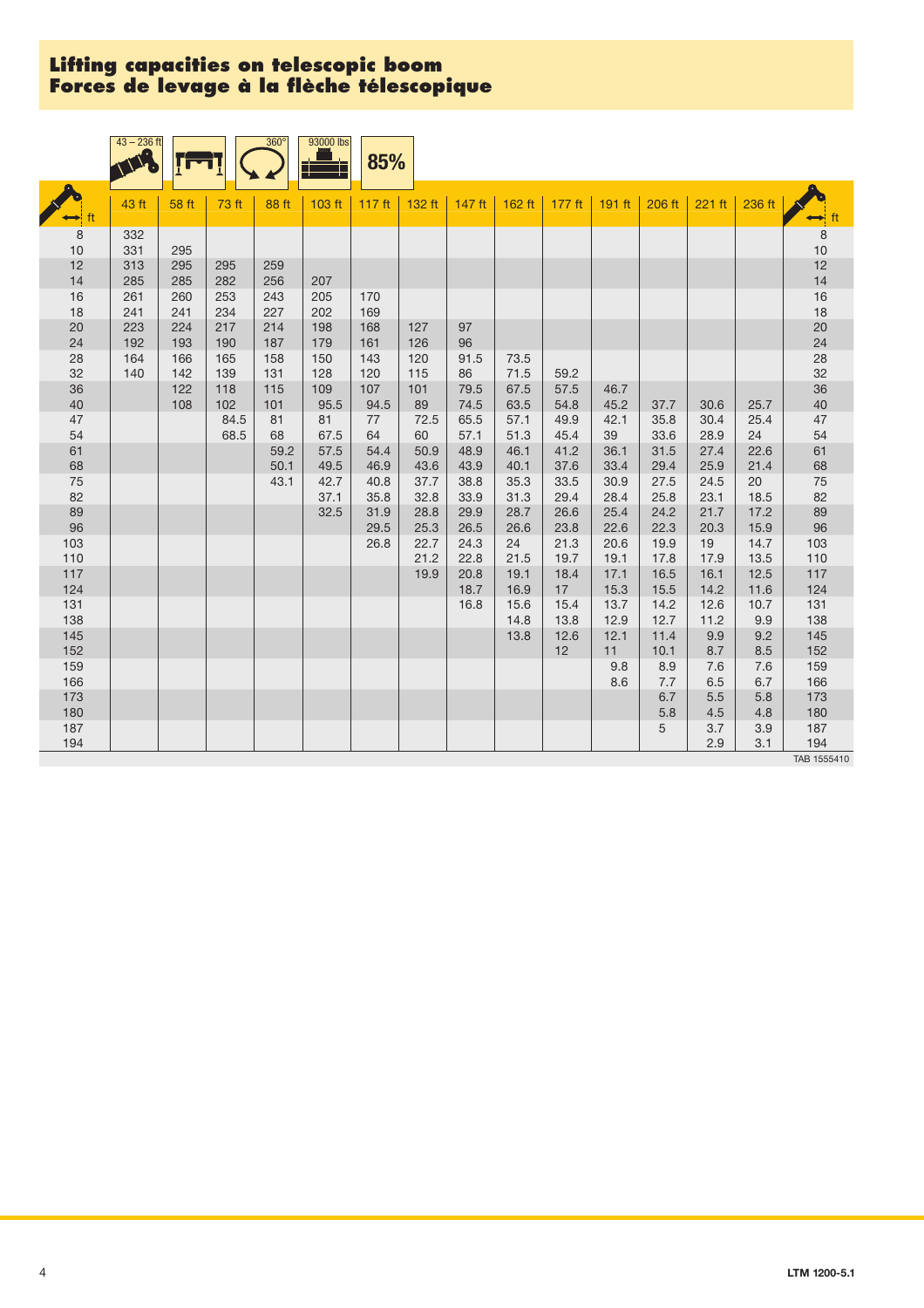|              | $43 - 236$ ft |             |             | $360^\circ$  | 71000 lbs    | 85%               |              |              |              |              |              |              |              |              |                    |
|--------------|---------------|-------------|-------------|--------------|--------------|-------------------|--------------|--------------|--------------|--------------|--------------|--------------|--------------|--------------|--------------------|
|              | 43 ft         | 58 ft       | 73 ft       | 88 ft        | 103 ft       | 117 <sub>ft</sub> | 132 ft       | $147$ ft     | 162 ft       | 177 ft       | 191 ft       | 206 ft       | 221 ft       | 236 ft       |                    |
| 8<br>10      | 332<br>331    | 295         |             |              |              |                   |              |              |              |              |              |              |              |              | $\,$ 8 $\,$<br>10  |
| 12<br>14     | 311<br>283    | 295<br>284  | 294<br>281  | 259<br>256   | 207          |                   |              |              |              |              |              |              |              |              | 12<br>14           |
| 16<br>18     | 259<br>239    | 260<br>240  | 253<br>234  | 243<br>227   | 205<br>202   | 170<br>169        |              |              |              |              |              |              |              |              | 16<br>18           |
| 20<br>24     | 220<br>186    | 222<br>187  | 217<br>181  | 212<br>169   | 197<br>161   | 167<br>149        | 127<br>126   | 97<br>96     |              |              |              |              |              |              | 20<br>24           |
| 28<br>32     | 155<br>130    | 155<br>128  | 145<br>122  | 139<br>116   | 131<br>111   | 125<br>107        | 116<br>100   | 91.5<br>86   | 73.5<br>71.5 | 59.2         |              |              |              |              | 28<br>32           |
| 36<br>40     |               | 108<br>92.5 | 104<br>89.5 | 98.5<br>87   | 97.5<br>85   | 92<br>80.5        | 86<br>75.5   | 79.5<br>71   | 67.5<br>63.5 | 57.5<br>54.8 | 46.7<br>45.2 | 37.7         | 30.6         | 25.7         | 36<br>40           |
| 47<br>54     |               |             | 72<br>59.4  | 71.5<br>59.3 | 68.5<br>56.8 | 65<br>53.5        | 60.5<br>49.7 | 57.8<br>50.5 | 55.2<br>46.2 | 49.8<br>44   | 42.1<br>39   | 35.8<br>33.6 | 30.4<br>28.9 | 25.4<br>24   | 47<br>54           |
| 61<br>68     |               |             |             | 49.7<br>41.8 | 47.8<br>40.8 | 44.9<br>39.1      | 41.5<br>35.1 | 42.5<br>36.2 | 39.4<br>34.7 | 37.2<br>32.8 | 35.6<br>31.2 | 31.5<br>29.4 | 27.4<br>25.9 | 22.6<br>21.4 | 61<br>68           |
| 75<br>82     |               |             |             | 35.6         | 35.1<br>30.1 | 35.6<br>31.6      | 30.2<br>27.3 | 31.6<br>28.9 | 31.4<br>27.3 | 28.2<br>25.3 | 27.8<br>24.7 | 26.5<br>23.5 | 24.5<br>22.7 | 20<br>18.5   | 75<br>82           |
| 89<br>96     |               |             |             |              | 26           | 27.7<br>24.2      | 25.5<br>24   | 26.2<br>23.2 | 23.9<br>21.3 | 23.5<br>21   | 21.9<br>20   | 21.6<br>19.3 | 20.2<br>17.5 | 17.2<br>15.9 | 89<br>96           |
| 103<br>110   |               |             |             |              |              | 21.3              | 21.9<br>19.5 | 20.6<br>18.1 | 19.6<br>18.1 | 18.6<br>17.1 | 18.1<br>16.1 | 16.9<br>14.8 | 15.2<br>13.2 | 14.7<br>13.1 | 103<br>110         |
| $117$<br>124 |               |             |             |              |              |                   | 17.3         | 16.2<br>15.1 | 16.1<br>14.3 | 15.5<br>13.8 | 14.3<br>12.7 | 13<br>11.4   | 11.4<br>9.9  | 11.4<br>9.9  | 117<br>124         |
| 131<br>138   |               |             |             |              |              |                   |              | 13.8         | 12.9<br>11.6 | 12.3<br>11   | 11.2<br>9.9  | 10<br>8.7    | 8.5<br>7.2   | 8.6<br>7.3   | 131<br>138         |
| 145<br>152   |               |             |             |              |              |                   |              |              | 10.2         | 9.6<br>8.5   | 8.6<br>7.4   | 7.6<br>6.5   | 6.1<br>5.1   | 6.2<br>5.2   | 145<br>152         |
| 159<br>166   |               |             |             |              |              |                   |              |              |              |              | 6.3<br>5.4   | 5.5          | 4.1          | 4.2<br>3.4   | 159                |
| 173          |               |             |             |              |              |                   |              |              |              |              |              | 4.5<br>3.6   |              |              | 166<br>173         |
| 180          |               |             |             |              |              |                   |              |              |              |              |              | 2.8          |              |              | 180<br>TAB 1555411 |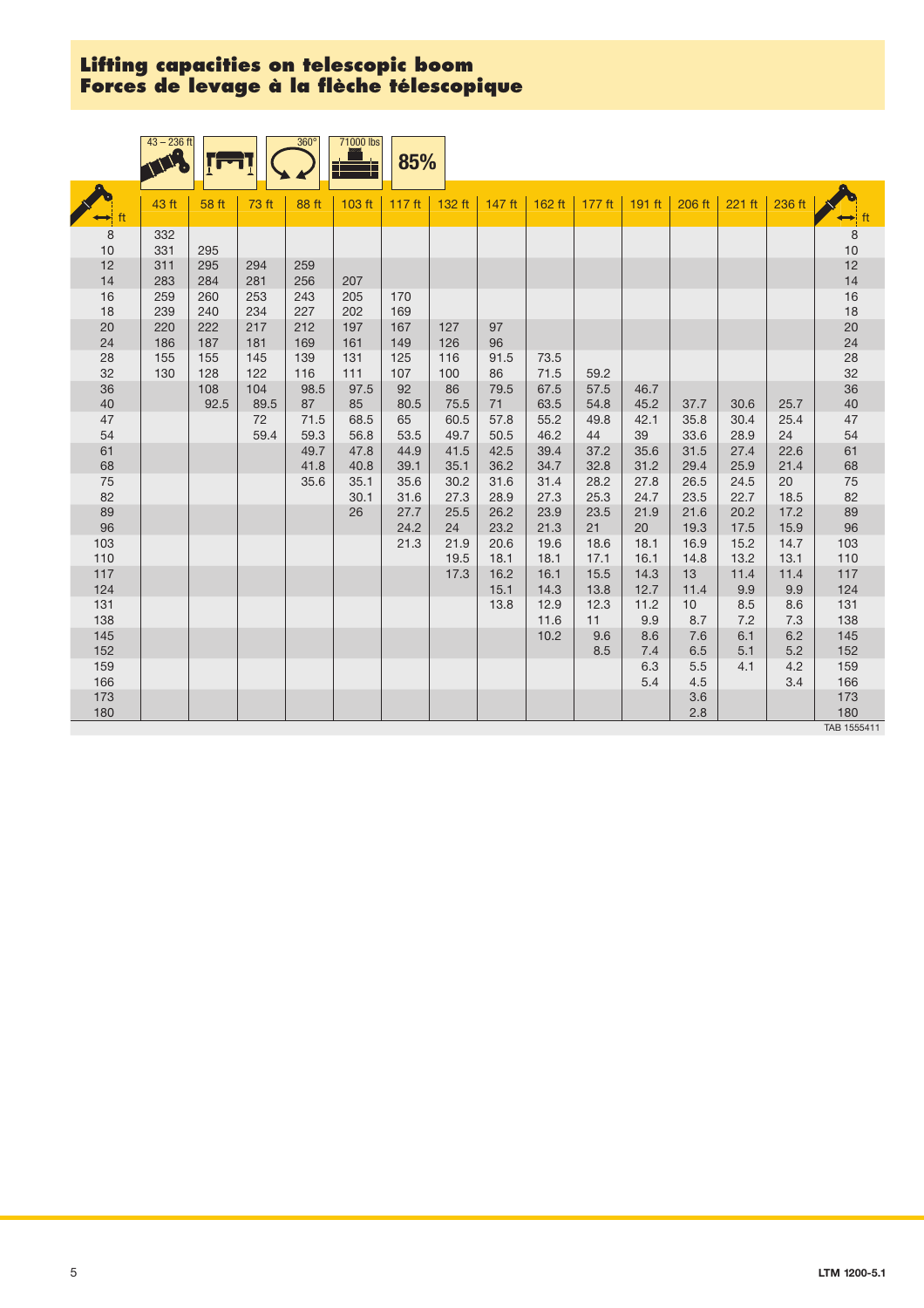|            | $43 - 236$ ft |             |              | $360^\circ$  | 26000 lbs    | 85%          |              |              |                       |                   |              |              |              |              |                                              |
|------------|---------------|-------------|--------------|--------------|--------------|--------------|--------------|--------------|-----------------------|-------------------|--------------|--------------|--------------|--------------|----------------------------------------------|
|            |               |             |              |              |              |              |              |              |                       |                   |              |              |              |              |                                              |
|            | 43 ft         | 58 ft       | 73 ft        | 88 ft        | 103 ft       | 117 $ft$     | 132 ft       | 147 ft       | 162 ft                | 177 ft            | 191 ft       | 206 ft       | 221 ft       | 236 ft       | ⇔                                            |
| 8<br>10    | 332<br>331    | 295         |              |              |              |              |              |              |                       |                   |              |              |              |              | $\begin{array}{c} 8 \\ 10 \\ 12 \end{array}$ |
| 12<br>14   | 307<br>279    | 294<br>279  | 290<br>278   | 259<br>248   | 207          |              |              |              |                       |                   |              |              |              |              | 14                                           |
| 16<br>18   | 254<br>225    | 255<br>219  | 236<br>200   | 210<br>179   | 191<br>165   | 167<br>152   |              |              |                       |                   |              |              |              |              | 16<br>18                                     |
| 20<br>24   | 196<br>142    | 182<br>135  | 168<br>127   | 154<br>119   | 141<br>114   | 134<br>105   | 101<br>96    | 93.5<br>88.5 |                       |                   |              |              |              |              | 20<br>24                                     |
| 28<br>32   | 109<br>86     | 105<br>84.5 | 101<br>83    | 97<br>79     | 91<br>74.5   | 84<br>70     | 77<br>63.5   | 73.5<br>63   | 64.5<br>58.4          | 53.9              |              |              |              |              | 28<br>32<br>36                               |
| 36<br>40   |               | 70<br>59    | 68.5<br>58.5 | 66<br>56.4   | 62.5<br>53.5 | 61.5<br>53.7 | 53.1<br>45.9 | 53.4<br>46.7 | 50.7<br>45.5          | 47.4<br>42.1      | 44.2<br>40.3 | 37.3         | 30.6         | 25.7         | 40                                           |
| 47<br>54   |               |             | 45.5<br>36.7 | 44.3<br>37.2 | 41.8<br>33.8 | 42.5<br>35.1 | 40.9<br>34.4 | 39.3<br>32.3 | 36.4<br>31.6          | 35.7<br>30.1      | 33<br>28.1   | 31.8<br>26.2 | 29.7<br>23.9 | 25.4<br>23.1 | 47<br>54                                     |
| 61<br>68   |               |             |              | 31<br>25.8   | 29.1<br>25.7 | 30.2<br>25.4 | 28.6<br>24.3 | 28.1<br>23.6 | 26.5<br>22.2          | 25<br>20.9        | 23.1<br>19.2 | 21.4<br>17.6 | 19.4<br>15.7 | 18.9<br>15.4 | 61<br>68                                     |
| 75<br>82   |               |             |              | 21.4         | 21.7<br>18.1 | 21.7<br>18.5 | 20.6<br>17.6 | 20.1<br>17.2 | 18.7<br>15.9          | 17.5<br>14.8      | 15.9<br>13.3 | 14.5<br>11.9 | 12.7<br>10.2 | 12.6<br>10.3 | $75\,$<br>82                                 |
| 89<br>96   |               |             |              |              | 15.3         | 15.8<br>13.5 | 15.2<br>13   | 14.7<br>12.7 | 13.5<br>11.5          | 12.5<br>10.5      | 11<br>9.1    | 9.7<br>7.9   | 8.1<br>6.3   | 8.2<br>6.4   | 89<br>96                                     |
| 103<br>110 |               |             |              |              |              | 11.5         | 11.1<br>9.4  | 10.9<br>9.3  | 9.8<br>8.3            | 8.8<br>7.3        | 7.5<br>6     | 6.3<br>4.8   |              | 4.9          | 103<br>110                                   |
| 117<br>124 |               |             |              |              |              |              | 7.9          | 7.8<br>6.5   | $\overline{7}$<br>5.7 | 6.1<br>$\sqrt{5}$ | 4.8          |              |              |              | 117<br>124                                   |
| 131        |               |             |              |              |              |              |              | 5.4          | 4.6                   | $\overline{4}$    |              |              |              |              | 131<br>TAB 1555413                           |

|                                        | $43 - 236$ ft |              |              | $360^\circ$  | $\overline{0}$ lbs | 85%                    |              |              |              |              |              |              |              |            |                                         |
|----------------------------------------|---------------|--------------|--------------|--------------|--------------------|------------------------|--------------|--------------|--------------|--------------|--------------|--------------|--------------|------------|-----------------------------------------|
| $\leftrightarrow$ ft                   | 43 ft         | 58 ft        | 73 ft        | 88 ft        | 103 ft             | $117$ ft               | 132 ft       | 147 ft       | 162 ft       | $177$ ft     | $191$ ft     | $206$ ft     | 221 ft       | 236 ft     | ft<br>⊷                                 |
| $\begin{array}{c} 8 \\ 10 \end{array}$ | 332<br>330    | 295          |              |              |                    |                        |              |              |              |              |              |              |              |            | $\begin{array}{c} 8 \\ 10 \end{array}$  |
| 12<br>14                               | 304<br>274    | 293<br>258   | 246<br>222   | 214<br>196   | 159                |                        |              |              |              |              |              |              |              |            | $\begin{array}{c} 12 \\ 14 \end{array}$ |
| 16<br>18                               | 225<br>179    | 201<br>164   | 178<br>149   | 159<br>135   | 146<br>125         | 127<br>112             |              |              |              |              |              |              |              |            | 16<br>$18$                              |
| 20<br>24                               | 141<br>96.5   | 132<br>95    | 122<br>90.5  | 114<br>84.5  | 104<br>78          | 95<br>75               | 67.5<br>64   | 66<br>63.5   |              |              |              |              |              |            | $\frac{20}{24}$                         |
| 28<br>32                               | 70.5<br>54.1  | 71<br>55.5   | 69.5<br>55.4 | 66.5<br>54.8 | 61<br>49.6         | 60.5<br>50.8           | 55.4<br>48   | 53.4<br>45.5 | 46.7<br>42.9 | 38.9         |              |              |              |            | 28<br>32                                |
| 36<br>40                               |               | 44.6<br>36.9 | 45.2<br>37.8 | 45.5<br>38.5 | 44.2<br>37.7       | 43<br>36.7             | 40.7<br>34.8 | 39<br>33.5   | 36.5<br>31.3 | 34<br>29.2   | 31.2<br>26.8 | 24.6         | 17.1         | 16.6       | 36<br>40                                |
| 47<br>54                               |               |              | 28.4<br>21.8 | 29.4<br>23   | 29<br>22.9         | 28.5<br>22.6           | 27.1<br>21.4 | 26.1<br>20.7 | 24.3<br>19.2 | 22.6<br>17.7 | 20.6<br>15.9 | 18.7<br>14.2 | 16.4<br>12.2 | 16<br>12.1 | 47<br>54                                |
| 61<br>68                               |               |              |              | 18.4<br>14.7 | 18.3<br>14.8       | 18.2<br>14.8           | 17.2<br>13.8 | 16.6<br>13.4 | 15.2<br>12.1 | 14<br>11     | 12.3<br>9.5  | 10.8<br>8.1  | 8.9          | 9          | 61<br>68                                |
| 75<br>82                               |               |              |              | 11.6         | 12<br>9.6          | 12 <sup>2</sup><br>9.8 | 11.2<br>9    | 10.8<br>8.7  | 9.6<br>7.6   | 8.6<br>6.6   | 7.1          |              |              |            | $75\,$<br>82                            |
| 89<br>96                               |               |              |              |              | 7.5                | 8<br>6.3               | 7.2<br>5.7   | 6.9<br>5.4   | 5.8          |              |              |              |              |            | 89<br>96                                |
| 103                                    |               |              |              |              |                    | 4.8                    |              |              |              |              |              |              |              |            | 103                                     |
|                                        |               |              |              |              |                    |                        |              |              |              |              |              |              |              |            | TAB 1555414                             |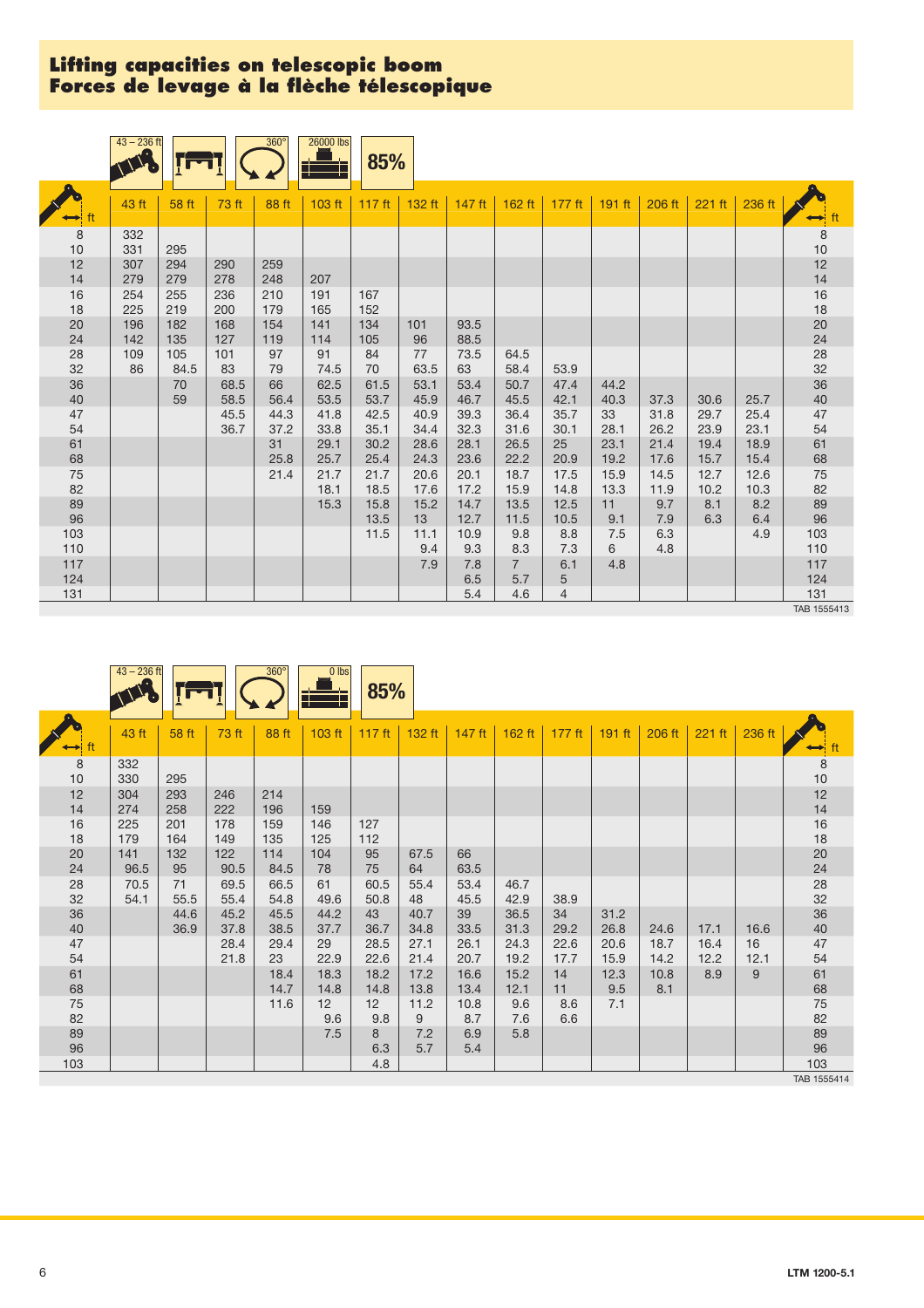## **Lifting heights Hauteurs de levage**

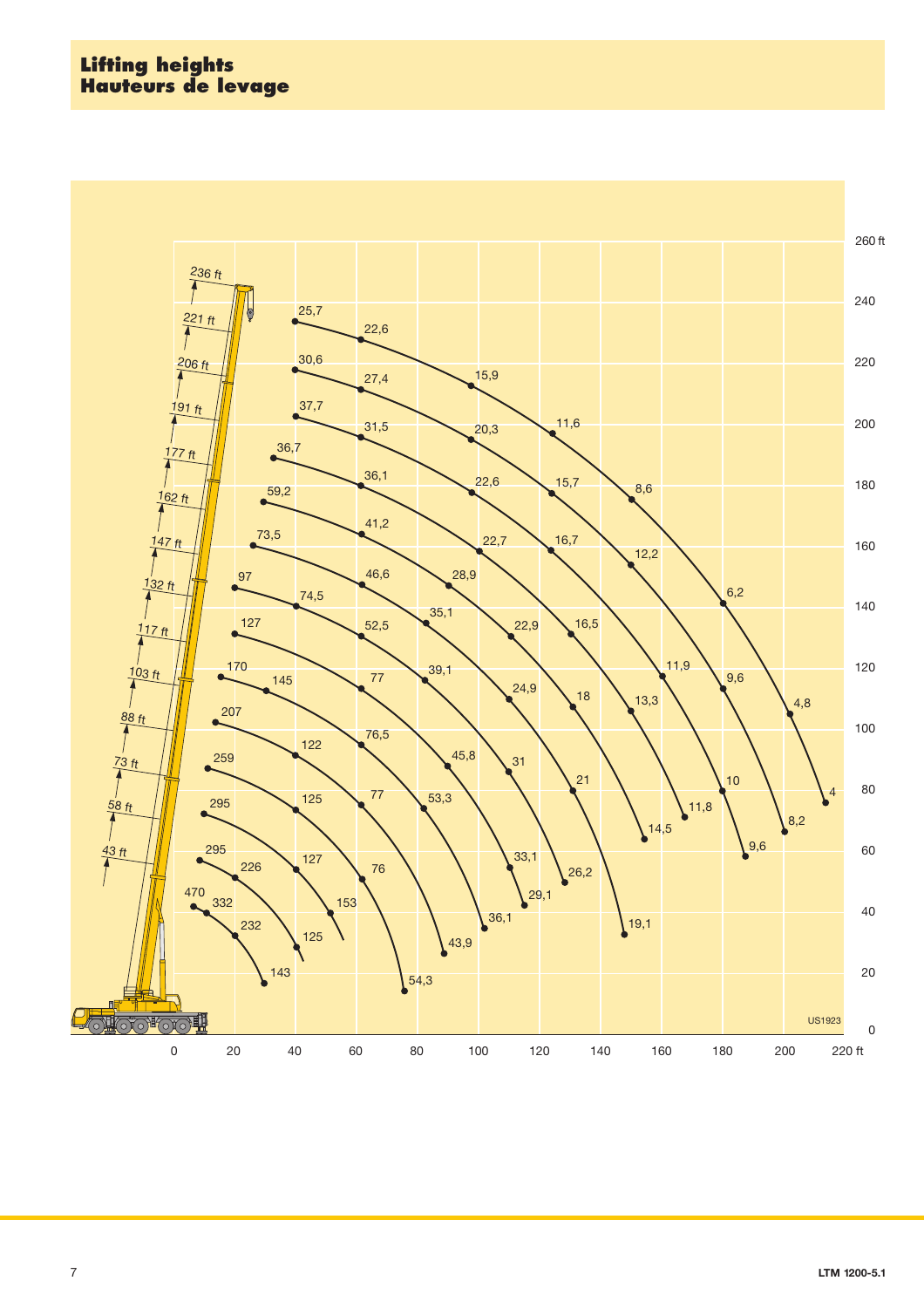|                   | $43 - 236$ ft |                  | 18 ft        |              |                  |              | $360^\circ$  | 159000 lbs       |              | 85%              |              |              |                  |              |              |              |                  |              |                                  |
|-------------------|---------------|------------------|--------------|--------------|------------------|--------------|--------------|------------------|--------------|------------------|--------------|--------------|------------------|--------------|--------------|--------------|------------------|--------------|----------------------------------|
|                   |               | 43 ft            |              |              | 88 ft            |              |              | 103 ft           |              |                  | 132 ft       |              |                  | 147 ft       |              |              | 162 ft           |              |                                  |
|                   |               | 18 <sub>ft</sub> |              |              | 18 <sub>ft</sub> |              |              | 18 <sub>ft</sub> |              |                  | 18 ft        |              |                  | <b>18 ft</b> |              |              | 18 <sub>ft</sub> |              |                                  |
| $\leftrightarrow$ | $0^{\circ}$   | $22.5^\circ$     | $45^\circ$   | $0^{\circ}$  | $22.5^\circ$     | $45^\circ$   | $0^{\circ}$  | $22.5^\circ$     | $45^\circ$   | $0^{\circ}$      | $22.5^\circ$ | $45^\circ$   | $\Omega^{\circ}$ | $22.5^\circ$ | $45^\circ$   | $0^{\circ}$  | $22.5^\circ$     | $45^\circ$   | $\mapsto$                        |
| 10<br>12          | 134<br>134    | 115<br>110       | 89           | 134          |                  |              |              |                  |              |                  |              |              |                  |              |              |              |                  |              | 10<br>12                         |
| 14<br>16          | 134<br>131    | 106<br>101       | 87.5<br>85   | 134<br>134   |                  |              | 100          |                  |              |                  |              |              |                  |              |              |              |                  |              | 14<br>16                         |
| 18<br>20          | 125<br>119    | 97<br>92.5       | 82<br>79     | 134<br>132   | 101<br>101       | 79.5         | 96.5<br>92   | 71.5             |              | 87.5             |              |              |                  |              |              |              |                  |              | 18                               |
| 24                | 106<br>95     | 85<br>78         | 74.5<br>70.5 | 126<br>119   | 95.5<br>90.5     | 79<br>76     | 84<br>77.5   | 70<br>65.5       | 59.3<br>57.9 | 86               | 66           |              | 77<br>75.5       |              |              |              |                  |              | 20                               |
| 28<br>32<br>36    | 86<br>78      | 72.5<br>68       | 67<br>64.5   | 111<br>103   | 86<br>82         | 73.5<br>71   | 71.5<br>66.5 | 61.5<br>57.8     | 54.8<br>52.2 | 81<br>76<br>71.5 | 64<br>60.5   | 56<br>54.1   | 72.5             | 62<br>59.7   |              | 59.7         |                  |              | 24<br>28<br>32<br>36<br>36<br>40 |
| 40                | 72            | 61               | 58.8         | 95           | 78.5             | 69.5         | 62.5         | 54.6             | 49.8         | 67.5             | 57.6         | 52           | 69<br>65.5       | 57.2         | 53.6<br>51.6 | 57.8<br>55   | 56.8<br>54.2     | 50.1         |                                  |
| 47<br>54          | 63            |                  |              | 83.5<br>74   | 73.5<br>68.5     | 66<br>63.5   | 55.9<br>50.7 | 50<br>45.9       | 46.2<br>43   | 61.5<br>56.7     | 53.4<br>49.7 | 48.6<br>45.7 | 58.7<br>52.3     | 53.1<br>49.7 | 48.6<br>45.9 | 49.8<br>45.1 | 49.3<br>44.6     | 47.2<br>44.1 | 47<br>54                         |
| 61<br>68          |               |                  |              | 66.5<br>59.6 | 64<br>58.8       | 61.5<br>58.5 | 46.2<br>42.7 | 42.6<br>39.7     | 40.5<br>38.2 | 52.2<br>48.5     | 46.4<br>43.6 | 43.3<br>41.1 | 47.3<br>42.5     | 46<br>42.1   | 43.4<br>40.8 | 40.8<br>37.2 | 40.5<br>36.8     | 40.4<br>36.8 | 61<br>68                         |
| 75<br>82          |               |                  |              | 54.2<br>49.5 | 53.8<br>49.3     | 41.9<br>21.3 | 39.5<br>36.8 | 37.2<br>35.1     | 36.3<br>34.6 | 45.1<br>42.3     | 41.2<br>39   | 39.2<br>37.5 | 38.5<br>34.9     | 38.4<br>35.1 | 38.1<br>35.2 | 33.8<br>30.8 | 33.6<br>30.7     | 33.7<br>30.7 | 75<br>82                         |
| 89<br>96          |               |                  |              | 44.7         | 33.8             | 14.4         | 34.5<br>32.5 | 33.3<br>31.9     | 27.9<br>20   | 39.9<br>37.7     | 37.1<br>35.4 | 36.1<br>34.7 | 31.8<br>29.2     | 32<br>29.4   | 32.1<br>29.4 | 28.3<br>25.8 | 28.2<br>25.9     | 28.2<br>26   | 89<br>96                         |
| 103               |               |                  |              |              |                  |              | 31           | 25.7             | 13.4         | 35.1             | 34           | 33.7         | 26.7             | 27           | 27.1         | 23.7         | 23.8             | 23.9         | 103                              |
| 110<br>117        |               |                  |              |              |                  |              | 23.6         |                  |              | 32<br>29         | 32.1<br>29.3 | 32.1<br>24.6 | 24.5<br>22.6     | 24.8<br>22.9 | 24.9<br>23   | 21.8<br>19.9 | 21.9<br>20.1     | 22<br>20.2   | 110<br>117                       |
| 124<br>131        |               |                  |              |              |                  |              |              |                  |              | 26.3<br>23.4     | 26.5<br>23.6 | 17.6<br>12   | 20.8<br>19.2     | 21<br>19.4   | 21.1<br>19.4 | 18.4<br>16.9 | 18.4<br>17       | 18.5<br>17.1 | 124<br>131                       |
| 138<br>145        |               |                  |              |              |                  |              |              |                  |              |                  |              |              | 17.8<br>16.4     | 18<br>16.5   | 16.8<br>12   | 15.5<br>14.3 | 15.6<br>14.3     | 15.6<br>14.4 | 138<br>145                       |
| 152<br>159        |               |                  |              |              |                  |              |              |                  |              |                  |              |              |                  |              |              | 13.2<br>12.2 | 13.3<br>11.8     | 13.3<br>11.7 | 152<br>159                       |
| 166               |               |                  |              |              |                  |              |              |                  |              |                  |              |              |                  |              |              | 10.2         |                  |              | 166                              |

TAB 1555043 / 1555092 / 1555141

|                 | $43 - 236$ ft        |                      | 18 <sub>ft</sub>     |                      |                            | $360^\circ$          | 159000 lbs            | 85%                        |                    |                    |                            |                       |                      |                      |                    |                                        |
|-----------------|----------------------|----------------------|----------------------|----------------------|----------------------------|----------------------|-----------------------|----------------------------|--------------------|--------------------|----------------------------|-----------------------|----------------------|----------------------|--------------------|----------------------------------------|
|                 |                      | 177 ft<br>18 ft      |                      |                      | 191 ft<br>18 <sub>ft</sub> |                      |                       | 206 ft<br>18 <sub>ft</sub> |                    |                    | 221 ft<br>18 <sub>ft</sub> |                       |                      | 236 ft<br>18 ft      |                    |                                        |
| ft              | $0^{\circ}$          | $22.5^\circ$         | $45^\circ$           | $0^{\circ}$          | $22.5^\circ$               | $45^\circ$           | $0^{\circ}$           | $22.5^\circ$               | $45^\circ$         | $0^{\circ}$        | $22.5^\circ$               | $45^\circ$            | $0^{\circ}$          | $22.5^\circ$         | $45^\circ$         | ft<br>$\rightarrow$                    |
| 36<br>40        | 46.7<br>45.3         | 44.7                 | 41.5                 | 37.2                 | 34.7                       |                      | 29.3                  | 24.6                       |                    | 22                 |                            |                       |                      |                      |                    | 36<br>40                               |
| 47<br>54        | 42.1<br>38.7         | 41.2<br>38           | 41<br>37.7           | 35.2<br>32.7         | 34.4<br>32                 | 32.1<br>31.7         | 29<br>27.5            | 24.5<br>27                 | 27.2<br>26.8       | 21.9<br>21         | 20.9<br>20.7               | 19.7                  | 17.3<br>17.2         | 16.5                 | 16.3               | 47<br>54                               |
| 61<br>68        | 35.6<br>32.6         | 35<br>32.3           | 34.7<br>32.1         | 30.4<br>28.2         | 29.9<br>27.9               | 29.7<br>27.8         | 25.9<br>24.2          | 25.4<br>23.8               | 25.2<br>23.4       | 20<br>19           | 19.6<br>18.6               | 19.4<br>18.4          | 16.5<br>15.7         | 16.3<br>15.5         | 16.1<br>15.4       | 61<br>68                               |
| 75<br>82        | 30<br>27.4           | 29.8<br>27.5         | 29.7<br>27.5         | 26.2<br>24.5         | 26<br>24.1                 | 26<br>24.2           | 22.5<br>20.9          | 22.2<br>20.6               | 21.8<br>20.5       | 18<br>16.9         | 17.5<br>16.6               | 17.5<br>16.5          | 14.9<br>14.1         | 14.7<br>14           | 14.7<br>14.1       | 75<br>82                               |
| 89<br>96<br>103 | 25.1<br>23.1<br>21.1 | 25.2<br>23.2<br>21.2 | 25.3<br>23.3<br>21.4 | 22.8<br>21.1<br>19.4 | 22.4<br>20.7<br>19.1       | 22.5<br>20.8<br>19.2 | 19.6<br>18.2<br>16.9  | 19.2<br>18<br>16.8         | 19.2<br>18<br>16.9 | 16<br>15.1<br>14.3 | 15.7<br>14.9<br>14.2       | 15.7<br>14.9<br>14.2  | 13.4<br>12.6<br>11.8 | 13.3<br>12.7<br>11.9 | 13.4<br>12.7<br>12 | 89<br>96<br>103                        |
| 110<br>117      | 19.4<br>17.9         | 19.4<br>17.9         | 19.5<br>18           | 17.7<br>16.1         | 17.6<br>16.2               | 17.7<br>16.3         | 15.7<br>14.7          | 15.7<br>14.7               | 15.8<br>14.8       | 13.5<br>12.8       | 13.4<br>12.7               | 13.5<br>12.7          | 10.9<br>10.1         | 11.1<br>10.3         | 11.2<br>10.4       | 110<br>117                             |
| 124<br>131      | 16.4<br>15           | 16.5<br>15.1         | 16.6<br>15.2         | 14.9<br>13.8         | 14.9<br>13.8               | 15<br>13.9           | 13.5<br>12.6          | 13.7<br>12.6               | 13.7<br>12.8       | 12.1<br>11.5       | 12.1<br>11.5               | 12.1<br>11.5          | 9.3<br>8.6           | 9.5<br>8.7           | 9.6<br>8.9         | 124<br>131                             |
| 138<br>145      | 14<br>12.9           | 14<br>13             | 14.1<br>13           | 12.6<br>11.6         | 12.8<br>11.7               | 12.8<br>11.8         | 11.8<br>10.9          | 11.8<br>11                 | 11.9<br>11.1       | 10.9<br>10.3       | 10.9<br>10.3               | 10.9<br>10.4          | 7.9<br>7.2           | 8.1<br>7.4           | 8.2<br>7.5         | 138<br>145                             |
| 152<br>159      | 11.9<br>11           | 12<br>11.1           | 12<br>11.1           | 10.9<br>10.1         | 11<br>10.2                 | 11<br>10.2           | 10.1<br>9.4           | 10.2<br>9.5                | 10.3<br>9.6        | 9.7<br>9.1         | 9.7<br>9.1                 | 9.8<br>9.2            | 6.5<br>5.9           | 6.7<br>6.1           | 6.8<br>6.1         | 152<br>159                             |
| 166<br>173      | 10.3<br>9.5          | 10.3<br>9.6          | 10.3<br>8.9          | 9.4<br>8.7           | 9.5<br>8.8                 | 9.5<br>8.8           | 8.8<br>8.2            | 8.9<br>8.3                 | 8.9<br>8.3         | 8.5<br>7.9         | 8.6<br>8                   | 8.6<br>8              | 5.3<br>4.7           | 5.4<br>4.8           | 5.5<br>4.9         | 166<br>173                             |
| 180<br>187      |                      |                      |                      | 8.1<br>7.5           | 8.2<br>7.6                 | 8.2<br>7.6           | 7.6<br>$\overline{7}$ | 7.6<br>7.1                 | 7.7<br>7.1         | 7.4<br>6.9         | 7.5<br>$\overline{7}$      | 7.5<br>$\overline{7}$ | 4.1<br>3.6           | 4.2<br>3.7           | 4.3<br>3.7         | 180<br>187                             |
| 194<br>201      |                      |                      |                      |                      |                            |                      | 6.6<br>6.2            | 6.6<br>6.2                 | 6.6<br>6.2         | 6.4<br>6           | 6.5<br>6                   | 6.5<br>6              | 3.1<br>2.6           | 3.2<br>2.7           | 3.2<br>2.6         | 194<br>201                             |
| 208<br>215      |                      |                      |                      |                      |                            |                      |                       |                            |                    | 5.5<br>5.1         | 5.6<br>5.2                 | 5.6<br>5.1            |                      |                      |                    | 208<br>215                             |
| 222             |                      |                      |                      |                      |                            |                      |                       |                            |                    | 4.8                |                            |                       |                      |                      |                    | 222<br>TAB 1555043 / 1555092 / 1555141 |

8 **LTM 1200-**LTM 1200-5.1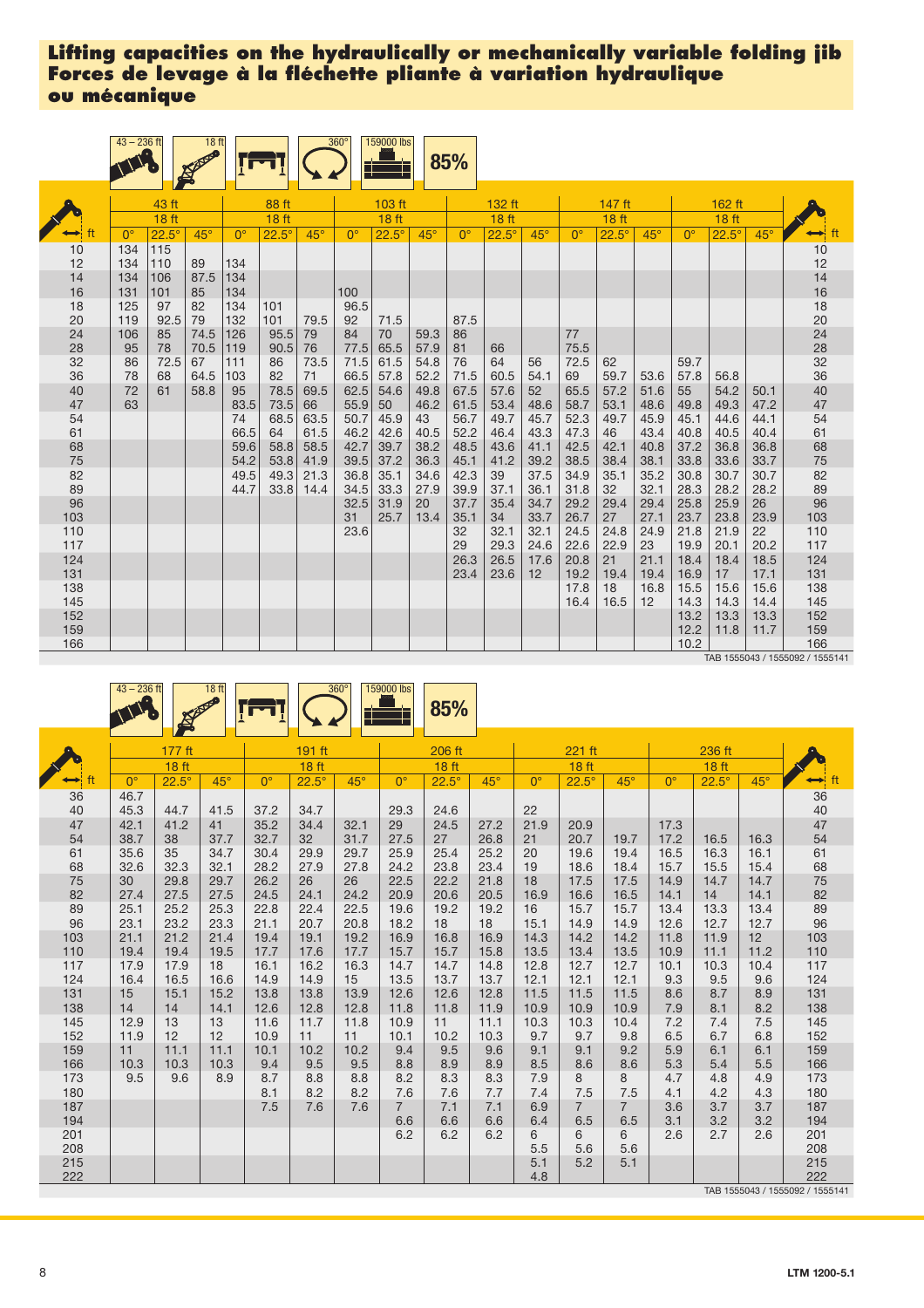| 43 ft<br>88 ft<br>103 ft<br>132 ft<br>147 ft<br>162 ft<br>40 ft<br>40 ft<br>40 ft<br>40 ft<br>40 ft<br>40 ft<br>$22.5^\circ$<br>$45^\circ$<br>ft<br>$22.5^\circ$<br>$45^\circ$<br>$45^\circ$<br>$0^{\circ}$<br>$22.5^\circ$<br>$45^\circ$<br>$22.5^\circ$<br>$45^\circ$<br>$22.5^\circ$<br>$45^\circ$<br>$22.5^\circ$<br>$0^{\circ}$<br>$0^{\circ}$<br>$\Omega^{\circ}$<br>$\Omega^{\circ}$<br>$0^{\circ}$<br>$\rightarrow$<br>46.1<br>$\frac{10}{12}$<br>10<br>12<br>46.1<br>46.1<br>14<br>14<br>46.1<br>46.1<br>16<br>18<br>20<br>24<br>28<br>32<br>36<br>40<br>7<br>16<br>46.1<br>46.1<br>46.1<br>18<br>46.1<br>38.9<br>46.1<br>46.1<br>20<br>38.6<br>46.1<br>46.1<br>46.1<br>46.1<br>46.1<br>24<br>46.1<br>35.2<br>46.1<br>37.4<br>46.1<br>46.1<br>28<br>46.1<br>46.1<br>32.3<br>46.1<br>36.3<br>46.1<br>46.1<br>43.3<br>32<br>44.2<br>25.2<br>33.2<br>46.1<br>30<br>34.3<br>46.1<br>46.1<br>43.1<br>46.1<br>36<br>39.4<br>28<br>23.8<br>31.9<br>46.1<br>46.1<br>42.7<br>46.1<br>32.4<br>46.1<br>32.7<br>40<br>35.9<br>26.2<br>22.8<br>30.8<br>45.8<br>30.5<br>46.1<br>42.1<br>46.1<br>31.4<br>45.9<br>24.5<br>23.3<br>29.7<br>29.2<br>47<br>23.7<br>21.3<br>45.3<br>28.5<br>23.3<br>42.3<br>23.1<br>45.2<br>29.5<br>40.5<br>29<br>30.3<br>28.4<br>44.2<br>29.4<br>23.4<br>22.8<br>54<br>22.2<br>22.2<br>22.6<br>27.6<br>54<br>26.4<br>21.4<br>20.3<br>26.5<br>37.7<br>26.6<br>41.2<br>27.8<br>40.8<br>27.9<br>22.6<br>38.6<br>40.1<br>21.9<br>61<br>68<br>75<br>82<br>89<br>96<br>103<br>110<br>61<br>19.7<br>21.4<br>34.1<br>25.1<br>21.4<br>37.9<br>26.4<br>21.9<br>26.6<br>35.8<br>26.3<br>21.8<br>23<br>19.8<br>35.5<br>24.7<br>37.7<br>21.9<br>23.1<br>23.7<br>21.3<br>35.2<br>33.1<br>25.2<br>68<br>20.3<br>20.7<br>31<br>20.8<br>34.7<br>25.2<br>25.3<br>21.2<br>18.5<br>32<br>21.4<br>75<br>29<br>21.7<br>22.3<br>20.3<br>32.1<br>20.8<br>32.7<br>24.2<br>24.2<br>20.2<br>28.5<br>24<br>20.9<br>30.6<br>20.8<br>26.5<br>29.9<br>22.9<br>20.3<br>23.2<br>82<br>89<br>96<br>20.6<br>19.8<br>26.4<br>21.1<br>19.9<br>30.5<br>23<br>20.4<br>28.1<br>20.4<br>27.8<br>22.2<br>24.5<br>19.6<br>24.5<br>19.5<br>28.7<br>22<br>25.9<br>19.6<br>20.2<br>21.9<br>20<br>20.1<br>20<br>26.2<br>21.2<br>18.9<br>19.6<br>22.8<br>19.4<br>19.2<br>19.7<br>21.3<br>22.6<br>20.9<br>27<br>19.8<br>24.1<br>19.7<br>103<br>18.8<br>20.5<br>22.4<br>20.9<br>18.3<br>19.6<br>21.2<br>18.7<br>24.7<br>19.4<br>25.3<br>19.5<br>20.4<br>19.4<br>20.1<br>110<br>23.3<br>19.5<br>19.3<br>17.9<br>19.6<br>19.8<br>18.3<br>19.5<br>19<br>23.6<br>19.8<br>19.3<br>20.7<br>18.9<br>18<br>$\frac{117}{124}$<br>117<br>19.2<br>18.1<br>18.6<br>17.4<br>22<br>18.8<br>18.7<br>19.3<br>18.6<br>18.3<br>17.9<br>18<br>22<br>19<br>124<br>17.6<br>16.8<br>20.8<br>18.3<br>18.8<br>17.7<br>18<br>18.3<br>20.4<br>18.5<br>17.4<br>17.6<br>131<br>131<br>16.8<br>19.6<br>16.1<br>16.2<br>18<br>18.9<br>18.1<br>18.1<br>16.5<br>16.7<br>17.8<br>138<br>138<br>18.7<br>17.7<br>17.2<br>14.9<br>15.1<br>17.3<br>17.4<br>17.1<br>15.4<br>145<br>145<br>17.9<br>16.9<br>17.7<br>16<br>16<br>16.2<br>13.9<br>14<br>14.3<br>152<br>152<br>16.5<br>15.3<br>12.9<br>13.1<br>13.4<br>17<br>14.9<br>15<br>159<br>159<br>13.8<br>13.9<br>14.1<br>11.9<br>12.2<br>14.2<br>12.5<br>166<br>166<br>13<br>13.2<br>12.4<br>11.2<br>11.4<br>11.6<br>173<br>10.9<br>10.5<br>173<br>10.6<br>10.8<br>9.8<br>180<br>180<br>9.9 | $43 - 221$ ft | 40 ft |  | $360^\circ$ | 159000 lbs | 85% |  |  |  |  |  |
|------------------------------------------------------------------------------------------------------------------------------------------------------------------------------------------------------------------------------------------------------------------------------------------------------------------------------------------------------------------------------------------------------------------------------------------------------------------------------------------------------------------------------------------------------------------------------------------------------------------------------------------------------------------------------------------------------------------------------------------------------------------------------------------------------------------------------------------------------------------------------------------------------------------------------------------------------------------------------------------------------------------------------------------------------------------------------------------------------------------------------------------------------------------------------------------------------------------------------------------------------------------------------------------------------------------------------------------------------------------------------------------------------------------------------------------------------------------------------------------------------------------------------------------------------------------------------------------------------------------------------------------------------------------------------------------------------------------------------------------------------------------------------------------------------------------------------------------------------------------------------------------------------------------------------------------------------------------------------------------------------------------------------------------------------------------------------------------------------------------------------------------------------------------------------------------------------------------------------------------------------------------------------------------------------------------------------------------------------------------------------------------------------------------------------------------------------------------------------------------------------------------------------------------------------------------------------------------------------------------------------------------------------------------------------------------------------------------------------------------------------------------------------------------------------------------------------------------------------------------------------------------------------------------------------------------------------------------------------------------------------------------------------------------------------------------------------------------------------------------------------------------------------------------------------------------------------------------------------------------------------------------------------------------------------------------------------------------------------------------------------|---------------|-------|--|-------------|------------|-----|--|--|--|--|--|
|                                                                                                                                                                                                                                                                                                                                                                                                                                                                                                                                                                                                                                                                                                                                                                                                                                                                                                                                                                                                                                                                                                                                                                                                                                                                                                                                                                                                                                                                                                                                                                                                                                                                                                                                                                                                                                                                                                                                                                                                                                                                                                                                                                                                                                                                                                                                                                                                                                                                                                                                                                                                                                                                                                                                                                                                                                                                                                                                                                                                                                                                                                                                                                                                                                                                                                                                                                              |               |       |  |             |            |     |  |  |  |  |  |
|                                                                                                                                                                                                                                                                                                                                                                                                                                                                                                                                                                                                                                                                                                                                                                                                                                                                                                                                                                                                                                                                                                                                                                                                                                                                                                                                                                                                                                                                                                                                                                                                                                                                                                                                                                                                                                                                                                                                                                                                                                                                                                                                                                                                                                                                                                                                                                                                                                                                                                                                                                                                                                                                                                                                                                                                                                                                                                                                                                                                                                                                                                                                                                                                                                                                                                                                                                              |               |       |  |             |            |     |  |  |  |  |  |
|                                                                                                                                                                                                                                                                                                                                                                                                                                                                                                                                                                                                                                                                                                                                                                                                                                                                                                                                                                                                                                                                                                                                                                                                                                                                                                                                                                                                                                                                                                                                                                                                                                                                                                                                                                                                                                                                                                                                                                                                                                                                                                                                                                                                                                                                                                                                                                                                                                                                                                                                                                                                                                                                                                                                                                                                                                                                                                                                                                                                                                                                                                                                                                                                                                                                                                                                                                              |               |       |  |             |            |     |  |  |  |  |  |
|                                                                                                                                                                                                                                                                                                                                                                                                                                                                                                                                                                                                                                                                                                                                                                                                                                                                                                                                                                                                                                                                                                                                                                                                                                                                                                                                                                                                                                                                                                                                                                                                                                                                                                                                                                                                                                                                                                                                                                                                                                                                                                                                                                                                                                                                                                                                                                                                                                                                                                                                                                                                                                                                                                                                                                                                                                                                                                                                                                                                                                                                                                                                                                                                                                                                                                                                                                              |               |       |  |             |            |     |  |  |  |  |  |
|                                                                                                                                                                                                                                                                                                                                                                                                                                                                                                                                                                                                                                                                                                                                                                                                                                                                                                                                                                                                                                                                                                                                                                                                                                                                                                                                                                                                                                                                                                                                                                                                                                                                                                                                                                                                                                                                                                                                                                                                                                                                                                                                                                                                                                                                                                                                                                                                                                                                                                                                                                                                                                                                                                                                                                                                                                                                                                                                                                                                                                                                                                                                                                                                                                                                                                                                                                              |               |       |  |             |            |     |  |  |  |  |  |
|                                                                                                                                                                                                                                                                                                                                                                                                                                                                                                                                                                                                                                                                                                                                                                                                                                                                                                                                                                                                                                                                                                                                                                                                                                                                                                                                                                                                                                                                                                                                                                                                                                                                                                                                                                                                                                                                                                                                                                                                                                                                                                                                                                                                                                                                                                                                                                                                                                                                                                                                                                                                                                                                                                                                                                                                                                                                                                                                                                                                                                                                                                                                                                                                                                                                                                                                                                              |               |       |  |             |            |     |  |  |  |  |  |
|                                                                                                                                                                                                                                                                                                                                                                                                                                                                                                                                                                                                                                                                                                                                                                                                                                                                                                                                                                                                                                                                                                                                                                                                                                                                                                                                                                                                                                                                                                                                                                                                                                                                                                                                                                                                                                                                                                                                                                                                                                                                                                                                                                                                                                                                                                                                                                                                                                                                                                                                                                                                                                                                                                                                                                                                                                                                                                                                                                                                                                                                                                                                                                                                                                                                                                                                                                              |               |       |  |             |            |     |  |  |  |  |  |
|                                                                                                                                                                                                                                                                                                                                                                                                                                                                                                                                                                                                                                                                                                                                                                                                                                                                                                                                                                                                                                                                                                                                                                                                                                                                                                                                                                                                                                                                                                                                                                                                                                                                                                                                                                                                                                                                                                                                                                                                                                                                                                                                                                                                                                                                                                                                                                                                                                                                                                                                                                                                                                                                                                                                                                                                                                                                                                                                                                                                                                                                                                                                                                                                                                                                                                                                                                              |               |       |  |             |            |     |  |  |  |  |  |
|                                                                                                                                                                                                                                                                                                                                                                                                                                                                                                                                                                                                                                                                                                                                                                                                                                                                                                                                                                                                                                                                                                                                                                                                                                                                                                                                                                                                                                                                                                                                                                                                                                                                                                                                                                                                                                                                                                                                                                                                                                                                                                                                                                                                                                                                                                                                                                                                                                                                                                                                                                                                                                                                                                                                                                                                                                                                                                                                                                                                                                                                                                                                                                                                                                                                                                                                                                              |               |       |  |             |            |     |  |  |  |  |  |
|                                                                                                                                                                                                                                                                                                                                                                                                                                                                                                                                                                                                                                                                                                                                                                                                                                                                                                                                                                                                                                                                                                                                                                                                                                                                                                                                                                                                                                                                                                                                                                                                                                                                                                                                                                                                                                                                                                                                                                                                                                                                                                                                                                                                                                                                                                                                                                                                                                                                                                                                                                                                                                                                                                                                                                                                                                                                                                                                                                                                                                                                                                                                                                                                                                                                                                                                                                              |               |       |  |             |            |     |  |  |  |  |  |
|                                                                                                                                                                                                                                                                                                                                                                                                                                                                                                                                                                                                                                                                                                                                                                                                                                                                                                                                                                                                                                                                                                                                                                                                                                                                                                                                                                                                                                                                                                                                                                                                                                                                                                                                                                                                                                                                                                                                                                                                                                                                                                                                                                                                                                                                                                                                                                                                                                                                                                                                                                                                                                                                                                                                                                                                                                                                                                                                                                                                                                                                                                                                                                                                                                                                                                                                                                              |               |       |  |             |            |     |  |  |  |  |  |
|                                                                                                                                                                                                                                                                                                                                                                                                                                                                                                                                                                                                                                                                                                                                                                                                                                                                                                                                                                                                                                                                                                                                                                                                                                                                                                                                                                                                                                                                                                                                                                                                                                                                                                                                                                                                                                                                                                                                                                                                                                                                                                                                                                                                                                                                                                                                                                                                                                                                                                                                                                                                                                                                                                                                                                                                                                                                                                                                                                                                                                                                                                                                                                                                                                                                                                                                                                              |               |       |  |             |            |     |  |  |  |  |  |
|                                                                                                                                                                                                                                                                                                                                                                                                                                                                                                                                                                                                                                                                                                                                                                                                                                                                                                                                                                                                                                                                                                                                                                                                                                                                                                                                                                                                                                                                                                                                                                                                                                                                                                                                                                                                                                                                                                                                                                                                                                                                                                                                                                                                                                                                                                                                                                                                                                                                                                                                                                                                                                                                                                                                                                                                                                                                                                                                                                                                                                                                                                                                                                                                                                                                                                                                                                              |               |       |  |             |            |     |  |  |  |  |  |
|                                                                                                                                                                                                                                                                                                                                                                                                                                                                                                                                                                                                                                                                                                                                                                                                                                                                                                                                                                                                                                                                                                                                                                                                                                                                                                                                                                                                                                                                                                                                                                                                                                                                                                                                                                                                                                                                                                                                                                                                                                                                                                                                                                                                                                                                                                                                                                                                                                                                                                                                                                                                                                                                                                                                                                                                                                                                                                                                                                                                                                                                                                                                                                                                                                                                                                                                                                              |               |       |  |             |            |     |  |  |  |  |  |
|                                                                                                                                                                                                                                                                                                                                                                                                                                                                                                                                                                                                                                                                                                                                                                                                                                                                                                                                                                                                                                                                                                                                                                                                                                                                                                                                                                                                                                                                                                                                                                                                                                                                                                                                                                                                                                                                                                                                                                                                                                                                                                                                                                                                                                                                                                                                                                                                                                                                                                                                                                                                                                                                                                                                                                                                                                                                                                                                                                                                                                                                                                                                                                                                                                                                                                                                                                              |               |       |  |             |            |     |  |  |  |  |  |
|                                                                                                                                                                                                                                                                                                                                                                                                                                                                                                                                                                                                                                                                                                                                                                                                                                                                                                                                                                                                                                                                                                                                                                                                                                                                                                                                                                                                                                                                                                                                                                                                                                                                                                                                                                                                                                                                                                                                                                                                                                                                                                                                                                                                                                                                                                                                                                                                                                                                                                                                                                                                                                                                                                                                                                                                                                                                                                                                                                                                                                                                                                                                                                                                                                                                                                                                                                              |               |       |  |             |            |     |  |  |  |  |  |
|                                                                                                                                                                                                                                                                                                                                                                                                                                                                                                                                                                                                                                                                                                                                                                                                                                                                                                                                                                                                                                                                                                                                                                                                                                                                                                                                                                                                                                                                                                                                                                                                                                                                                                                                                                                                                                                                                                                                                                                                                                                                                                                                                                                                                                                                                                                                                                                                                                                                                                                                                                                                                                                                                                                                                                                                                                                                                                                                                                                                                                                                                                                                                                                                                                                                                                                                                                              |               |       |  |             |            |     |  |  |  |  |  |
|                                                                                                                                                                                                                                                                                                                                                                                                                                                                                                                                                                                                                                                                                                                                                                                                                                                                                                                                                                                                                                                                                                                                                                                                                                                                                                                                                                                                                                                                                                                                                                                                                                                                                                                                                                                                                                                                                                                                                                                                                                                                                                                                                                                                                                                                                                                                                                                                                                                                                                                                                                                                                                                                                                                                                                                                                                                                                                                                                                                                                                                                                                                                                                                                                                                                                                                                                                              |               |       |  |             |            |     |  |  |  |  |  |
|                                                                                                                                                                                                                                                                                                                                                                                                                                                                                                                                                                                                                                                                                                                                                                                                                                                                                                                                                                                                                                                                                                                                                                                                                                                                                                                                                                                                                                                                                                                                                                                                                                                                                                                                                                                                                                                                                                                                                                                                                                                                                                                                                                                                                                                                                                                                                                                                                                                                                                                                                                                                                                                                                                                                                                                                                                                                                                                                                                                                                                                                                                                                                                                                                                                                                                                                                                              |               |       |  |             |            |     |  |  |  |  |  |
|                                                                                                                                                                                                                                                                                                                                                                                                                                                                                                                                                                                                                                                                                                                                                                                                                                                                                                                                                                                                                                                                                                                                                                                                                                                                                                                                                                                                                                                                                                                                                                                                                                                                                                                                                                                                                                                                                                                                                                                                                                                                                                                                                                                                                                                                                                                                                                                                                                                                                                                                                                                                                                                                                                                                                                                                                                                                                                                                                                                                                                                                                                                                                                                                                                                                                                                                                                              |               |       |  |             |            |     |  |  |  |  |  |
|                                                                                                                                                                                                                                                                                                                                                                                                                                                                                                                                                                                                                                                                                                                                                                                                                                                                                                                                                                                                                                                                                                                                                                                                                                                                                                                                                                                                                                                                                                                                                                                                                                                                                                                                                                                                                                                                                                                                                                                                                                                                                                                                                                                                                                                                                                                                                                                                                                                                                                                                                                                                                                                                                                                                                                                                                                                                                                                                                                                                                                                                                                                                                                                                                                                                                                                                                                              |               |       |  |             |            |     |  |  |  |  |  |
|                                                                                                                                                                                                                                                                                                                                                                                                                                                                                                                                                                                                                                                                                                                                                                                                                                                                                                                                                                                                                                                                                                                                                                                                                                                                                                                                                                                                                                                                                                                                                                                                                                                                                                                                                                                                                                                                                                                                                                                                                                                                                                                                                                                                                                                                                                                                                                                                                                                                                                                                                                                                                                                                                                                                                                                                                                                                                                                                                                                                                                                                                                                                                                                                                                                                                                                                                                              |               |       |  |             |            |     |  |  |  |  |  |
|                                                                                                                                                                                                                                                                                                                                                                                                                                                                                                                                                                                                                                                                                                                                                                                                                                                                                                                                                                                                                                                                                                                                                                                                                                                                                                                                                                                                                                                                                                                                                                                                                                                                                                                                                                                                                                                                                                                                                                                                                                                                                                                                                                                                                                                                                                                                                                                                                                                                                                                                                                                                                                                                                                                                                                                                                                                                                                                                                                                                                                                                                                                                                                                                                                                                                                                                                                              |               |       |  |             |            |     |  |  |  |  |  |
|                                                                                                                                                                                                                                                                                                                                                                                                                                                                                                                                                                                                                                                                                                                                                                                                                                                                                                                                                                                                                                                                                                                                                                                                                                                                                                                                                                                                                                                                                                                                                                                                                                                                                                                                                                                                                                                                                                                                                                                                                                                                                                                                                                                                                                                                                                                                                                                                                                                                                                                                                                                                                                                                                                                                                                                                                                                                                                                                                                                                                                                                                                                                                                                                                                                                                                                                                                              |               |       |  |             |            |     |  |  |  |  |  |
|                                                                                                                                                                                                                                                                                                                                                                                                                                                                                                                                                                                                                                                                                                                                                                                                                                                                                                                                                                                                                                                                                                                                                                                                                                                                                                                                                                                                                                                                                                                                                                                                                                                                                                                                                                                                                                                                                                                                                                                                                                                                                                                                                                                                                                                                                                                                                                                                                                                                                                                                                                                                                                                                                                                                                                                                                                                                                                                                                                                                                                                                                                                                                                                                                                                                                                                                                                              |               |       |  |             |            |     |  |  |  |  |  |
|                                                                                                                                                                                                                                                                                                                                                                                                                                                                                                                                                                                                                                                                                                                                                                                                                                                                                                                                                                                                                                                                                                                                                                                                                                                                                                                                                                                                                                                                                                                                                                                                                                                                                                                                                                                                                                                                                                                                                                                                                                                                                                                                                                                                                                                                                                                                                                                                                                                                                                                                                                                                                                                                                                                                                                                                                                                                                                                                                                                                                                                                                                                                                                                                                                                                                                                                                                              |               |       |  |             |            |     |  |  |  |  |  |
|                                                                                                                                                                                                                                                                                                                                                                                                                                                                                                                                                                                                                                                                                                                                                                                                                                                                                                                                                                                                                                                                                                                                                                                                                                                                                                                                                                                                                                                                                                                                                                                                                                                                                                                                                                                                                                                                                                                                                                                                                                                                                                                                                                                                                                                                                                                                                                                                                                                                                                                                                                                                                                                                                                                                                                                                                                                                                                                                                                                                                                                                                                                                                                                                                                                                                                                                                                              |               |       |  |             |            |     |  |  |  |  |  |
|                                                                                                                                                                                                                                                                                                                                                                                                                                                                                                                                                                                                                                                                                                                                                                                                                                                                                                                                                                                                                                                                                                                                                                                                                                                                                                                                                                                                                                                                                                                                                                                                                                                                                                                                                                                                                                                                                                                                                                                                                                                                                                                                                                                                                                                                                                                                                                                                                                                                                                                                                                                                                                                                                                                                                                                                                                                                                                                                                                                                                                                                                                                                                                                                                                                                                                                                                                              |               |       |  |             |            |     |  |  |  |  |  |

TAB 1555050 / 1555099 / 1555148

|            | $43 - 221$ ft | 40 ft        |              |              | 159000 lbs<br>$360^\circ$ |              | 85%          |              |              |              |                       |                        |                                                                 |
|------------|---------------|--------------|--------------|--------------|---------------------------|--------------|--------------|--------------|--------------|--------------|-----------------------|------------------------|-----------------------------------------------------------------|
|            |               | 177 ft       |              |              | 191 ft                    |              |              | 206 ft       |              |              | 221 ft                |                        |                                                                 |
|            |               | 40 ft        |              |              | 40 ft                     |              |              | 40 ft        |              |              | 40 ft                 |                        |                                                                 |
| ft         | $0^{\circ}$   | $22.5^\circ$ | $45^\circ$   | $0^{\circ}$  | $22.5^\circ$              | $45^\circ$   | $0^{\circ}$  | $22.5^\circ$ | $45^\circ$   | $0^{\circ}$  | $22.5^\circ$          | $45^\circ$             | ft                                                              |
| 36<br>40   | 35.6<br>35.1  |              |              | 28.9         |                           |              | 21.6         |              |              | 17.4         |                       |                        | 36<br>40<br>47<br>54<br>54<br>68<br>55<br>82<br>89<br>63<br>103 |
| 47         | 33.9          | 26.9         |              | 28.3         |                           |              | 21.5         |              |              | 17.3         |                       |                        |                                                                 |
| 54         | 32.4          | 26.7         |              | 27.3         | 23.6                      |              | 20.9         | 19.1         |              | 16.8         |                       |                        |                                                                 |
| 61<br>68   | 30.6<br>28.6  | 25.6<br>24.6 | 21.1<br>20.9 | 25.9<br>24.4 | 23.2<br>21.9              | 20.5<br>20.4 | 19.9<br>18.9 | 18.8<br>17.9 | 16.7         | 16.2<br>15.5 | 15<br>14.8            |                        |                                                                 |
| $75\,$     | 26.6          | 23.6         | 20.5         | 22.7         | 20.6                      | 19.8         | 17.9         | 16.9         | 16.4         | 14.8         | 14.1                  | 13.4                   |                                                                 |
| 82         | 24.8          | 22.5         | 20.1         | 21.1         | 19.5                      | 18.9         | 16.9         | 16.1         | 15.6         | 14.1         | 13.5                  | 13.1                   |                                                                 |
| 89         | 23.1          | 21.4         | 19.8         | 19.7         | 18.3                      | 18           | 16           | 15.3         | 14.9         | 13.5         | 12.9                  | 12.7                   |                                                                 |
| 96         | 21.4          | 20.3         | 19.3         | 18.4         | 17.3                      | 17           | 15.1         | 14.6         | 14.3         | 12.8         | 12.4                  | 12.2                   |                                                                 |
| 103        | 19.8          | 19.2         | 18.5         | 17           | 16.4                      | 16.2         | 14.3         | 13.9         | 13.7         | 12.3         | 11.8                  | 11.7                   |                                                                 |
| 110<br>117 | 18.2<br>16.6  | 18<br>16.8   | 17.7<br>16.8 | 15.9<br>14.8 | 15.4<br>14.5              | 15.4<br>14.6 | 13.5<br>12.8 | 13.2<br>12.6 | 13.2<br>12.6 | 11.7<br>11.2 | 11.3<br>10.9          | 11.2<br>10.8           | 110<br>117                                                      |
| 124        | 15.3          | 15.5         | 15.7         | 13.7         | 13.7                      | 13.8         | 12.1         | 11.9         | 12           | 10.6         | 10.4                  | 10.4                   | 124                                                             |
| 131        | 14.2          | 14.4         | 14.6         | 12.6         | 12.9                      | 13.1         | 11.4         | 11.4         | 11.4         | 10.1         | 10                    | 10 <sup>1</sup>        | 131                                                             |
| 138        | 13.2          | 13.4         | 13.7         | 11.8         | 12.1                      | 12.4         | 10.7         | 10.8         | 10.9         | 9.6          | 9.5                   | 9.6                    | 138                                                             |
| 145        | 12.1          | 12.5         | 12.8         | 11           | 11.4                      | 11.6         | 10.1         | 10.2         | 10.4         | 9.2          | 9.1                   | 9.2                    | 145                                                             |
| 152        | 11.3          | 11.6         | 11.9         | 10.3         | 10.7                      | 10.9         | 9.5          | 9.7          | 9.9          | 8.7          | 8.7                   | 8.8                    | 152                                                             |
| 159        | 10.6          | 10.8         | 11.1         | 9.5          | 9.9                       | 10.2         | 8.9          | 9.1          | 9.3          | 8.2          | 8.3                   | 8.4                    | 159                                                             |
| 166<br>173 | 9.9<br>9.2    | 10.1<br>9.4  | 10.4<br>9.7  | 8.9<br>8.3   | 9.2<br>8.6                | 9.4<br>8.8   | 8.4<br>7.8   | 8.6<br>8     | 8.8<br>8.2   | 7.8<br>7.3   | 7.9<br>7.5            | 8<br>7.6               | 166<br>173                                                      |
| 180        | 8.6           | 8.8          | 9            | 7.7          | 8.1                       | 8.2          | 7.3          | $7.5\,$      | 7.7          | 6.9          | 7.1                   | 7.2                    | 180                                                             |
| 187        | 8             | 8.2          | 8.3          | 7.2          | 7.5                       | 7.6          | 6.8          | $7^{\circ}$  | 7.1          | 6.5          | 6.7                   | 6.8                    | 187                                                             |
| 194        | 7.5           | 7.6          |              | 6.7          | $\overline{7}$            | $7^{\circ}$  | 6.3          | 6.5          | 6.6          | 6            | 6.2                   | 6.4                    | 194                                                             |
| 201        |               |              |              | 6.3          | 6.5                       | 6.5          | 5.8          | 6            | 6.1          | 5.6          | 5.8                   | 5.9                    | 201                                                             |
| 208        |               |              |              | 5.8          | 6                         | 6            | 5.4          | 5.6          | 5.6          | 5.2          | 5.4                   | 5.5                    | 208                                                             |
| 215<br>222 |               |              |              |              |                           |              | 5.1<br>4.7   | 5.2<br>4.8   | 5.2<br>4.8   | 4.8<br>4.4   | 5 <sup>5</sup><br>4.6 | $5\phantom{.0}$<br>4.6 | 215<br>222                                                      |
| 229        |               |              |              |              |                           |              | 4.4          | 4.5          |              | 4.1          | 4.2                   | 4.2                    | 229                                                             |
| 236        |               |              |              |              |                           |              |              |              |              | 3.7          | 3.9                   | 3.8                    | 236                                                             |
|            |               |              |              |              |                           |              |              |              |              |              |                       |                        | TAB 1555050 / 1555099 / 1555148                                 |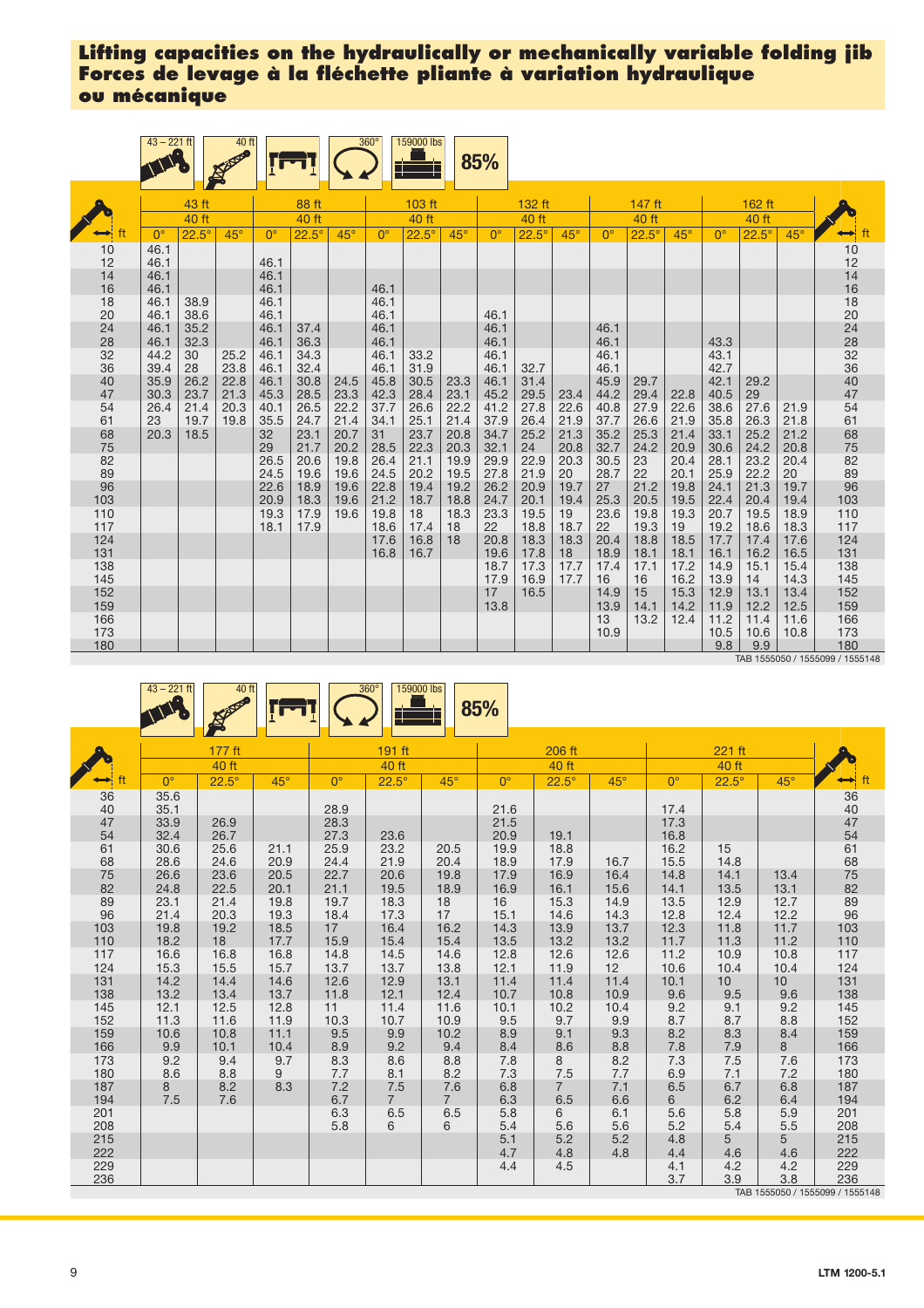|            | $43 - 221$ ft |              | 63 ft        |              |              |              | $360^\circ$  | 159000 lbs   |              | 85%          |              |              |              |              |              |              |              |            |                                 |
|------------|---------------|--------------|--------------|--------------|--------------|--------------|--------------|--------------|--------------|--------------|--------------|--------------|--------------|--------------|--------------|--------------|--------------|------------|---------------------------------|
|            |               | 43 ft        |              |              | 88 ft        |              |              | 103 ft       |              |              | 132 ft       |              |              | 147 ft       |              |              | 162 ft       |            |                                 |
|            |               | 63 ft        |              |              | 63 ft        |              |              | 63 ft        |              |              | 63 ft        |              |              | 63 ft        |              |              | 63 ft        |            |                                 |
|            | $0^{\circ}$   | $22.5^\circ$ | $45^\circ$   | $0^{\circ}$  | $22.5^\circ$ | $45^\circ$   | $0^{\circ}$  | $22.5^\circ$ | $45^\circ$   | $0^{\circ}$  | $22.5^\circ$ | $45^\circ$   | $0^{\circ}$  | $22.5^\circ$ | $45^\circ$   | $0^{\circ}$  | $22.5^\circ$ | $45^\circ$ | ft                              |
| 10         | 46.1          |              |              |              |              |              |              |              |              |              |              |              |              |              |              |              |              |            | 10                              |
| 12         | 46.1          |              |              |              |              |              |              |              |              |              |              |              |              |              |              |              |              |            | 12                              |
| 14         | 46.1          |              |              |              |              |              |              |              |              |              |              |              |              |              |              |              |              |            | 14                              |
| 16         | 46.1          |              |              |              |              |              |              |              |              |              |              |              |              |              |              |              |              |            | 16                              |
| 18         | 46.1          |              |              | 44.1         |              |              |              |              |              |              |              |              |              |              |              |              |              |            | 18                              |
| 20         | 46.1          |              |              | 44.3         |              |              | 37.5         |              |              |              |              |              |              |              |              |              |              |            | 20                              |
| 24         | 45.4          |              |              | 44.2         |              |              | 37.7         |              |              |              |              |              |              |              |              |              |              |            | 24                              |
| 28         | 42.3          |              |              | 43.4         |              |              | 37.5         |              |              | 33.6         |              |              |              |              |              |              |              |            | 28                              |
| 32         | 38.1          | 28           |              | 42.2         |              |              | 36.8         |              |              | 33.7         |              |              | 30.7         |              |              |              |              |            | 32                              |
| 36         | 34            | 26.7         |              | 40.5         |              |              | 36.1         |              |              | 33.5         |              |              | 30.8         |              |              | 27.4         |              |            | 36                              |
| 40         | 30.8          | 25.1         |              | 38.7         | 25.5         |              | 34.3         | 23.5         |              | 33.1         |              |              | 30.6         |              |              | 27.2         |              |            | 40                              |
| 47         | 26            | 22.5         | 18.2         | 34.9         | 25.5         |              | 30.9         | 23.2         |              | 32           | 22.3         |              | 30           |              |              | 26.6         |              |            | 47                              |
| 54         | 22.3          | 20.5         | 18           | 31           | 25           | 18           | 28.1         | 21.5         |              | 29.6         | 22           |              | 29           | 20.9         |              | 25.8         | 20.4         |            | 54                              |
| 61         | 19.4          | 18.9         | 17           | 27.5         | 23.2         | 17.7         | 25.6         | 20           | 15.6         | 27.4         | 20.6         |              | 27.2         | 20.5         |              | 24.9         | 20.1         |            | 61                              |
| 68<br>75   | 17.1<br>15.2  | 17.4<br>16.2 | 16.2<br>15.6 | 24.8<br>22.3 | 21.7<br>20.5 | 17.1<br>16.5 | 23.3<br>21.4 | 18.7<br>17.5 | 15.4<br>14.8 | 25.5<br>23.7 | 19.4<br>18.3 | 15.3<br>15.1 | 25.5<br>23.8 | 19.4<br>18.4 | 15.3<br>15.1 | 23.9<br>22.8 | 19<br>18.1   | 14.6       | 68<br>75                        |
| 82         | 13.6          | 15.2         | 15           | 20.3         | 19.3         | 16           | 19.5         | 16.4         | 14.2         | 22           | 17.4         | 14.6         | 22.2         | 17.4         | 14.6         | 21.6         | 17.2         | 14.5       | 82                              |
| 89         | 12.3          | 14.4         |              | 18.4         | 18.3         | 15.6         | 18           | 15.5         | 13.7         | 20.5         | 16.5         | 14.1         | 20.6         | 16.6         | 14.1         | 20.4         | 16.4         | 14.1       | 89                              |
| 96         |               |              |              | 16.8         | 17.3         | 15.3         | 16.8         | 14.6         | 13.3         | 19           | 15.6         | 13.7         | 19.4         | 15.8         | 13.7         | 19.3         | 15.7         | 13.7       | 96                              |
| 103        |               |              |              | 15.6         | 16.5         | 15           | 15.5         | 13.9         | 12.9         | 17.7         | 14.9         | 13.3         | 18.2         | 15.1         | 13.4         | 18.2         | 15.1         | 13.4       | 103                             |
| 110        |               |              |              | 14.3         | 15.8         | 14.8         | 14.6         | 13.2         | 12.5         | 16.6         | 14.3         | 13           | 17.1         | 14.5         | 13.1         | 17.3         | 14.5         | 13.1       | 110                             |
| 117        |               |              |              | 13.4         | 15.2         | 14.7         | 13.8         | 12.7         | 12.1         | 15.7         | 13.7         | 12.6         | 16.2         | 13.9         | 12.8         | 16.4         | 14           | 12.8       | 117                             |
| 124        |               |              |              | 12.6         | 14.7         | 14.7         | 12.9         | 12.2         | 11.9         | 14.7         | 13.2         | 12.3         | 15.4         | 13.4         | 12.5         | 15.5         | 13.5         | 12.5       | 124                             |
| 131        |               |              |              | 11.9         | 14.4         | 14.7         | 12.3         | 11.7         | 11.7         | 14           | 12.7         | 12.1         | 14.6         | 13           | 12.2         | 14.6         | 13.1         | 12.2       | 131                             |
| 138        |               |              |              |              |              |              | 11.8         | 11.4         | 11.6         | 13.4         | 12.3         | 11.8         | 13.8         | 12.6         | 11.9         | 13.7         | 12.6         | 12         | 138                             |
| 145        |               |              |              |              |              |              | 11.2         | 11.1         |              | 12.8         | 11.9         | 11.7         | 13.3         | 12.2         | 11.8         | 12.8         | 12.2         | 11.8       | 145                             |
| 152        |               |              |              |              |              |              | 10.6         |              |              | 12.2         | 11.6         | 11.6         | 12.8         | 11.8         | 11.6         | 11.9         | 11.9         | 11.6       | 152                             |
| 159        |               |              |              |              |              |              |              |              |              | 11.8         | 11.3         | 11.5         | 12.3         | 11.6         | 11.5         | 11.2         | 11.5         | 11.5       | 159                             |
| 166        |               |              |              |              |              |              |              |              |              | 11.4         | 11.1         | 11.5         | 11.8         | 11.3         | 11.4         | 10.5         | 11           | 11.2       | 166                             |
| 173        |               |              |              |              |              |              |              |              |              | 11           | 10.9         |              | 11.3         | 11           | 11.3         | 9.9          | 10.3         | 10.6       | 173                             |
| 180        |               |              |              |              |              |              |              |              |              | 10.3         |              |              | 10.7         | 10.7         | 11.1         | 9.2          | 9.7          | 9.9        | 180                             |
| 187        |               |              |              |              |              |              |              |              |              |              |              |              | 10.2         | 10.4         |              | 8.7          | 9.1          | 9.2        | 187                             |
| 194        |               |              |              |              |              |              |              |              |              |              |              |              |              |              |              | 8.1          | 8.5          | 8.5        | 194                             |
| 201<br>208 |               |              |              |              |              |              |              |              |              |              |              |              |              |              |              | 7.6<br>5.8   | 7.9          |            | 201<br>208                      |
|            |               |              |              |              |              |              |              |              |              |              |              |              |              |              |              |              |              |            | TAB 1555057 / 1555106 / 1555155 |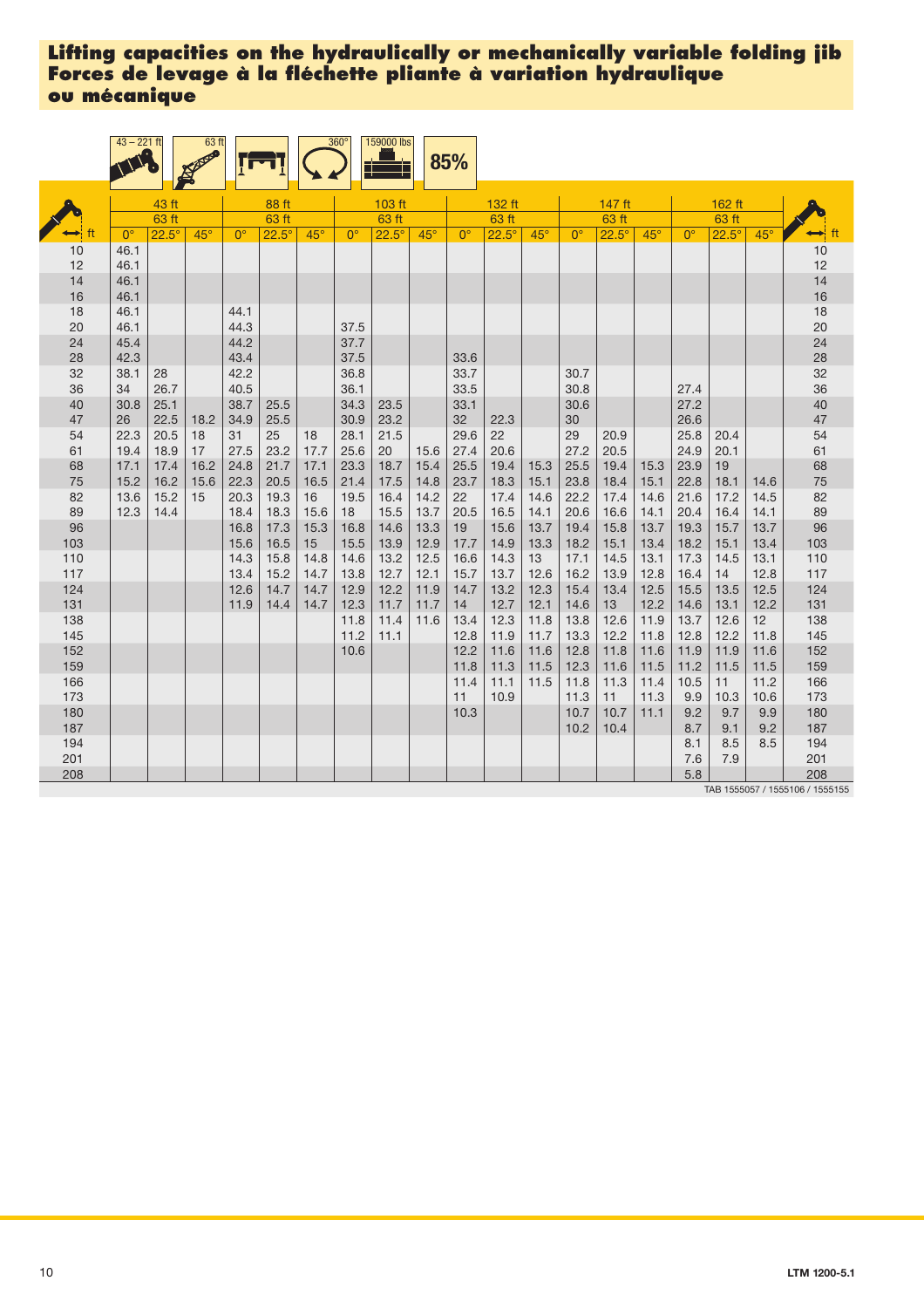|     | $43 - 221$ ft | $63$ ft      |                |             | 159000 lbs<br>$360^\circ$ |            | 85%         |                |            |                |              |                |                                 |
|-----|---------------|--------------|----------------|-------------|---------------------------|------------|-------------|----------------|------------|----------------|--------------|----------------|---------------------------------|
|     |               | 177 ft       |                |             | 191 ft                    |            |             | 206 ft         |            |                | 221 ft       |                |                                 |
|     |               | 63 ft        |                |             | 63 ft                     |            |             | 63 ft          |            |                | 63 ft        |                |                                 |
|     | $0^{\circ}$   | $22.5^\circ$ | $45^\circ$     | $0^{\circ}$ | $22.5^\circ$              | $45^\circ$ | $0^{\circ}$ | $22.5^\circ$   | $45^\circ$ | $0^{\circ}$    | $22.5^\circ$ | $45^\circ$     | $\leftrightarrow$ ft            |
| 36  | 22.7          |              |                |             |                           |            |             |                |            |                |              |                | 36                              |
| 40  | 22.7          |              |                | 18.9        |                           |            | 15.4        |                |            |                |              |                | 40                              |
| 47  | 22.6          |              |                | 18.8        |                           |            | 15.4        |                |            | 12.3           |              |                | 47                              |
| 54  | 22.2          |              |                | 18.3        |                           |            | 15          |                |            | 12.2           |              |                | 54                              |
| 61  | 21.8          | 18.5         |                | 18          |                           |            | 14.7        |                |            | 12             |              |                | 61                              |
| 68  | 21.3          | 18.2         |                | 17.5        | 16.5                      |            | 14.5        |                |            | 11.8           |              |                | 68                              |
| 75  | 20.7          | 17.4         |                | 17          | 16.2                      |            | 14.3        | 13.2           |            | 11.7           |              |                | 75                              |
| 82  | 20            | 16.6         | 14             | 16.3        | 15.6                      |            | 13.8        | 12.9           |            | 11.5           | 10.4         |                | 82                              |
| 89  | 19            | 15.9         | 13.9           | 15.7        | 15                        | 13.3       | 13.2        | 12.4           |            | 11.1           | 10.2         |                | 89                              |
| 96  | 17.9          | 15.3         | 13.5           | 15          | 14.3                      | 13.2       | 12.7        | 11.9           | 10.8       | 10.6           | 9.8          | 9.3            | 96                              |
| 103 | 16.8          | 14.7         | 13.2           | 14.2        | 13.7                      | 12.9       | 12.1        | 11.4           | 11.1       | 10.1           | 9.5          | 9.1            | 103                             |
| 110 | 15.8          | 14.2         | 12.9           | 13.5        | 13                        | 12.6       | 11.5        | 10.9           | 10.7       | 9.7            | 9.1          | 8.8            | 110                             |
| 117 | 14.8          | 13.8         | 12.6           | 12.7        | 12.4                      | 12.2       | 10.9        | 10.4           | 10.3       | 9.3            | 8.8          | 8.5            | 117                             |
| 124 | 13.9          | 13.3         | 12.4           | 12.1        | 11.9                      | 11.9       | 10.4        | 10             | 9.9        | 8.9            | 8.5          | 8.2            | 124                             |
| 131 | 12.9          | 12.8         | 12.1           | 11.4        | 11.3                      | 11.4       | 9.8         | 9.6            | 9.5        | 8.5            | 8.1          | 8              | 131                             |
| 138 | 12.1          | 12.2         | 11.9           | 10.8        | 10.7                      | 10.9       | 9.4         | 9.2            | 9.2        | 8.1            | 7.8          | 7.7            | 138                             |
| 145 | 11.3          | 11.6         | 11.6           | 10.2        | 10.2                      | 10.4       | 8.9         | 8.8            | 8.9        | 7.7            | 7.5          | 7.5            | 145                             |
| 152 | 10.6          | 11.1         | 11.3           | 9.5         | 9.8                       | 9.9        | 8.4         | 8.4            | 8.5        | 7.4            | 7.2          | 7.2            | 152                             |
| 159 | 9.9           | 10.4         | 10.8           | 8.9         | 9.2                       | 9.5        | 8           | 8              | 8.2        | $\overline{7}$ | 6.9          | $\overline{7}$ | 159                             |
| 166 | 9.2           | 9.7          | 10.1           | 8.4         | 8.7                       | 9          | 7.5         | 7.7            | 7.8        | 6.7            | 6.6          | 6.7            | 166                             |
| 173 | 8.7           | 9.1          | 9.4            | 7.8         | 8.2                       | 8.5        | 7.1         | 7.3            | 7.5        | 6.3            | 6.4          | 6.5            | 173                             |
| 180 | 8.1           | 8.5          | 8.7            | 7.2         | 7.6                       | 7.9        | 6.6         | 6.9            | 7.1        | 6              | 6.1          | 6.2            | 180                             |
| 187 | 7.6           | 7.9          | 8.1            | 6.8         | 7.1                       | 7.4        | 6.2         | 6.5            | 6.7        | 5.6            | 5.8          | 6              | 187                             |
| 194 | 7.1           | 7.4          | $7.5$          | 6.3         | 6.6                       | 6.8        | 5.8         | 6.1            | 6.3        | 5.3            | 5.5          | 5.7            | 194                             |
| 201 | 6.6           | 6.9          | $\overline{7}$ | 5.8         | 6.2                       | 6.3        | 5.3         | 5.7            | 5.9        | 4.9            | 5.2          | 5.4            | 201                             |
| 208 | 6.2           | 6.4          | 6.4            | 5.4         | 5.7                       | 5.8        | 4.9         | 5.3            | 5.5        | 4.6            | 4.9          | 5.1            | 208                             |
| 215 | 5.7           | 5.9          |                | 5           | 5.2                       | 5.3        | 4.5         | 4.9            | 5          | 4.2            | 4.6          | 4.8            | 215                             |
| 222 | 5.1           |              |                | 4.6         | 4.8                       | 4.8        | 4.1         | 4.4            | 4.5        | 3.8            | 4.2          | 4.4            | 222                             |
| 229 |               |              |                | 4.3         | 4.4                       |            | 3.7         | $\overline{4}$ | 4.1        | 3.5            | 3.8          | 3.9            | 229                             |
| 236 |               |              |                | 3.7         | 4.1                       |            | 3.4         | 3.6            | 3.6        | 3.1            | 3.4          | 3.4            | 236                             |
| 243 |               |              |                |             |                           |            | 3.1         | 3.2            |            | 2.8            | 3            | 3              | 243                             |
| 250 |               |              |                |             |                           |            |             |                |            | 2.4            | 2.6          | 2.6            | 250                             |
|     |               |              |                |             |                           |            |             |                |            |                |              |                | TAB 1555057 / 1555106 / 1555155 |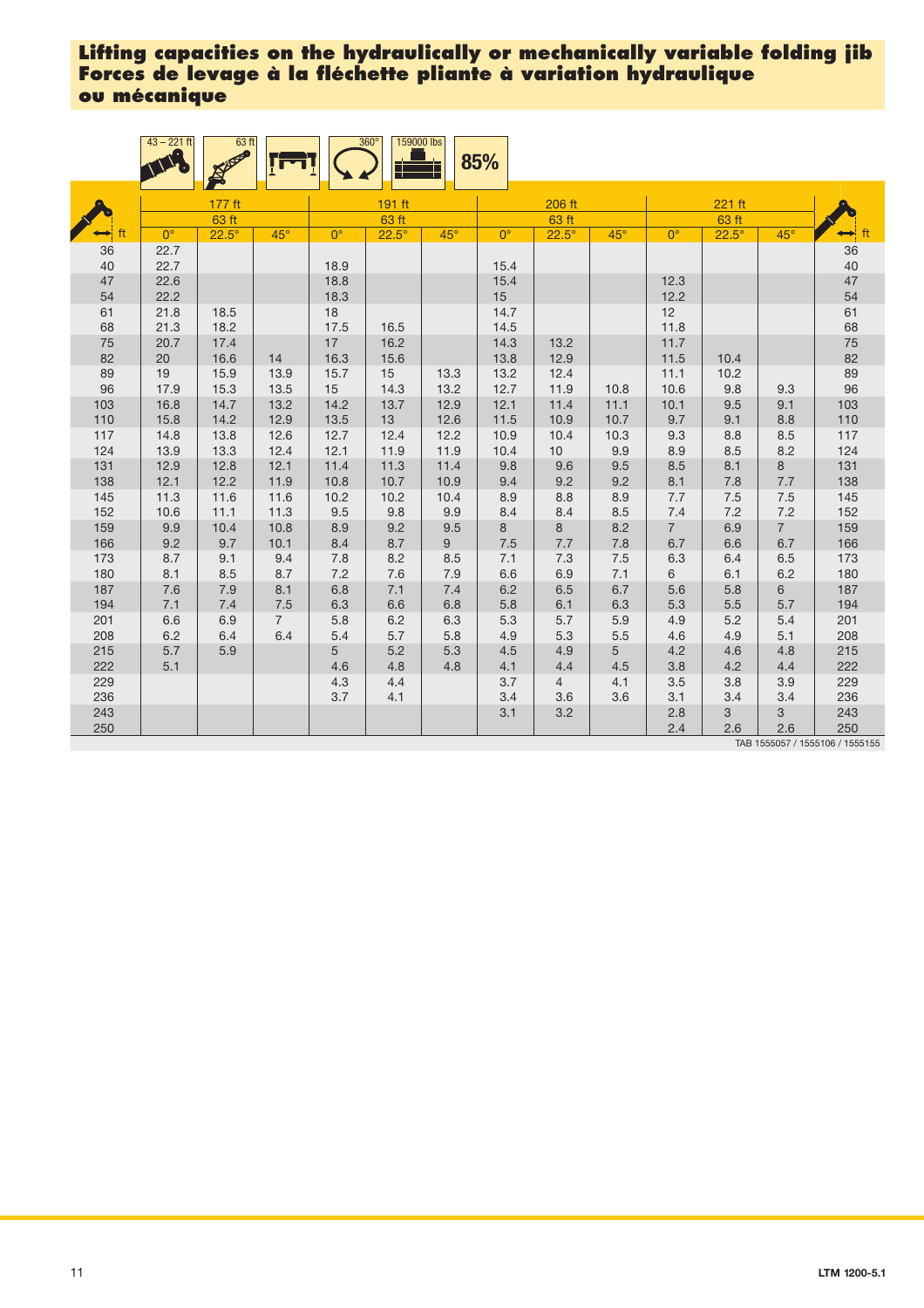|            | $43 - 221$ ft |              | 72 ft      |              |              |            | 360 <sup>°</sup> | 159000 lbs   |              | 85%          |              |              |              |                 |              |                 |                |              |                                 |
|------------|---------------|--------------|------------|--------------|--------------|------------|------------------|--------------|--------------|--------------|--------------|--------------|--------------|-----------------|--------------|-----------------|----------------|--------------|---------------------------------|
|            |               | 43 ft        |            |              | 88 ft        |            |                  | 103 ft       |              |              | 132 ft       |              |              | 147 ft          |              |                 | 162 ft         |              |                                 |
|            |               | 72 ft        |            |              | 72 ft        |            |                  | 72 ft        |              |              | 72 ft        |              |              | 72 ft           |              |                 | 72 ft          |              |                                 |
|            | $0^{\circ}$   | $22.5^\circ$ | $45^\circ$ | $0^{\circ}$  | $22.5^\circ$ | $45^\circ$ | $0^{\circ}$      | $22.5^\circ$ | $45^\circ$   | $0^{\circ}$  | $22.5^\circ$ | $45^\circ$   | $0^{\circ}$  | $22.5^\circ$    | $45^\circ$   | $0^{\circ}$     | $22.5^\circ$   | $45^\circ$   |                                 |
| 10         | 31.8          |              |            |              |              |            |                  |              |              |              |              |              |              |                 |              |                 |                |              | 10                              |
| 12         | 32            |              |            |              |              |            |                  |              |              |              |              |              |              |                 |              |                 |                |              | 12                              |
| 14         | 32.1          |              |            |              |              |            |                  |              |              |              |              |              |              |                 |              |                 |                |              | $\frac{14}{16}$<br>18           |
| 16         | 31.9          |              |            |              |              |            |                  |              |              |              |              |              |              |                 |              |                 |                |              |                                 |
| 18         | 31.5          |              |            |              |              |            |                  |              |              |              |              |              |              |                 |              |                 |                |              |                                 |
| 20         | 31.2          |              |            | 29.2         |              |            | 24.2             |              |              |              |              |              |              |                 |              |                 |                |              | 20                              |
| 24         | 29.9          |              |            | 29.2         |              |            | 24.4             |              |              |              |              |              |              |                 |              |                 |                |              | 24                              |
| 28         | 28.5          |              |            | 28.6         |              |            | 24.5             |              |              | 22.6         |              |              |              |                 |              |                 |                |              | 28                              |
| 32         | 27            |              |            | 28.1         |              |            | 24.3             |              |              | 22.8         |              |              | 21.3         |                 |              |                 |                |              | 32                              |
| 36<br>40   | 25.5<br>24.1  | 19           |            | 27.3<br>26.3 | 18.5         |            | 24.1<br>23.7     |              |              | 22.7<br>22.5 |              |              | 21.4<br>21.3 |                 |              | 19.7<br>19.7    |                |              | 36<br>40                        |
| 47         | 21.7          | 17.6         |            | 24.7         | 18.4         |            | 22.8             | 17.1         |              | 22.2         |              |              | 21.1         |                 |              | 19.6            |                |              | 47                              |
| 54         | 19.4          | 16.3         | 13.4       | 22.9         | 17.4         |            | 21.8             | 16.9         |              | 21.5         | 16.5         |              | 20.7         | 16.3            |              | 19.4            |                |              | 54                              |
| 61         | 17.3          | 15.3         | 13.3       | 21.3         | 16.5         | 13.2       | 20.7             | 16.1         |              | 20.8         | 16.3         |              | 20.1         | 16.1            |              | 19.1            | 15.4           |              | 61                              |
| 68         | 15.3          | 14.4         | 12.8       | 19.8         | 15.7         | 13.1       | 19.6             | 15.5         | 12.8         | 20           | 15.7         |              | 19.5         | 15.5            |              | 18.6            | 15.3           |              | 68                              |
| 75         | 13.8          | 13.6         | 12.4       | 18.4         | 15           | 12.8       | 18.6             | 14.9         | 12.7         | 19.1         | 15.1         | 12.5         | 18.8         | 15              | 12.5         | 18.1            | 14.8           |              | 75                              |
| 82         | 12.4          | 13           | 12.1       | 17.1         | 14.4         | 12.5       | 17.6             | 14.3         | 12.4         | 18.3         | 14.6         | 12.4         | 18.1         | 14.6            | 12.4         | 17.5            | 14.4           | 12.2         | 82                              |
| 89         | 11.4          | 12.5         | 12         | 15.8         | 13.8         | 12.2       | 16.6             | 13.8         | 12.1         | 17.5         | 14.2         | 12.2         | 17.4         | 14.2            | 12.2         | 17              | 14             | 12.1         | 89                              |
| 96         | 10.5          | 12.2         | 12         | 14.5         | 13.4         | 12         | 15.7             | 13.3         | 11.8         | 16.8         | 13.8         | 12           | 16.8         | 13.8            | 12           | 16.4            | 13.6           | 11.9         | 96                              |
| 103        | 9.7           | 12.1         |            | 13.5         | 13           | 11.9       | 14.7             | 12.7         | 11.5         | 16           | 13.4         | 11.8         | 16.1         | 13.4            | 11.9         | 15.9            | 13.3           | 11.8         | 103                             |
| 110        |               |              |            | 12.7         | 12.6         | 11.8       | 13.7             | 12.2         | 11.2         | 15.3         | 12.9         | 11.5         | 15.4         | 13              | 11.7         | 15.3            | 12.9           | 11.6         | 110                             |
| 117        |               |              |            | 11.9         | 12.3         | 11.8       | 13               | 11.7         | 11           | 14.6         | 12.4         | 11.3         | 14.8         | 12.6            | 11.4         | 14.7            | 12.6           | 11.4         | 117                             |
| 124        |               |              |            | 11.2         | 12.1         | 11.8       | 12.3             | 11.2         | 10.7         | 13.8         | 12           | 11.1         | 14.1         | 12.2            | 11.2         | 14.2            | 12.2           | 11.2         | 124                             |
| 131        |               |              |            | 10.6         | 11.9         | 11.8       | 11.7             | 10.8         | 10.5         | 13.1         | 11.6         | 10.9         | 13.6         | 11.8            | 10.9         | 13.6            | 11.9           | 10.9         | 131                             |
| 138<br>145 |               |              |            | 10.1<br>9.6  | 11.9         |            | 11.1<br>10.7     | 10.4<br>10.1 | 10.4<br>10.4 | 12.5<br>12   | 11.2<br>10.8 | 10.7<br>10.5 | 13<br>12.4   | 11.4<br>11.1    | 10.8<br>10.6 | 13<br>12.4      | 11.5<br>11.2   | 10.8<br>10.6 | 138<br>145                      |
| 152        |               |              |            |              |              |            | 10.2             | 9.9          |              | 11.5         | 10.5         | 10.4         | 11.9         | 10.8            | 10.4         | 11.8            | 10.9           | 10.4         | 152                             |
| 159        |               |              |            |              |              |            | 9.9              |              |              | 11.1         | 10.3         | 10.3         | 11.5         | 10.5            | 10.3         | 11.2            | 10.6           | 10.3         | 159                             |
| 166        |               |              |            |              |              |            |                  |              |              | 10.7         | 10           | 10.2         | 11.1         | 10.3            | 10.2         | 10.6            | 10.4           | 10.2         | 166                             |
| 173        |               |              |            |              |              |            |                  |              |              | 10.3         | 9.9          | 10.2         | 10.7         | 10 <sup>1</sup> | 10.2         | 10 <sup>1</sup> | 10             | 10           | 173                             |
| 180        |               |              |            |              |              |            |                  |              |              | $10$         | 9.7          |              | 10.4         | 9.8             | 10.2         | 9.4             | 9.6            | 9.7          | 180                             |
| 187        |               |              |            |              |              |            |                  |              |              | 9.7          | 9.7          |              | 10           | 9.7             | 10.2         | 8.8             | 9.1            | 9.3          | 187                             |
| 194        |               |              |            |              |              |            |                  |              |              |              |              |              | 9.7          | 9.6             |              | 8.3             | 8.6            | 8.8          | 194                             |
| 201        |               |              |            |              |              |            |                  |              |              |              |              |              | 9            |                 |              | 7.8             | 8.1            | 8.2          | 201                             |
| 208        |               |              |            |              |              |            |                  |              |              |              |              |              |              |                 |              | 7.3             | 7.6            |              | 208                             |
| 215        |               |              |            |              |              |            |                  |              |              |              |              |              |              |                 |              | 6.8             | $\overline{7}$ |              | 215                             |
|            |               |              |            |              |              |            |                  |              |              |              |              |              |              |                 |              |                 |                |              | TAB 1555064 / 1555113 / 1555162 |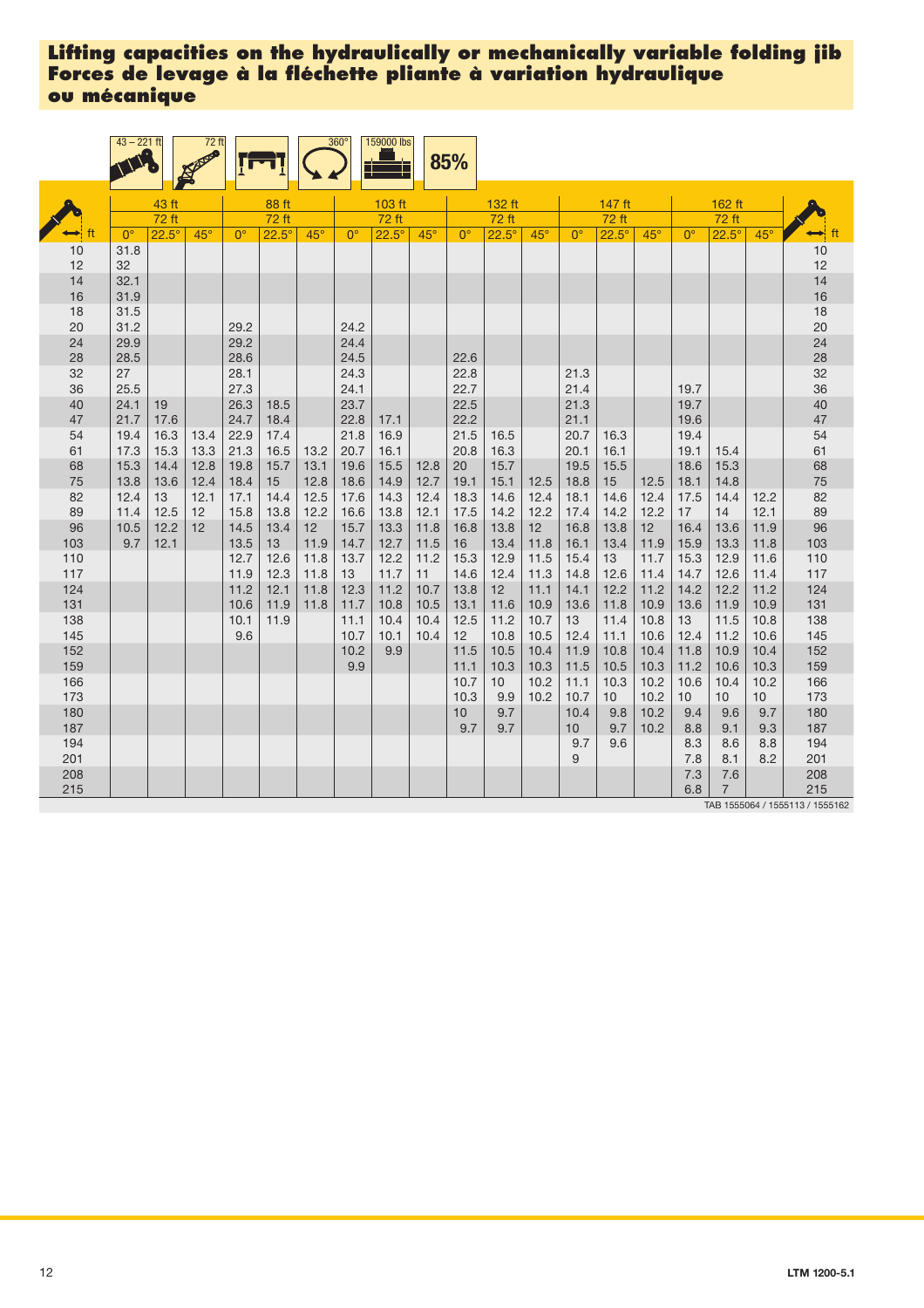|            | $43 - 221$ ft | $72$ ft        |              |                | 159000 lbs<br>$360^\circ$ |                | 85%            |              |                |                |              |                |                                 |
|------------|---------------|----------------|--------------|----------------|---------------------------|----------------|----------------|--------------|----------------|----------------|--------------|----------------|---------------------------------|
|            |               | 177 ft         |              |                | 191 ft                    |                |                | 206 ft       |                |                | $221$ ft     |                |                                 |
|            |               | 72 ft          |              |                | 72 ft                     |                |                | 72 ft        |                |                | 72 ft        |                |                                 |
|            | $0^{\circ}$   | $22.5^\circ$   | $45^\circ$   | $0^{\circ}$    | $22.5^\circ$              | $45^\circ$     | $0^{\circ}$    | $22.5^\circ$ | $45^\circ$     | $0^{\circ}$    | $22.5^\circ$ | $45^{\circ}$   | $\rightarrow$ ft                |
| 40         | 17.7          |                |              | 15.6           |                           |                | 13.3           |              |                |                |              |                | 40                              |
| 47         | 17.8          |                |              | 15.6           |                           |                | 13.3           |              |                | 10.7           |              |                | 47                              |
| 54         | 17.7          |                |              | 15.4           |                           |                | 13             |              |                | 10.7           |              |                | 54                              |
| 61         | 17.5          |                |              | 15.2           |                           |                | 12.8           |              |                | 10.6           |              |                | 61                              |
| 68         | 17.3          | 14.5           |              | 15             |                           |                | 12.6           |              |                | 10.4           |              |                | 68                              |
| 75         | 16.8          | 14.4           |              | 14.8           | 13.5                      |                | 12.5           |              |                | 10.3           |              |                | 75                              |
| 82         | 16.4          | 14             |              | 14.6           | 13.4                      |                | 12.2           | 11.8         |                | 10.1           |              |                | 82<br>89                        |
| 89         | 16            | 13.7           | 11.9         | 14.4           | 13.1                      |                | 11.9           | 11.6         |                | 9.9            | 9.4          |                |                                 |
| 96         | 15.6          | 13.4           | 11.8         | 14             | 12.9                      | 11.5           | 11.7           | 11.2         |                | 9.7            | 9.2          |                | 96                              |
| 103        | 15.1          | 13.1           | 11.7         | 13.5           | 12.6                      | 11.4           | 11.3           | 10.7         | 10.4           | 9.4            | 8.8          | 8.4            | 103                             |
| 110        | 14.7          | 12.8           | 11.5         | 12.8           | 12.2                      | 11.3           | 10.9           | 10.3         | 10.1           | 9.1            | 8.5          | 8.2            | 110                             |
| 117        | 14.1          | 12.4           | 11.3         | 12.2           | 11.8                      | 11.1           | 10.4           | 9.9          | 9.8            | 8.8            | 8.2          | 7.9            | 117                             |
| 124<br>131 | 13.4<br>12.6  | 12.1<br>11.7   | 11.1<br>10.9 | 11.6<br>11     | 11.4<br>10.9              | 10.9<br>10.7   | 9.9<br>9.5     | 9.5<br>9.1   | 9.4<br>9.1     | 8.4<br>8.1     | 7.9<br>7.6   | 7.7<br>7.4     | 124<br>131                      |
| 138        | 11.9          | 11.4           | 10.7         | 10.5           | 10.4                      | 10.4           | 9              | 8.8          | 8.7            | 7.7            | 7.4          | 7.2            | 138                             |
| 145        | 11.2          | 11.1           | 10.5         | 9.9            | 9.9                       | 10             | 8.6            | 8.5          | 8.4            | 7.3            | 7.1          | $\overline{7}$ | 145                             |
| 152        | 10.5          | 10.7           | 10.4         | 9.4            | 9.5                       | 9.6            | 8.2            | 8.1          | 8.2            | $\overline{7}$ | 6.8          | 6.8            | 152                             |
| 159        | 9.9           | 10.4           | 10.2         | 8.8            | 9.1                       | 9.3            | 7.8            | 7.8          | 7.9            | 6.8            | 6.6          | 6.6            | 159                             |
| 166        | 9.3           | 9.8            | 10           | 8.3            | 8.6                       | 8.9            | 7.4            | 7.5          | 7.6            | 6.4            | 6.3          | 6.4            | 166                             |
| 173        | 8.6           | 9.2            | 9.4          | 7.8            | 8.2                       | 8.5            | $\overline{7}$ | 7.1          | 7.3            | 6.1            | 6.1          | 6.2            | 173                             |
| 180        | 8.1           | 8.6            | 8.9          | 7.3            | 7.7                       | 8              | 6.6            | 6.8          | $\overline{7}$ | 5.8            | 5.9          | 6              | 180                             |
| 187        | 7.6           | 8              | 8.3          | 6.8            | 7.2                       | 7.5            | 6.2            | 6.5          | 6.7            | 5.5            | 5.6          | 5.8            | 187                             |
| 194        | 7.2           | 7.5            | 7.8          | 6.3            | 6.7                       | $\overline{7}$ | 5.8            | 6.1          | 6.3            | 5.2            | 5.4          | 5.6            | 194                             |
| 201        | 6.7           | $\overline{7}$ | 7.2          | 5.9            | 6.3                       | 6.5            | 5.4            | 5.7          | 6              | 4.9            | 5.1          | 5.3            | 201                             |
| 208        | 6.2           | 6.5            | 6.7          | 5.5            | 5.9                       | 6              | 5              | 5.4          | 5.6            | 4.6            | 4.9          | 5.1            | 208                             |
| 215        | 5.8           | 6.1            | 6.1          | 5.1            | 5.4                       | 5.5            | 4.6            | 5            | 5.2            | 4.2            | 4.6          | 4.8            | 215                             |
| 222        | 5.4           | $5.7\,$        |              | 4.7            | 5                         | 5.1            | 4.2            | 4.6          | 4.7            | 3.9            | 4.3          | 4.5            | 222                             |
| 229        | 5             | 5.2            |              | 4.4            | 4.6                       | 4.6            | 3.8            | 4.2          | 4.3            | 3.5            | 3.9          | 4.1            | 229                             |
| 236        |               |                |              | $\overline{4}$ | 4.2                       | 4.1            | 3.5            | 3.8          | 3.8            | 3.2            | 3.6          | 3.7            | 236                             |
| 243        |               |                |              |                |                           |                | 3.2            | 3.4          | 3.4            | 2.8            | 3.2          | 3.2            | 243                             |
| 250        |               |                |              |                |                           |                | 2.9            | 3            |                | 2.5            | 2.8          | 2.8            | 250                             |
| 257        |               |                |              |                |                           |                |                |              |                |                | 2.4          |                | 257                             |
|            |               |                |              |                |                           |                |                |              |                |                |              |                | TAB 1555064 / 1555113 / 1555162 |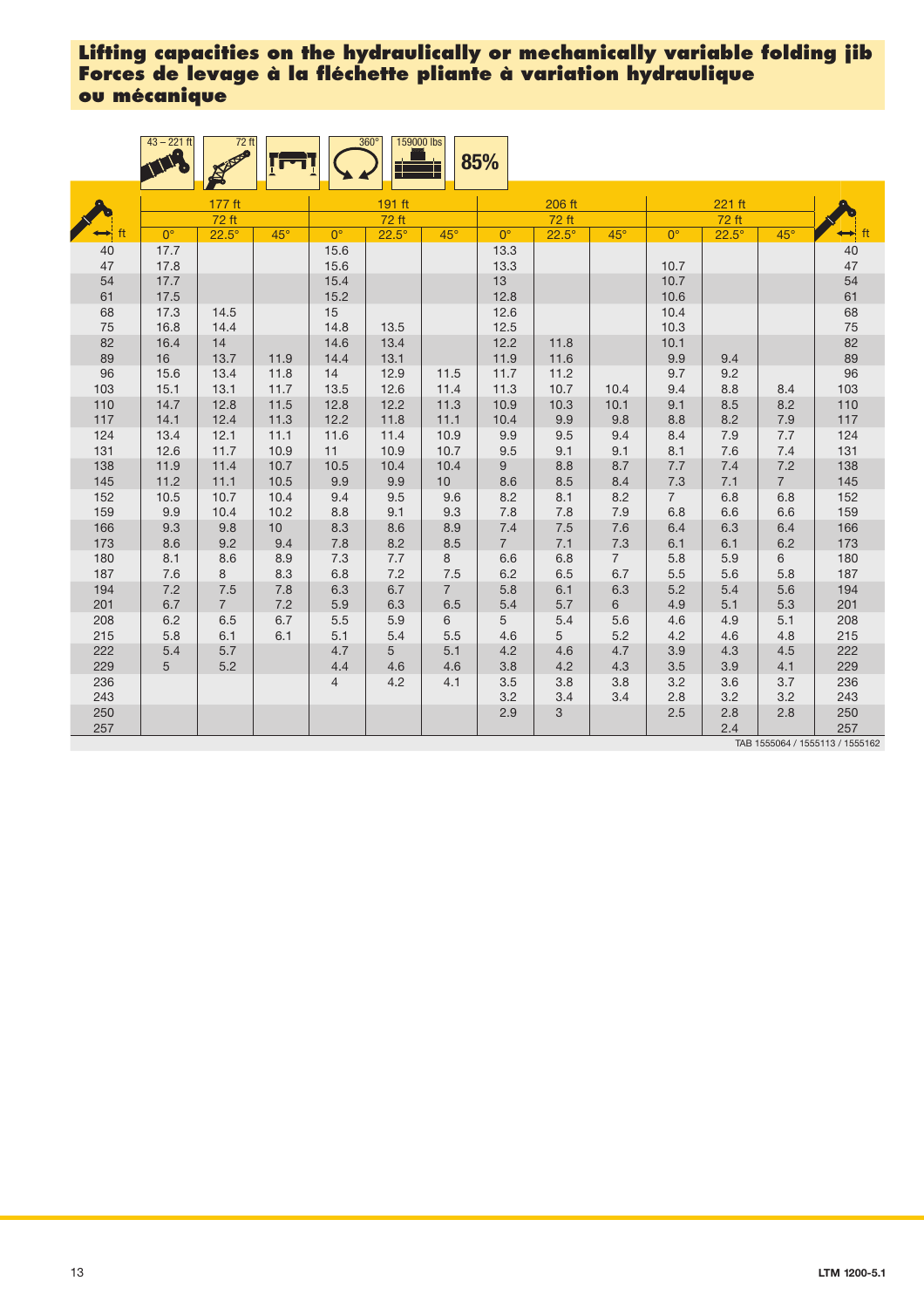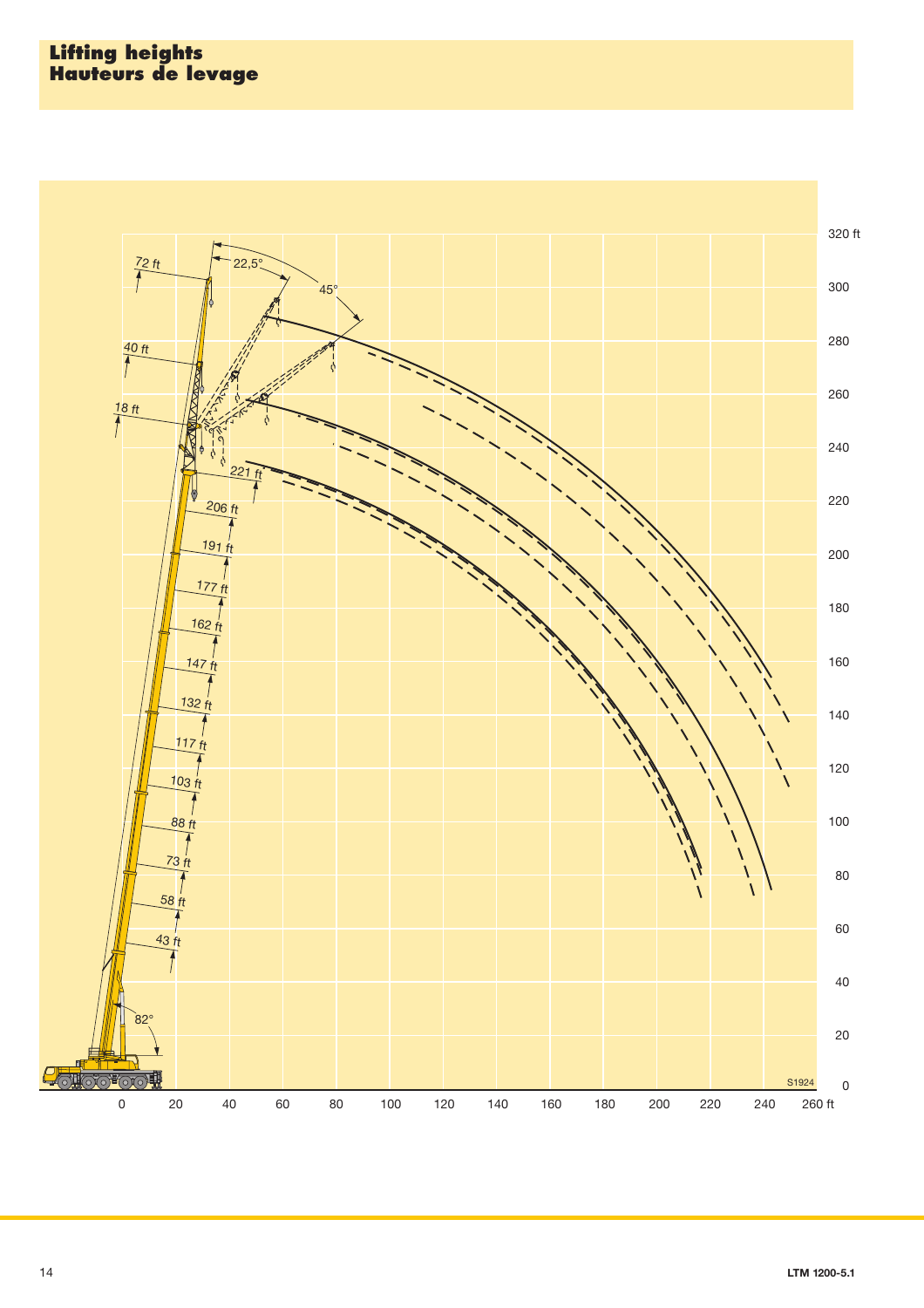|            | $43 - 221$ ft      |                | 86 ft      |                         |                       |            | 360 <sup>°</sup> | 159000 lbs<br>╪       |            | 85%          |                       |            |              |                       |            |              |                       |            |                                 |
|------------|--------------------|----------------|------------|-------------------------|-----------------------|------------|------------------|-----------------------|------------|--------------|-----------------------|------------|--------------|-----------------------|------------|--------------|-----------------------|------------|---------------------------------|
|            |                    |                |            |                         |                       |            |                  |                       |            |              |                       |            |              |                       |            |              |                       |            |                                 |
|            |                    | 43 ft<br>86 ft |            |                         | 88 ft                 |            |                  | 103 ft                |            |              | 132 ft                |            |              | 147 ft                |            |              | 162 ft                |            |                                 |
|            | $0^{\circ}$        | $22.5^\circ$   | $45^\circ$ | $0^{\circ}$             | 86 ft<br>$22.5^\circ$ | $45^\circ$ | $0^{\circ}$      | 86 ft<br>$22.5^\circ$ | $45^\circ$ | $0^{\circ}$  | 86 ft<br>$22.5^\circ$ | $45^\circ$ | $0^{\circ}$  | 86 ft<br>$22.5^\circ$ | $45^\circ$ | $0^{\circ}$  | 86 ft<br>$22.5^\circ$ | $45^\circ$ | $\leftrightarrow$ ft            |
| 14<br>16   | 31.3<br>31.5       |                |            |                         |                       |            |                  |                       |            |              |                       |            |              |                       |            |              |                       |            | 14<br>16                        |
| 18<br>20   | 31.3<br>31         |                |            |                         |                       |            |                  |                       |            |              |                       |            |              |                       |            |              |                       |            | 18<br>20                        |
| 24<br>28   | 29.9<br>28.3       |                |            | 27.7<br>27.6            |                       |            | 22.6<br>22.8     |                       |            |              |                       |            |              |                       |            |              |                       |            | 24<br>28                        |
| 32<br>36   | 26.5<br>24.7       |                |            | 26.9<br>26.1            |                       |            | 22.8<br>22.7     |                       |            | 20.6<br>20.7 |                       |            | 19.1         |                       |            |              |                       |            | 32<br>36                        |
| 40<br>47   | 22.8<br>19.6       | 16.2           |            | 25<br>22.9              |                       |            | 22.5<br>21.7     |                       |            | 20.7<br>20.4 |                       |            | 19.2<br>19   |                       |            | 17.4<br>17.4 |                       |            | 40<br>47                        |
| 54<br>61   | 17<br>14.8         | 14.7<br>13.5   |            | 20.9<br>19              | 14.6<br>14.4          |            | 20.5<br>19.3     | 14.2<br>14            |            | 20<br>19.1   | 13.6                  |            | 18.8<br>18.2 |                       |            | 17.2<br>16.9 |                       |            | 54<br>61                        |
| 68<br>75   | 13.1<br>11.7       | 12.5<br>11.6   | 10.2<br>10 | 17.3<br>15.7            | 13.6<br>12.8          | 10         | 18.1<br>16.8     | 13.3<br>12.6          |            | 18.2<br>17.3 | 13.4<br>12.8          |            | 17.5<br>16.8 | 12.9<br>12.7          |            | 16.5<br>15.9 | 12.2                  |            | 68<br>75                        |
| 82<br>89   | 10.5<br>9.6        | 10.9<br>10.2   | 9.5<br>9.1 | 14.2<br>12.9            | 12.1<br>11.5          | 9.9<br>9.5 | 15.6<br>14.5     | 12<br>11.5            | 9.6<br>9.5 | 16.4<br>15.5 | 12.3<br>11.8          | 9.4        | 16<br>15.3   | 12.2<br>11.7          | 9.4        | 15.4<br>14.8 | 12<br>11.6            |            | 82<br>89                        |
| 96<br>103  | 8.8<br>8.1         | 9.7<br>9.2     | 8.8<br>8.7 | 12 <sup>2</sup><br>11.1 | 11<br>10.5            | 9.3<br>9   | 13.3<br>12.4     | 11<br>10.5            | 9.2<br>9   | 14.6<br>13.8 | 11.3<br>10.9          | 9.3<br>9.1 | 14.6<br>13.9 | 11.3<br>10.9          | 9.2<br>9.1 | 14.2<br>13.7 | 11.2<br>10.8          | 9.1<br>9   | 96<br>103                       |
| 110<br>117 | 7.5<br>$7^{\circ}$ | 8.9<br>8.7     | 8.6        | 10.3<br>9.6             | 10.1<br>9.7           | 8.8<br>8.6 | 11.7<br>10.9     | 10.1<br>9.7           | 8.8<br>8.6 | 13<br>12.2   | 10.5<br>10.2          | 8.9<br>8.7 | 13.2<br>12.6 | 10.6<br>10.2          | 8.9<br>8.7 | 13.1<br>12.6 | 10.5<br>10.2          | 8.8<br>8.7 | 110<br>117                      |
| 124<br>131 |                    |                |            | 9.1<br>8.5              | 9.3<br>9.1            | 8.5<br>8.5 | 10.2<br>9.7      | 9.3<br>8.9            | 8.5<br>8.3 | 11.6<br>11   | 9.8<br>9.5            | 8.6<br>8.5 | 12<br>11.4   | 9.9<br>9.6            | 8.6<br>8.5 | 12<br>11.5   | 9.9<br>9.6            | 8.6<br>8.5 | 124<br>131                      |
| 138<br>145 |                    |                |            | 8<br>7.6                | 8.9<br>8.7            | 8.5<br>8.5 | 9.2<br>8.7       | 8.6<br>8.3            | 8.2<br>8   | 10.4<br>9.9  | 9.2<br>8.9            | 8.3<br>8.2 | 10.9<br>10.4 | 9.3<br>9              | 8.4<br>8.3 | 11<br>10.6   | 9.4<br>9.1            | 8.4<br>8.3 | 138<br>145                      |
| 152<br>159 |                    |                |            | 7.2<br>6.9              | 8.6                   |            | 8.2<br>7.9       | 8<br>7.7              | 8<br>8     | 9.4<br>9     | 8.6<br>8.3            | 8.1<br>8   | 9.9<br>9.4   | 8.8<br>8.5            | 8.1<br>8   | 10.2<br>9.7  | 8.8<br>8.6            | 8.2<br>8.1 | 152<br>159                      |
| 166<br>173 |                    |                |            |                         |                       |            | 7.5<br>7.2       | 7.6                   |            | 8.6<br>8.2   | 8.1<br>7.9            | 8<br>7.9   | 9.1<br>8.7   | 8.3<br>8              | 8<br>7.9   | 9.3<br>8.9   | 8.4<br>8.2            | 8<br>7.9   | 166<br>173                      |
| 180<br>187 |                    |                |            |                         |                       |            |                  |                       |            | 7.9<br>7.6   | 7.7<br>7.5            | 7.9<br>7.9 | 8.3<br>8     | 7.9<br>7.7            | 7.8<br>7.8 | 8.5<br>8     | 7.9<br>7.7            | 7.8<br>7.7 | 180<br>187                      |
| 194<br>201 |                    |                |            |                         |                       |            |                  |                       |            | 7.4<br>7.1   | 7.5<br>7.4            |            | 7.8<br>7.5   | 7.5<br>7.5            | 7.8<br>7.8 | 7.6<br>7.1   | 7.5<br>7.3            | 7.6<br>7.6 | 194<br>201                      |
| 208<br>215 |                    |                |            |                         |                       |            |                  |                       |            |              |                       |            | 7.3<br>7.1   | 7.4                   |            | 6.7<br>6.3   | $\overline{7}$<br>6.6 | 7.2<br>6.6 | 208<br>215                      |
| 222<br>229 |                    |                |            |                         |                       |            |                  |                       |            |              |                       |            |              |                       |            | 5.9<br>5.3   | 6.1<br>5.6            |            | 222<br>229                      |
|            |                    |                |            |                         |                       |            |                  |                       |            |              |                       |            |              |                       |            |              |                       |            | TAB 1555071 / 1555120 / 1555169 |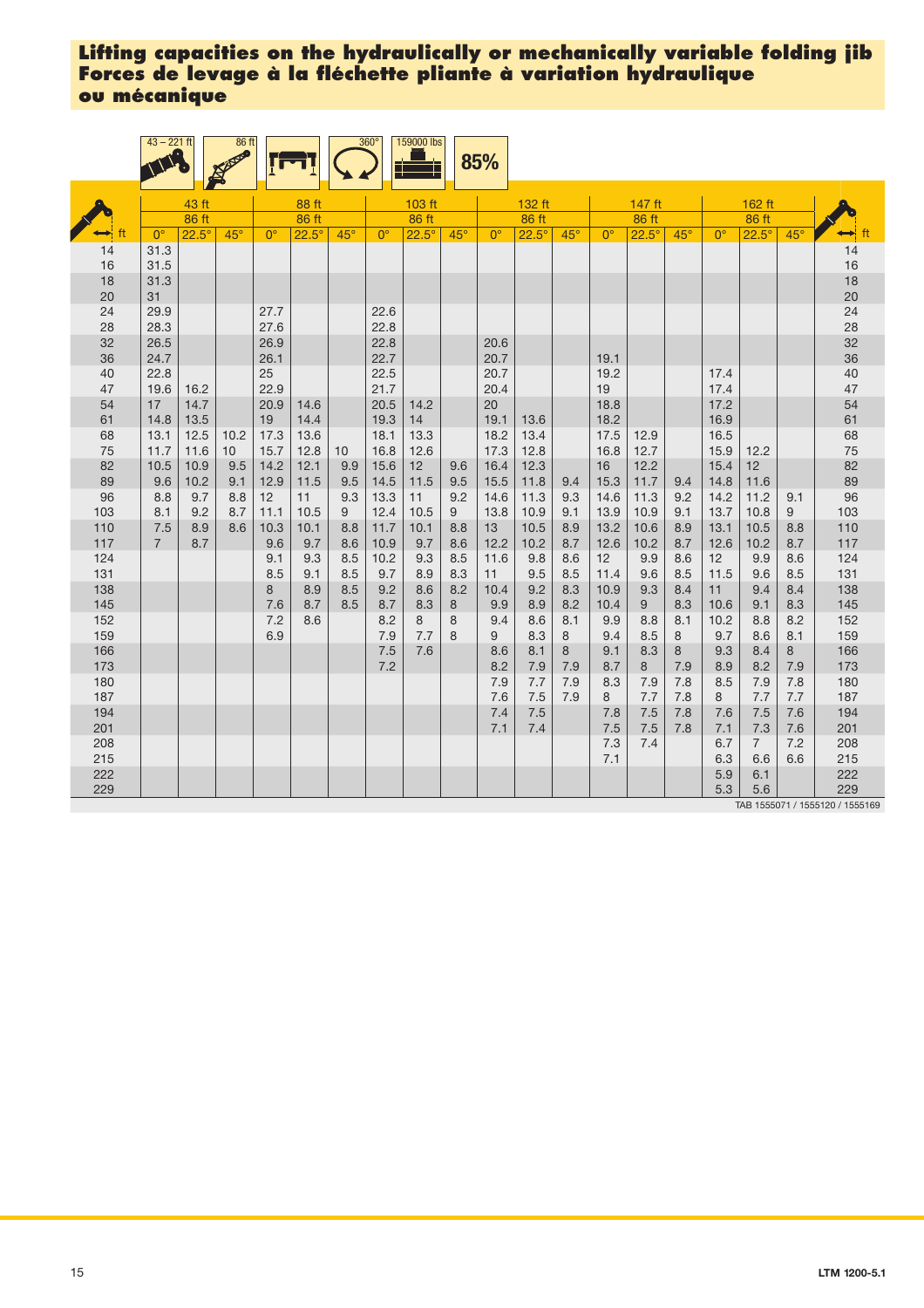|            | $43 - 221$ ft  | 86 ft                 |            |              | $360^\circ$<br>159000 lbs |            | 85%         |                       |            |                       |                       |                |                      |
|------------|----------------|-----------------------|------------|--------------|---------------------------|------------|-------------|-----------------------|------------|-----------------------|-----------------------|----------------|----------------------|
|            |                | 177 ft                |            |              | 191 ft                    |            |             | 206 ft                |            |                       | 221 ft                |                |                      |
|            | $0^{\circ}$    | 86 ft<br>$22.5^\circ$ | $45^\circ$ | $0^{\circ}$  | 86 ft<br>$22.5^\circ$     | $45^\circ$ | $0^{\circ}$ | 86 ft<br>$22.5^\circ$ | $45^\circ$ | $0^{\circ}$           | 86 ft<br>$22.5^\circ$ | $45^\circ$     |                      |
| 40         | 15.4           |                       |            | 13.3         |                           |            |             |                       |            |                       |                       |                | 40                   |
| 47         | 15.4           |                       |            | 13.3         |                           |            | 10.9        |                       |            |                       |                       |                | 47                   |
| 54         | 15.3           |                       |            | 13           |                           |            | 10.8        |                       |            | 8.6                   |                       |                | 54                   |
| 61         | 15             |                       |            | 12.8         |                           |            | 10.6        |                       |            | 8.5                   |                       |                | 61                   |
| 68         | 14.8           |                       |            | 12.6         |                           |            | 10.4        |                       |            | 8.4                   |                       |                |                      |
| 75         | 14.5           | 11.8                  |            | 12.4         |                           |            | 10.2        |                       |            | 8.3                   |                       |                | 68<br>75<br>82<br>89 |
| 82         | 14.2           | 11.6                  |            | 12.2         | 10.9                      |            | $10$        |                       |            | 8.1                   |                       |                |                      |
| 89         | 13.9           | 11.3                  |            | 12.1         | 10.7                      |            | 9.9         | 9.7                   |            | 8                     |                       |                |                      |
| 96         | 13.5           | 10.9                  |            | 11.9         | 10.5                      |            | 9.7         | 9.5                   |            | 7.9                   | 7.6                   |                | 96                   |
| 103        | 13.1           | 10.6                  | 8.8        | 11.7         | 10.2                      |            | 9.6         | 9.3                   |            | 7.7                   | 7.4                   |                | 103                  |
| 110<br>117 | 12.7<br>12.2   | 10.3<br>10            | 8.7<br>8.6 | 11.3<br>10.8 | 9.9<br>9.7                | 8.5<br>8.4 | 9.4<br>9.1  | 8.9<br>8.5            | 8.2        | 7.6<br>7.5            | 7.1<br>6.8            |                | 110<br>117           |
| 124        | 11.8           | 9.7                   | 8.5        | 10.3         | 9.5                       | 8.3        | 8.7         | 8.2                   | 8          | 7.2                   | 6.6                   | 6.3            | 124                  |
| 131        | 11.3           | 9.5                   | 8.4        | 9.9          | 9.2                       | 8.3        | 8.3         | 7.8                   | 7.8        | 6.9                   | 6.3                   | 6.1            | 131                  |
| 138        | 10.7           | 9.3                   | 8.3        | 9.4          | 8.9                       | 8.2        | 7.9         | 7.5                   | 7.5        | 6.6                   | 6.1                   | 5.9            | 138                  |
| 145        | 10.2           | 9                     | 8.2        | 8.9          | 8.6                       | 8.1        | 7.5         | 7.2                   | 7.2        | 6.3                   | 5.8                   | 5.7            | 145                  |
| 152        | 9.7            | 8.8                   | 8.1        | 8.4          | 8.3                       | 8          | 7.2         | 6.9                   | 6.9        | 6                     | 5.6                   | 5.5            | 152                  |
| 159        | 9.1            | 8.6                   | 8          | 7.9          | 8                         | 7.9        | 6.8         | 6.7                   | 6.7        | 5.7                   | 5.5                   | 5.3            | 159                  |
| 166        | 8.6            | 8.4                   | 7.9        | 7.5          | 7.7                       | 7.8        | 6.5         | 6.4                   | 6.4        | 5.4                   | 5.3                   | 5.2            | 166                  |
| 173        | 8              | 8.1                   | 7.8        | 7.1          | 7.3                       | 7.5        | 6.1         | 6.1                   | 6.2        | 5.2                   | 5.1                   | 5              | 173                  |
| 180        | 7.5            | 7.7                   | 7.7        | 6.6          | 6.9                       | 7.2        | 5.8         | 5.9                   | 6          | 4.9                   | 4.9                   | 4.9            | 180                  |
| 187        | $\overline{7}$ | 7.3                   | 7.4        | 6.2          | 6.6                       | 6.9        | 5.4         | 5.6                   | 5.7        | 4.6                   | 4.7                   | 4.7            | 187                  |
| 194        | 6.5            | 6.9                   | 7.2        | 5.7          | 6.2                       | 6.5        | 5           | 5.3                   | 5.5        | 4.3                   | 4.5                   | 4.5            | 194                  |
| 201<br>208 | 6.1<br>5.6     | 6.5<br>6.1            | 6.8<br>6.3 | 5.3<br>4.9   | 5.8<br>5.4                | 6.1<br>5.7 | 4.6<br>4.2  | 5<br>4.7              | 5.2<br>4.9 | $\overline{4}$<br>3.7 | 4.2<br>$\overline{4}$ | 4.4<br>4.2     | 201<br>208           |
| 215        | 5.2            | 5.6                   | 5.8        | 4.5          | 4.9                       | 5.2        | 3.9         | 4.3                   | 4.6        | 3.4                   | 3.7                   | $\overline{4}$ | 215                  |
| 222        | 4.9            | 5.2                   | 5.2        | 4.1          | 4.5                       | 4.7        | 3.5         | $\overline{4}$        | 4.3        | 3.1                   | 3.5                   | 3.7            | 222                  |
| 229        | 4.5            | 4.8                   | 4.7        | 3.7          | 4.1                       | 4.2        | 3.1         | 3.6                   | 3.8        | 2.7                   | 3.2                   | 3.4            | 229                  |
| 236        | 4.1            | 4.4                   |            | 3.3          | 3.7                       | 3.7        | 2.8         | 3.2                   | 3.4        | 2.4                   | 2.9                   | 3.2            | 236                  |
| 243        |                |                       |            | 3            | 3.3                       |            | 2.4         | 2.8                   | 2.9        |                       | 2.5                   | 2.7            | 243                  |
| 250        |                |                       |            | 2.6          | 2.9                       |            |             | 2.4                   |            |                       |                       |                | 250                  |

TAB 1555071 / 1555120 / 1555169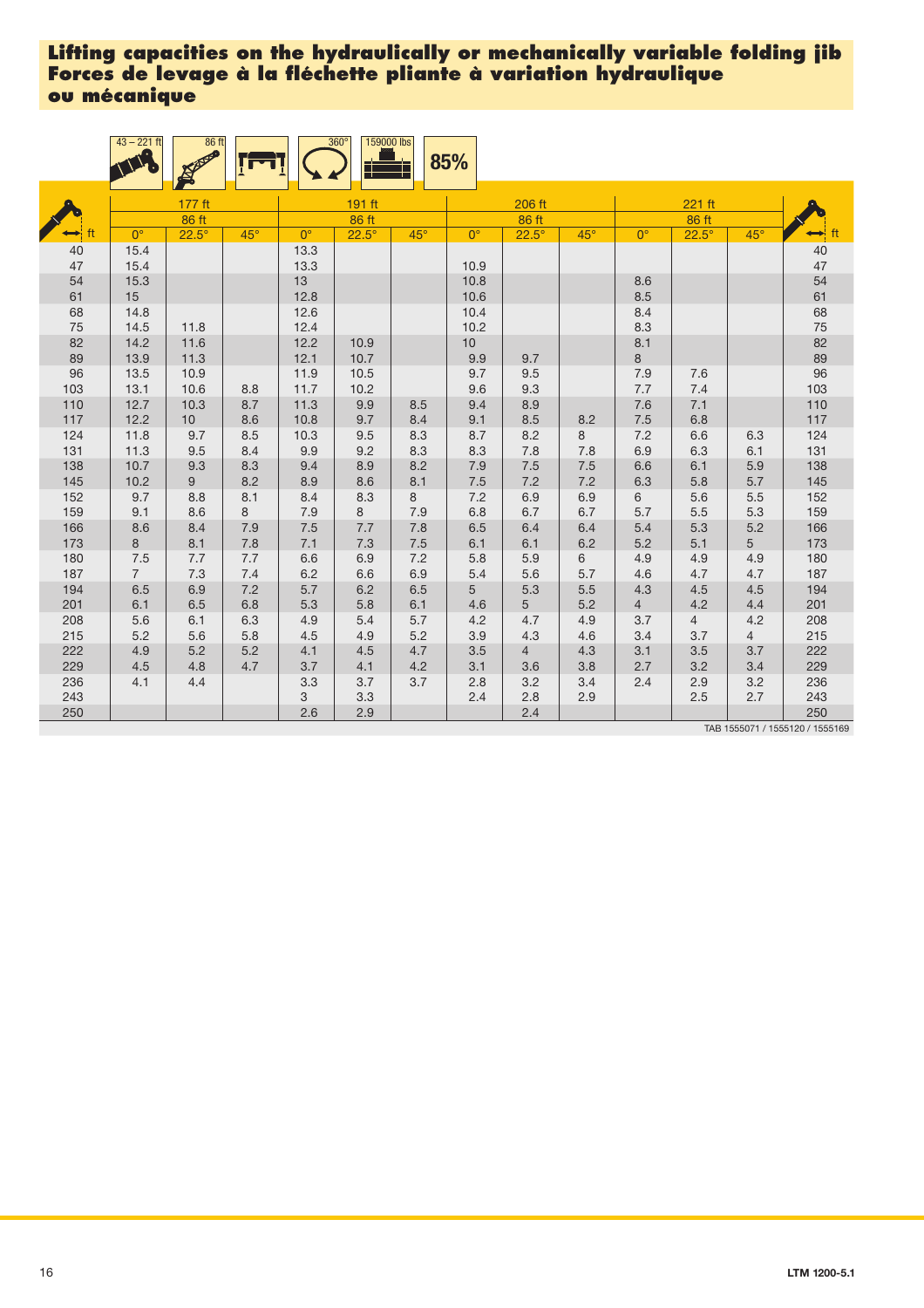## **Lifting heights Hauteurs de levage**

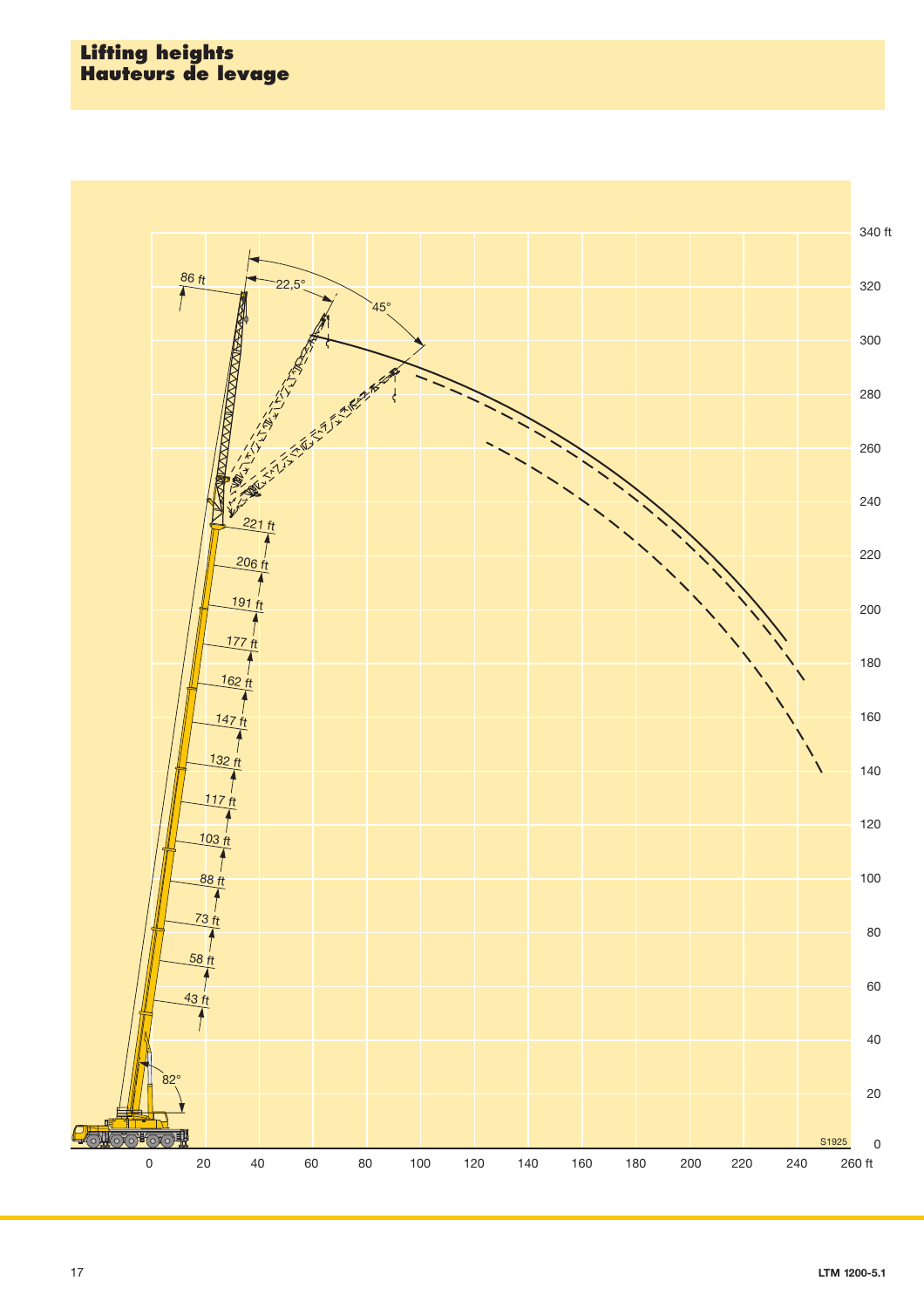|            | $43 - 221$ ft  |              | 95 ft      |                      |              |            | $360^\circ$     | 159000 lbs     |            | 85%             |              |            |                 |                  |            |                |                |                                  |                                 |
|------------|----------------|--------------|------------|----------------------|--------------|------------|-----------------|----------------|------------|-----------------|--------------|------------|-----------------|------------------|------------|----------------|----------------|----------------------------------|---------------------------------|
|            |                | 43 ft        |            |                      | 88 ft        |            |                 | 103 ft         |            |                 | 132 ft       |            |                 | 147 ft           |            |                | 162 ft         |                                  |                                 |
|            |                | $95$ ft      |            |                      | 95 ft        |            |                 | 95 ft          |            |                 | 95 ft        |            |                 | 95 <sub>ft</sub> |            |                | 95ft           |                                  |                                 |
|            | $0^{\circ}$    | $22.5^\circ$ | $45^\circ$ | $\mathbf{O}^{\circ}$ | $22.5^\circ$ | $45^\circ$ | $0^{\circ}$     | $22.5^\circ$   | $45^\circ$ | $0^{\circ}$     | $22.5^\circ$ | $45^\circ$ | $0^{\circ}$     | $22.5^\circ$     | $45^\circ$ | $0^{\circ}$    | $22.5^\circ$   | $45^\circ$                       | $\mapsto$ ft                    |
| 18         | 21.1           |              |            |                      |              |            |                 |                |            |                 |              |            |                 |                  |            |                |                |                                  | 18                              |
| 20         | 21.3           |              |            | 19                   |              |            |                 |                |            |                 |              |            |                 |                  |            |                |                |                                  | 20                              |
| 24         | 21.5           |              |            | 19.1                 |              |            |                 |                |            |                 |              |            |                 |                  |            |                |                |                                  | 24                              |
| 28         | 21.4           |              |            | 19.3                 |              |            | 17.2            |                |            |                 |              |            |                 |                  |            |                |                |                                  | 28                              |
| 32         | 20.9           |              |            | 19.4                 |              |            | 17.3            |                |            | 16              |              |            |                 |                  |            |                |                |                                  | 32                              |
| 36         | 20.3           |              |            | 19.5                 |              |            | 17.4            |                |            | 16.1            |              |            | 15.2            |                  |            |                |                |                                  | 36                              |
| 40         | 19.5           |              |            | 19.4                 |              |            | 17.4            |                |            | 16.1            |              |            | 15.2            |                  |            | 14.1           |                |                                  | 40                              |
| 47         | 17.8           | 13.3         |            | 18.6                 |              |            | 17.1            |                |            | 16.1            |              |            | 15.2            |                  |            | 14.2           |                |                                  | 47                              |
| 54         | 16.2           | 13.1         |            | 17.7                 | 12.8         |            | 16.4            |                |            | 16              |              |            | 15.2            |                  |            | 14.1           |                |                                  | 54                              |
| 61         | 14.6           | 12.1         |            | 16.6                 | 12.6         |            | 15.7            | 11.8           |            | 15.5            |              |            | 15              |                  |            | 14.1           |                |                                  | 61                              |
| 68         | 13.1           | 11.2         |            | 15.6                 | 11.9         |            | 14.9<br>14.1    | 11.6           |            | 14.9            | 11.3         |            | 14.5            |                  |            | 13.9           |                |                                  | 68                              |
| 75<br>82   | 11.9<br>10.7   | 10.5<br>9.8  | 8.7<br>8.5 | 14.6<br>13.6         | 11.2<br>10.7 | 8.5        | 13.4            | 11<br>10.5     |            | 14.4<br>13.8    | 11.1<br>10.7 |            | 14<br>13.5      | 10.8<br>10.6     |            | 13.5<br>13.1   | 10.6<br>10.4   |                                  | 75<br>82                        |
| 89         | 9.7            | 9.2          | 8.1        | 12.7                 | 10.2         | 8.4        | 12.6            | 10.1           | 8.2        | 13.1            | 10.3         |            | 13              | 10.2             |            | 12.6           | 10.1           |                                  | 89                              |
| 96         | 8.9            | 8.7          | 7.8        | 11.9                 | 9.7          | 8.1        | 11.9            | 9.6            | 8.1        | 12.5            | 9.9          | 8          | 12.5            | 9.8              | 8          | 12.2           | 9.7            |                                  | 96                              |
| 103        | 8.2            | 8.3          | 7.6        | 11.1                 | 9.3          | 7.9        | 11.3            | 9.3            | 7.8        | 12              | 9.5          | 7.9        | 12              | 9.5              | 7.9        | 11.8           | 9.4            | 7.8                              | 103                             |
| 110        | 7.6            | 7.9          | 7.4        | 10.3                 | 8.9          | 7.7        | 10.6            | 8.9            | 7.7        | 11.5            | 9.2          | 7.7        | 11.5            | 9.2              | 7.7        | 11.3           | 9.1            | 7.6                              | 110                             |
| 117        | $\overline{7}$ | 7.6          | 7.4        | 9.6                  | 8.6          | 7.5        | 10 <sup>1</sup> | 8.6            | 7.5        | 11              | 8.9          | 7.6        | 11.1            | 9                | 7.6        | 10.9           | 8.9            | 7.5                              | 117                             |
| 124        | 6.5            | 7.5          |            | 9                    | 8.3          | 7.4        | 9.4             | 8.3            | 7.4        | 10.5            | 8.6          | 7.5        | 10.6            | 8.7              | 7.4        | 10.6           | 8.6            | 7.4                              | 124                             |
| 131        |                |              |            | 8.5                  | 8            | 7.3        | 8.8             | 8.1            | 7.3        | 10 <sup>1</sup> | 8.4          | 7.3        | 10.2            | 8.4              | 7.3        | 10.2           | 8.4            | 7.3                              | 131                             |
| 138        |                |              |            | 7.9                  | 7.8          | 7.3        | 8.4             | 7.8            | 7.2        | 9.5             | 8.2          | 7.3        | 9.8             | 8.2              | 7.3        | 9.8            | 8.2            | 7.2                              | 138                             |
| 145        |                |              |            | 7.5                  | 7.6          | 7.3        | 8               | 7.7            | 7.2        | 9               | 7.9          | 7.2        | 9.4             | 8                | 7.2        | 9.5            | 8              | 7.1                              | 145                             |
| 152        |                |              |            | 7.1                  | 7.4          | 7.3        | 7.5             | 7.4            | 7.2        | 8.5             | 7.8          | 7.1        | 9               | 7.8              | 7.1        | 9.1            | 7.8            | 7.1                              | 152                             |
| 159        |                |              |            | 6.7                  | 7.3          |            | 7.2             | 7.2            | 7.2        | 8.2             | 7.6          | 7.1        | 8.6             | 7.6              | 7.1        | 8.8            | 7.7            | $\overline{7}$                   | 159                             |
| 166        |                |              |            | 6.4                  | 7.3          |            | 6.9             | $\overline{7}$ | 7.2        | 7.9             | 7.4          | 7.1        | 8.2             | 7.5              | 7.1        | 8.4            | 7.5            | $\overline{7}$                   | 166                             |
| 173        |                |              |            |                      |              |            | 6.6             | 6.8            |            | 7.5             | 7.3          | 7.1        | 7.9             | 7.4              | 7.1        | 8.1            | 7.4            | $\overline{7}$                   | 173                             |
| 180<br>187 |                |              |            |                      |              |            | 6.4             | 6.8            |            | 7.2<br>6.9      | 7.1<br>6.9   | 7.1<br>7.1 | 7.6<br>7.3      | 7.2<br>7.1       | 7.1<br>7.1 | 7.8<br>7.5     | 7.3<br>7.1     | $\overline{7}$<br>$\overline{7}$ | 180<br>187                      |
| 194        |                |              |            |                      |              |            |                 |                |            | 6.7             | 6.8          | 7.1        | $7\overline{ }$ | 6.9              | 7.1        | 7.3            | $\overline{7}$ | $\overline{7}$                   | 194                             |
| 201        |                |              |            |                      |              |            |                 |                |            | 6.5             | 6.7          |            | 6.8             | 6.8              | 7.1        | $\overline{7}$ | 6.9            | $\overline{7}$                   | 201                             |
| 208        |                |              |            |                      |              |            |                 |                |            | 6.3             | 6.7          |            | 6.6             | 6.7              | 7.1        | 6.7            | 6.7            | $\overline{7}$                   | 208                             |
| 215        |                |              |            |                      |              |            |                 |                |            | 3.5             |              |            | 6.4             | 6.7              |            | 6.4            | 6.6            | 6.8                              | 215                             |
| 222        |                |              |            |                      |              |            |                 |                |            |                 |              |            | 6.2             | 6.7              |            | 6              | 6.3            | 6.4                              | 222                             |
| 229        |                |              |            |                      |              |            |                 |                |            |                 |              |            |                 |                  |            | 5.6            | 5.8            |                                  | 229                             |
| 236        |                |              |            |                      |              |            |                 |                |            |                 |              |            |                 |                  |            | 5.1            | 5.4            |                                  | 236                             |
|            |                |              |            |                      |              |            |                 |                |            |                 |              |            |                 |                  |            |                |                |                                  | TAB 1555078 / 1555127 / 1555176 |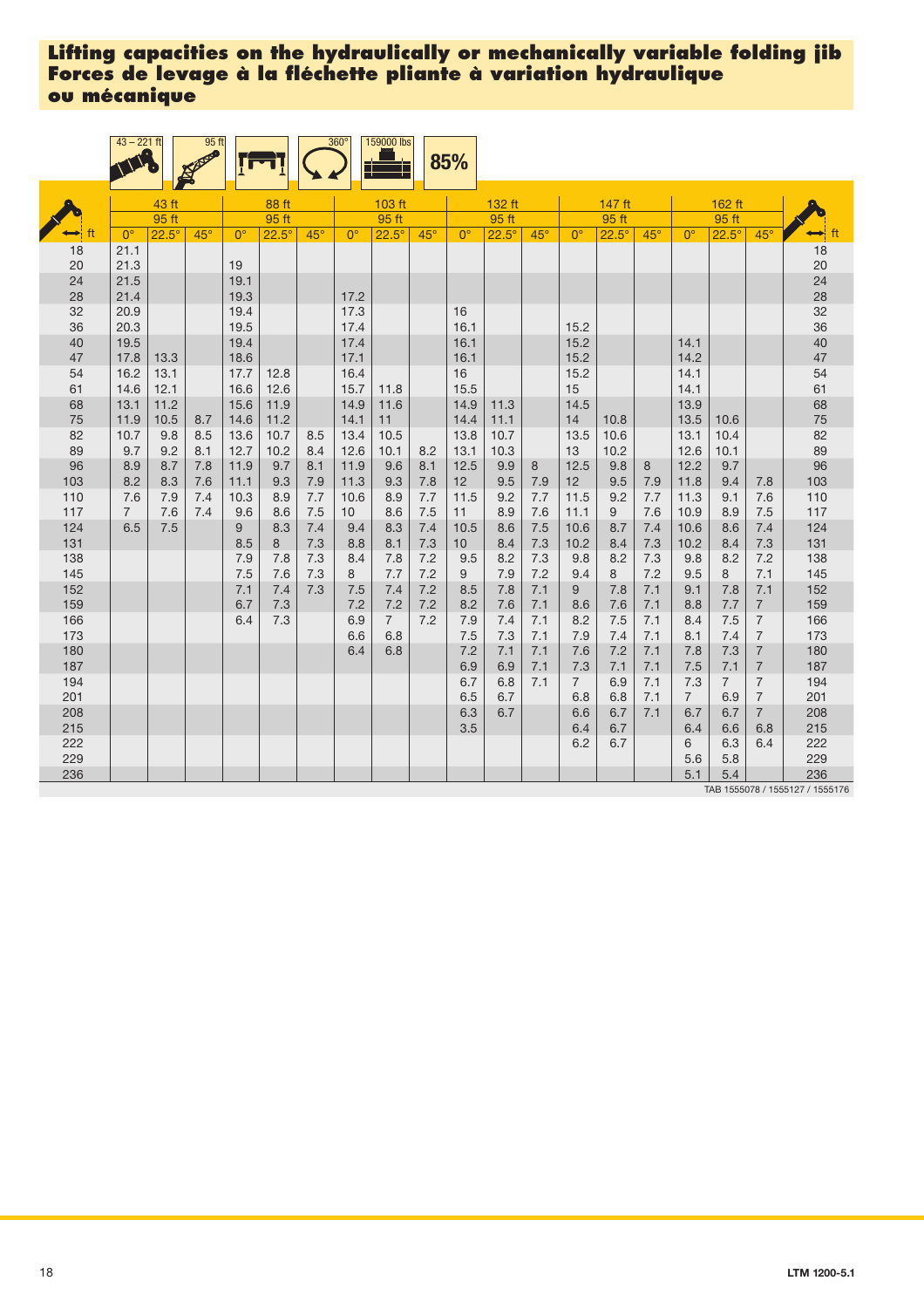|            | $43 - 221$ ft  | 95 <sub>ft</sub> |                |                | 159000 lbs<br>$360^\circ$ |                | 85%         |                |                                  |                |              |            |            |
|------------|----------------|------------------|----------------|----------------|---------------------------|----------------|-------------|----------------|----------------------------------|----------------|--------------|------------|------------|
|            |                | $177$ ft         |                |                | 191 ft                    |                |             | 206 ft         |                                  |                | 221 ft       |            |            |
|            |                | 95 ft            |                |                | 95 ft                     |                |             | 95 ft          |                                  |                | 95 ft        |            |            |
| ft         | $0^{\circ}$    | $22.5^\circ$     | $45^{\circ}$   | $0^{\circ}$    | $22.5^\circ$              | $45^\circ$     | $0^{\circ}$ | $22.5^\circ$   | $45^\circ$                       | $0^{\circ}$    | $22.5^\circ$ | $45^\circ$ | ft         |
| 47         | 12.9           |                  |                | 11.4           |                           |                | 9.6         |                |                                  |                |              |            | $47\,$     |
| 54         | 12.9           |                  |                | 11.3           |                           |                | 9.6         |                |                                  | 7.7            |              |            | 54         |
| 61         | 12.8           |                  |                | 11.2           |                           |                | 9.4         |                |                                  | $7.7\,$        |              |            | 61         |
| 68         | 12.7           |                  |                | 11             |                           |                | 9.2         |                |                                  | 7.5            |              |            | 68         |
| 75         | 12.5           |                  |                | 10.9           |                           |                | 9.1         |                |                                  | $7.4\,$        |              |            | 75<br>82   |
| 82         | 12.2           | 9.9              |                | 10.7           |                           |                | 8.9         |                |                                  | 7.3            |              |            |            |
| 89         | 11.9           | 9.8              |                | 10.6           | 9.2                       |                | 8.8         |                |                                  | 7.1            |              |            | 89         |
| 96         | 11.6           | 9.5              |                | 10.5           | 9.1                       |                | 8.7         | 8.5            |                                  | $\overline{7}$ |              |            | 96         |
| 103        | 11.3           | 9.2              |                | 10.4           | 8.9                       |                | 8.7         | 8.4            |                                  | $\overline{7}$ | 6.9          |            | 103        |
| 110        | 10.9           | 9                | 7.5            | 10.2           | 8.6                       |                | 8.6         | 8.2<br>8       |                                  | 6.9            | 6.7          |            | 110        |
| 117<br>124 | 10.6<br>10.2   | 8.7              | 7.4            | 9.9            | 8.4                       | 7.3            | 8.4         |                |                                  | 6.9            | 6.4          |            | 117<br>124 |
| 131        | 9.9            | 8.5<br>8.3       | 7.3<br>7.2     | 9.6<br>9.3     | 8.2<br>8.1                | 7.2<br>7.1     | 8.1<br>7.8  | 7.8<br>7.5     | $\overline{7}$<br>$\overline{7}$ | 6.8<br>6.5     | 6.2<br>6     | 5.7        | 131        |
| 138        | 9.7            | 8.1              | 7.1            | 9              | 7.9                       | $\overline{7}$ | 7.5         | 7.2            | 6.9                              | 6.3            | 5.8          | 5.6        | 138        |
| 145        | 9.4            | 7.9              | 7.1            | 8.6            | 7.7                       | $\overline{7}$ | 7.2         | 6.9            | 6.8                              | 6              | 5.5          | 5.4        | 145        |
| 152        | 9.1            | 7.7              | $\overline{7}$ | 8.2            | $7.6\,$                   | 6.9            | 6.9         | 6.6            | 6.6                              | 5.7            | 5.3          | 5.2        | 152        |
| 159        | 8.8            | 7.6              | $\overline{7}$ | 7.8            | 7.4                       | 6.9            | 6.6         | 6.4            | 6.4                              | $5.5\,$        | 5.2          | 5          | 159        |
| 166        | 8.3            | 7.5              | 6.9            | 7.4            | 7.3                       | 6.9            | 6.3         | 6.1            | 6.2                              | 5.2            | 5            | 4.9        | 166        |
| 173        | 7.9            | 7.3              | 6.9            | $\overline{7}$ | $\overline{7}$            | 6.8            | 6           | 5.9            | 6                                | 4.9            | 4.8          | 4.7        | 173        |
| 180        | $7.4$          | 7.2              | 6.9            | 6.6            | 6.7                       | 6.7            | 5.7         | 5.6            | 5.7                              | 4.7            | 4.6          | 4.6        | 180        |
| 187        | $\overline{7}$ | 6.9              | 6.9            | 6.2            | 6.5                       | 6.6            | 5.3         | 5.4            | 5.5                              | 4.4            | 4.4          | 4.5        | 187        |
| 194        | 6.5            | 6.7              | 6.8            | 5.8            | 6.2                       | 6.4            | 5           | 5.2            | 5.3                              | 4.2            | 4.2          | 4.3        | 194        |
| 201        | 6.1            | 6.5              | 6.7            | 5.3            | 5.8                       | 6.1            | 4.6         | 5              | 5.1                              | 3.9            | 4.1          | 4.2        | 201        |
| 208        | 5.7            | 6.2              | 6.5            | 4.9            | 5.5                       | 5.8            | 4.2         | 4.7            | 4.9                              | 3.6            | 3.9          | 4.1        | 208        |
| 215        | 5.3            | 5.8              | 6              | 4.5            | 5.1                       | 5.4            | 3.9         | 4.4            | 4.7                              | 3.4            | 3.7          | 3.9        | 215        |
| 222        | 4.9            | 5.4              | 5.5            | 4.2            | 4.7                       | 5              | 3.5         | $\overline{4}$ | 4.4                              | 3.1            | 3.5          | 3.7        | 222        |
| 229        | 4.6            | 4.9              | 5              | 3.8            | 4.3                       | 4.5            | 3.2         | 3.7            | $\overline{4}$                   | 2.8            | 3.2          | 3.5        | 229        |
| 236        | 4.2            | 4.6              | 4.5            | 3.4            | 3.9                       | $\overline{4}$ | 2.9         | 3.4            | 3.7                              | 2.5            | 2.9          | 3.2        | 236        |
| 243        | 3.9            | 4.2              |                | 3.1            | 3.5                       | 3.5            | 2.5         | 3              | 3.2                              |                | 2.7          | 2.9        | 243        |
| 250        |                |                  |                | 2.8            | 3.1                       |                |             | 2.6            | 2.7                              |                |              | 2.6        | 250        |
| 257        |                |                  |                | 2.4            | 2.7                       |                |             |                |                                  |                |              |            | 257        |

TAB 1555078 / 1555127 / 1555176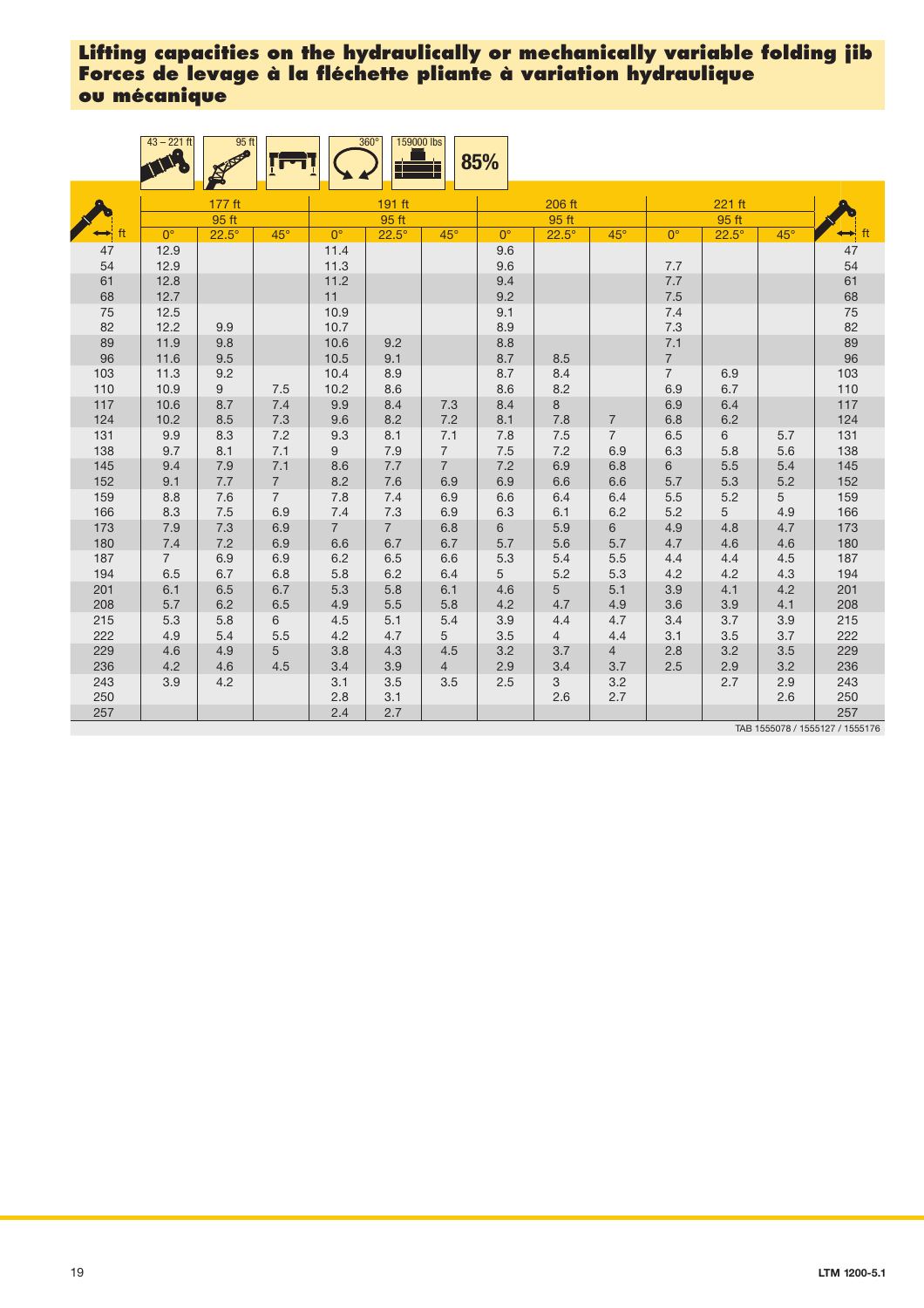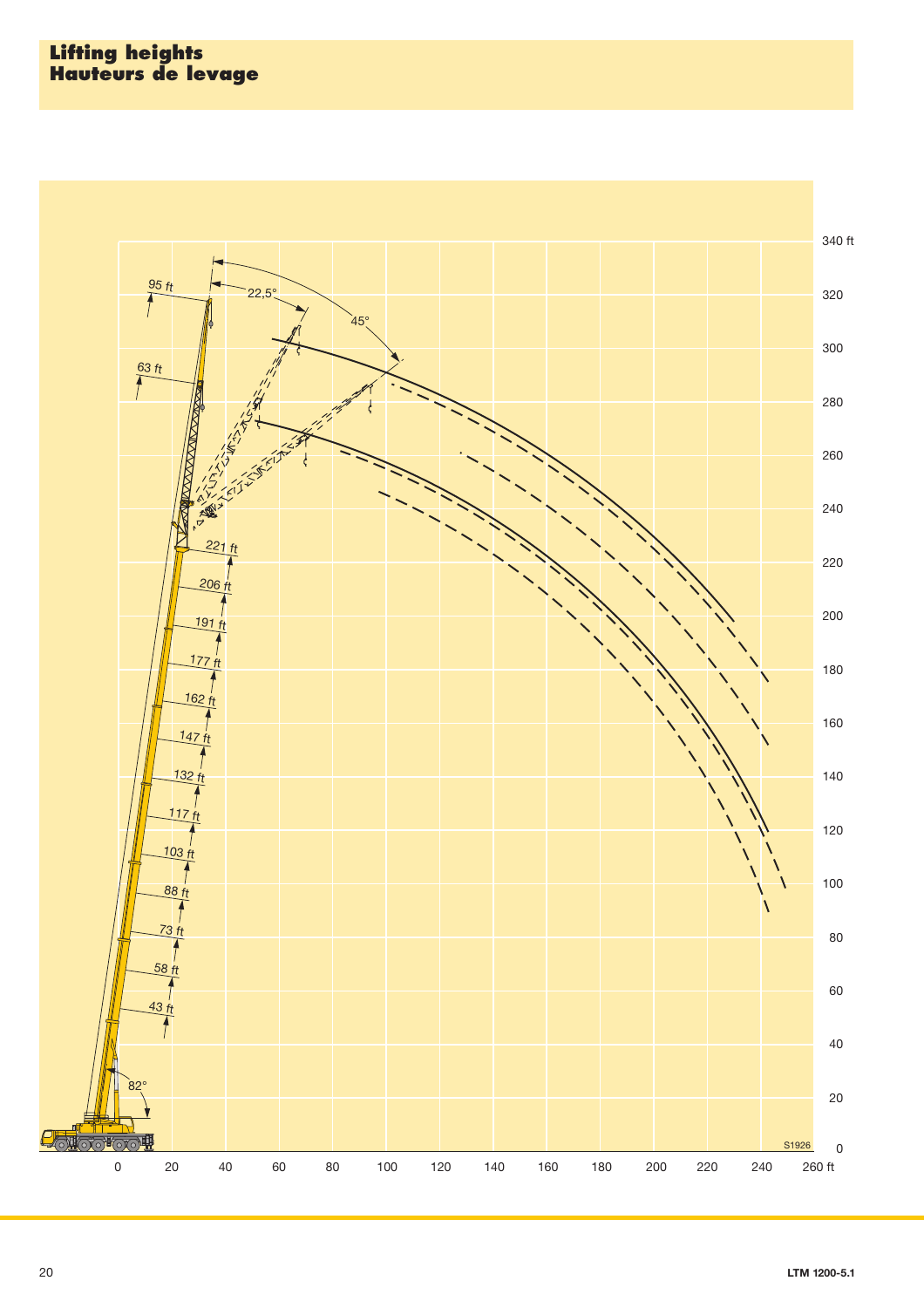|            | $43 - 206$ ft |                | 118 <sub>ft</sub> |                |                |            | $360^\circ$    | 159000 lbs   |            | 85%                |                |            |                    |                 |            |                 |                |            |                      |
|------------|---------------|----------------|-------------------|----------------|----------------|------------|----------------|--------------|------------|--------------------|----------------|------------|--------------------|-----------------|------------|-----------------|----------------|------------|----------------------|
|            |               | 43 ft          |                   |                | 88 ft          |            |                | 103 ft       |            |                    | 132 ft         |            |                    | 147 ft          |            |                 | 162 ft         |            |                      |
|            |               | 118 ft         |                   |                | 118 ft         |            |                | 118 ft       |            |                    | 118 ft         |            |                    | 118 ft          |            |                 | 118 ft         |            |                      |
|            | $0^{\circ}$   | $22.5^\circ$   | $45^\circ$        | $0^{\circ}$    | $22.5^\circ$   | $45^\circ$ | $0^{\circ}$    | $22.5^\circ$ | $45^\circ$ | $\mathsf{O}^\circ$ | $22.5^\circ$   | $45^\circ$ | $\mathsf{O}^\circ$ | $22.5^\circ$    | $45^\circ$ | $0^{\circ}$     | $22.5^\circ$   | $45^\circ$ | $\leftrightarrow$ ft |
| 28         | 15.2          |                |                   |                |                |            |                |              |            |                    |                |            |                    |                 |            |                 |                |            | 28                   |
| 32         | 15.1          |                |                   | 13.9           |                |            |                |              |            |                    |                |            |                    |                 |            |                 |                |            | 32                   |
| 36         | 14.8          |                |                   | 13.9           |                |            | 12.6           |              |            | 11.6               |                |            |                    |                 |            |                 |                |            | 36                   |
| 40         | 14.3          |                |                   | 13.8           |                |            | 12.5           |              |            | 11.7               |                |            | 11                 |                 |            |                 |                |            | 40                   |
| 47         | 13.4          |                |                   | 13.6           |                |            | 12.4           |              |            | 11.7               |                |            | 11                 |                 |            | 10.2            |                |            | 47                   |
| 54<br>61   | 12.4<br>11.4  | 8.8            |                   | 12.9<br>12.3   |                |            | 12.1<br>11.6   |              |            | 11.5<br>11.3       |                |            | 11<br>10.8         |                 |            | 10.2<br>10.1    |                |            | 54<br>61             |
| 68         | 10.4          | 8.6            |                   | 11.6           | 8.5            |            | 11             |              |            | 10.9               |                |            | 10.6               |                 |            | 10 <sup>1</sup> |                |            | 68                   |
| 75         | 9.6           | 8              |                   | 10.9           | 8.3            |            | 10.5           | 7.8          |            | 10.5               |                |            | 10.2               |                 |            | 9.8             |                |            | 75                   |
| 82         | 8.8           | 7.5            |                   | 10.2           | 7.9            |            | 9.9            | 7.7          |            | 10.1               | 7.5            |            | 9.9                |                 |            | 9.5             |                |            | 82                   |
| 89         | 8             | $\overline{7}$ |                   | 9.6            | 7.4            |            | 9.4            | 7.3          |            | 9.6                | 7.3            |            | 9.5                | 7.1             |            | 9.2             | $\overline{7}$ |            | 89                   |
| 96         | 7.3           | 6.5            | 5.5               | 9              | $\overline{7}$ |            | 8.9            | 6.9          |            | 9.2                | $\overline{7}$ |            | 9.1                | $7\overline{ }$ |            | 8.8             | 6.9            |            | 96                   |
| 103        | 6.6           | 6.1            | 5.3               | 8.4            | 6.7            | 5.4        | 8.4            | 6.6          |            | 8.8                | 6.7            |            | 8.7                | 6.7             |            | 8.5             | 6.6            |            | 103                  |
| 110        | 6.1           | 5.8            | 5.1               | 7.9            | 6.4            | 5.3        | 8              | 6.3          | 5.1        | 8.4                | 6.5            |            | 8.4                | 6.5             |            | 8.2             | 6.4            |            | 110                  |
| 117        | 5.6           | 5.5            | 4.9               | 7.4            | 6.1            | 5.1        | 7.5            | 6.1          | 5          | 8                  | 6.2            | 5          | 8                  | 6.2             | 5          | 7.9             | 6.1            |            | 117                  |
| 124        | 5.1           | 5.2            | 4.7               | 6.9            | 5.8            | 4.9        | 7.1            | 5.8          | 4.9        | 7.6                | 6              | 4.9        | 7.7                | 6               | 4.9        | 7.6             | 5.9            | 4.8        | 124                  |
| 131        | 4.8           | 5              | 4.6               | 6.4            | 5.6            | 4.8        | 6.7            | 5.6          | 4.8        | 7.3                | 5.8            | 4.8        | 7.4                | 5.8             | 4.8        | 7.3             | 5.8            | 4.7        | 131                  |
| 138        | 4.4           | 4.8            |                   | 6.1            | 5.4            | 4.7        | 6.3            | 5.4          | 4.7        | 6.9                | 5.6            | 4.7        | 7.1                | 5.6             | 4.7        | $\overline{7}$  | 5.6            | 4.6        | 138                  |
| 145        | 4.1           | 4.6            |                   | 5.7            | 5.1            | 4.6        | 5.9            | 5.2          | 4.6        | 6.6                | 5.4            | 4.6        | 6.7                | 5.4             | 4.6        | 6.7             | 5.4            | 4.6        | 145                  |
| 152        |               |                |                   | 5.3            | 5              | 4.5        | 5.6            | 5            | 4.5        | 6.3                | 5.2            | 4.5        | 6.5                | 5.3             | 4.5        | 6.5             | 5.3            | 4.5        | 152                  |
| 159        |               |                |                   | 5              | 4.8            | 4.5        | 5.3            | 4.9          | 4.4        | 6                  | 5.1            | 4.4        | 6.2                | 5.1             | 4.4        | 6.2             | 5.1            | 4.4        | 159                  |
| 166        |               |                |                   | 4.7            | 4.7            | 4.5        | 5              | 4.7          | 4.4        | 5.7                | 4.9            | 4.4        | 6                  | 5               | 4.4        | 6               | 5              | 4.4        | 166                  |
| 173        |               |                |                   | 4.5<br>4.2     | 4.6            | 4.5        | 4.8            | 4.6          | 4.4<br>4.4 | 5.5<br>5.2         | 4.8            | 4.4        | 5.7                | 4.8             | 4.3        | 5.8             | 4.9            | 4.3        | 173                  |
| 180<br>187 |               |                |                   | $\overline{4}$ | 4.5<br>4.5     |            | 4.5<br>4.3     | 4.6<br>4.5   | 4.4        | 5                  | 4.7<br>4.6     | 4.3<br>4.3 | 5.4<br>5.2         | 4.7<br>4.6      | 4.3<br>4.3 | 5.6<br>5.4      | 4.7<br>4.6     | 4.3<br>4.3 | 180<br>187           |
| 194        |               |                |                   | 3.9            |                |            | 4.1            | 4.5          |            | 4.7                | 4.5            | 4.3        | 5                  | 4.5             | 4.3        | 5.1             | 4.6            | 4.3        | 194                  |
| 201        |               |                |                   |                |                |            | $\overline{4}$ | 4.5          |            | 4.5                | 4.4            | 4.3        | 4.8                | 4.4             | 4.3        | 4.9             | 4.5            | 4.3        | 201                  |
| 208        |               |                |                   |                |                |            | 3.9            |              |            | 4.4                | 4.4            | 4.3        | 4.6                | 4.4             | 4.3        | 4.8             | 4.4            | 4.3        | 208                  |
| 215        |               |                |                   |                |                |            |                |              |            | 4.2                | 4.4            | 4.3        | 4.4                | 4.4             | 4.3        | 4.6             | 4.3            | 4.3        | 215                  |
| 222        |               |                |                   |                |                |            |                |              |            | $\overline{4}$     | 4.4            |            | 4.2                | 4.3             | 4.3        | 4.4             | 4.3            | 4.3        | 222                  |
| 229        |               |                |                   |                |                |            |                |              |            | 3.9                | 4.4            |            | 4.1                | 4.3             | 4.3        | 4.2             | 4.3            | 4.3        | 229                  |
| 236        |               |                |                   |                |                |            |                |              |            |                    |                |            | $\overline{4}$     | 4.3             |            | 4.1             | 4.3            | 4.3        | 236                  |
| 243        |               |                |                   |                |                |            |                |              |            |                    |                |            | 3.9                |                 |            | $\overline{4}$  | 4.2            |            | 243                  |
| 250        |               |                |                   |                |                |            |                |              |            |                    |                |            |                    |                 |            | 3.9             | 4.1            |            | 250                  |
| 257        |               |                |                   |                |                |            |                |              |            |                    |                |            |                    |                 |            | 3.4             |                |            | 257                  |

85 / 1555134 / 15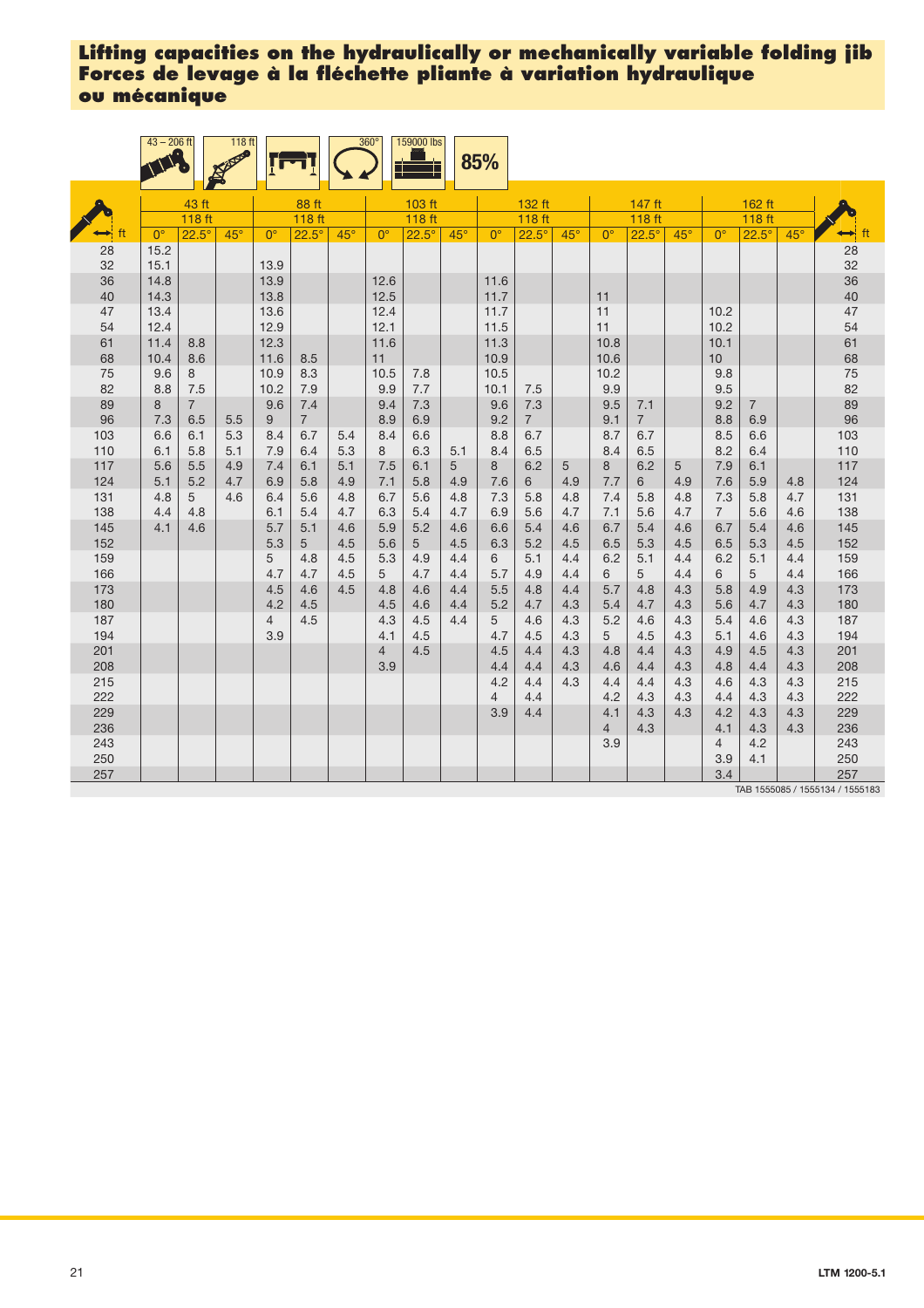|            | $43 - 206$ ft   | 118 ft            | $360^\circ$ | 159000 lbs     | 85%          |                |              |                                 |            |
|------------|-----------------|-------------------|-------------|----------------|--------------|----------------|--------------|---------------------------------|------------|
|            |                 | 177 ft            |             |                | 191 ft       |                | 206 ft       |                                 |            |
|            |                 | 118 <sub>ft</sub> |             |                | 118 ft       |                | 118 ft       |                                 |            |
| ft         | $0^{\circ}$     | $22.5^\circ$      | $45^\circ$  | $0^{\circ}$    | $22.5^\circ$ | $0^{\circ}$    | $22.5^\circ$ | $45^\circ$                      | ft         |
| 47         | 9.2             |                   |             | 8.1            |              |                |              |                                 | 47         |
| 54         | 9.2             |                   |             | 8.1            |              |                |              |                                 | 54         |
| 61         | 9.2             |                   |             | 8.1            |              |                |              |                                 | 61         |
| 68         | 9.2             |                   |             | $8\phantom{.}$ |              | 5.8            |              |                                 | 68         |
| 75         | 9.1             |                   |             | $7.9$          |              | 5.8            |              |                                 | 75<br>82   |
| 82         | 8.9             |                   |             | 7.8            |              | 5.7            |              |                                 |            |
| 89         | 8.7             |                   |             | $7.7\,$        |              | 5.6            |              |                                 | 89<br>96   |
| 96         | 8.4             | 6.6               |             | $7.6\,$        |              | 5.5            |              |                                 |            |
| 103        | 8.1             | 6.4               |             | $7.5\,$        | 6.1          | 5.4            |              |                                 | 103        |
| 110        | 7.9             | 6.2               |             | $7.3$          | 6            | $5.4\,$        |              |                                 | 110        |
| 117        | 7.6             | 6                 |             | 7.1            | 5.8          | 5.3            | 5            |                                 | 117        |
| 124        | 7.3             | 5.8               |             | 6.9            | 5.6          | 5.2            | 4.9          |                                 | 124        |
| 131        | 7.1             | 5.7               | 4.7         | $6.7\,$        | $5.5\,$      | 5 <sup>5</sup> | 4.7          |                                 | 131        |
| 138        | 6.8             | 5.5               | 4.6         | 6.5            | 5.3          | 4.8            | 4.5          | 3.8                             | 138        |
| 145        | 6.6             | $5.3\,$           | 4.5         | 6.3            | 5.2          | 4.6            | 4.3          | 3.8                             | 145        |
| 152        | 6.4             | 5.2               | 4.4         | 6.1            | 5.1          | 4.3            | 4.1          | 3.7                             | 152        |
| 159        | 6.2             | 5                 | 4.4         | 6              | 4.9          | 4.1            | 3.9          | 3.6                             | 159        |
| 166<br>173 | 6<br>5.8        | 4.9               | 4.3<br>4.3  | 5.8<br>5.6     | 4.8<br>4.7   | 3.9<br>3.7     | 3.7<br>3.5   | 3.5<br>3.4                      | 166<br>173 |
| 180        | 5.6             | 4.8<br>4.7        | 4.2         | 5.4            | 4.6          | 3.5            | 3.4          | 3.3                             | 180        |
| 187        | 5.4             | 4.6               | 4.2         | $5.2\,$        | $4.5\,$      | 3.3            | 3.2          | 3.2                             | 187        |
| 194        | 5.2             | 4.5               | 4.2         | 4.9            | 4.4          | $\mathbf{3}$   | $\mathbf{3}$ | 3.1                             | 194        |
| 201        | $5\phantom{.0}$ | 4.4               | 4.2         | 4.6            | 4.4          | 2.8            | 2.9          | 3                               | 201        |
| 208        | 4.8             | 4.4               | 4.2         | 4.2            | 4.3          | 2.6            | 2.7          | 2.9                             | 208        |
| 215        | 4.6             | 4.3               | 4.2         | 3.8            | 4.1          | 2.3            | 2.6          | 2.7                             | 215        |
| 222        | 4.2             | 4.3               | 4.2         | 3.4            | 3.9          |                | 2.4          | 2.6                             | 222        |
| 229        | 3.9             | 4.2               | 4.2         | 3.1            | 3.6          |                | 2.2          | 2.5                             | 229        |
| 236        | 3.6             | 3.9               | 4.1         | 2.8            | 3.4          |                |              | 2.3                             | 236        |
| 243        | 3.3             | 3.6               | 3.9         | 2.4            | 3.1          |                |              |                                 | 243        |
| 250        | 3               | 3.4               | 3.5         |                | 2.7          |                |              |                                 | 250        |
| 257        | 2.6             | 3.1               |             |                |              |                |              |                                 | 257        |
| 264        |                 | 2.7               |             |                |              |                |              |                                 | 264        |
|            |                 |                   |             |                |              |                |              | TAB 1555085 / 1555134 / 1555183 |            |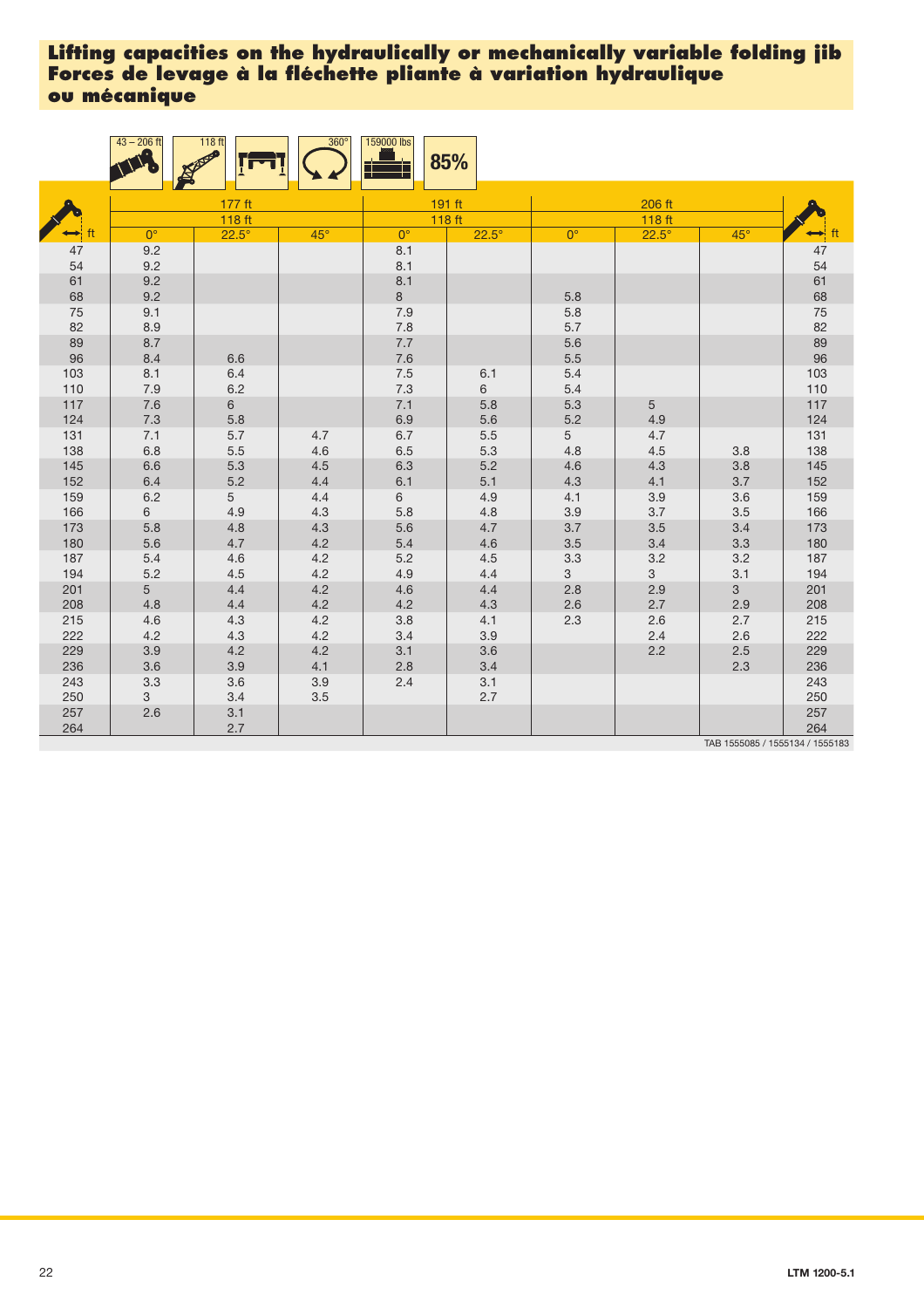### **Lifting heights Hauteurs de levage**

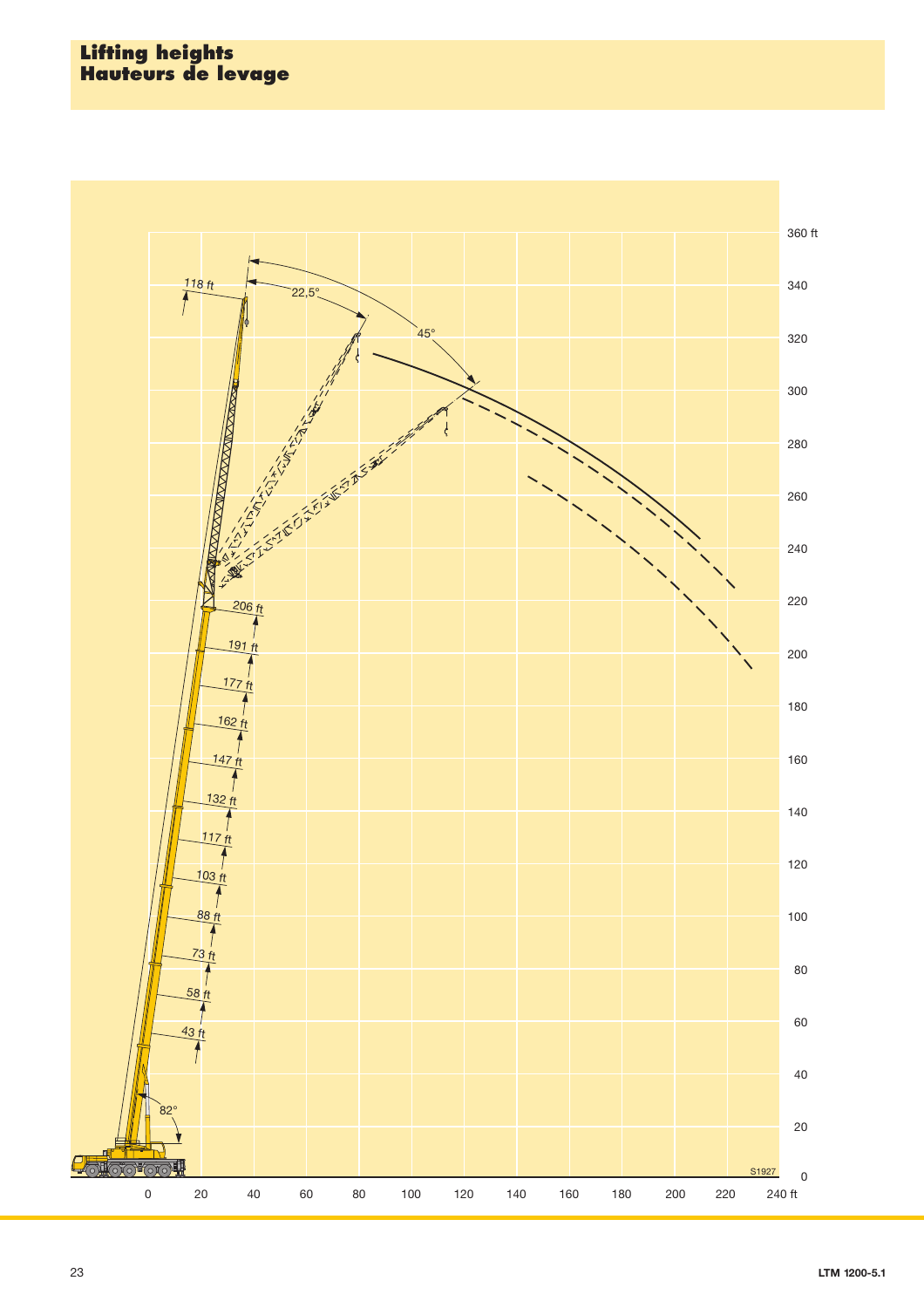**Forces de levage à la fléchette pliante à variation hydraulique ou mécanique avec télescope rallongé**

|            | $43 - 221$ ft |                 | 23 <sub>ft</sub> |              | 40 ft           |              |              | $360^\circ$    |            | 159000 lbs   | 85%            |              |              |                  |              |             |                |                 |                      |
|------------|---------------|-----------------|------------------|--------------|-----------------|--------------|--------------|----------------|------------|--------------|----------------|--------------|--------------|------------------|--------------|-------------|----------------|-----------------|----------------------|
|            |               | $43$ ft + 23 ft |                  |              | $88 ft + 23 ft$ |              |              | 103 ft + 23 ft |            |              | 132 ft + 23 ft |              |              | $147$ ft + 23 ft |              |             | 162 ft + 23 ft |                 |                      |
|            |               | 40 ft           |                  |              | 40 ft           |              |              | 40 ft          |            |              | 40 ft          |              |              | 40 ft            |              |             | 40 ft          |                 |                      |
|            | $0^{\circ}$   | $22.5^\circ$    | $45^\circ$       | $0^{\circ}$  | $22.5^\circ$    | $45^{\circ}$ | $0^{\circ}$  | $22.5^\circ$   | $45^\circ$ | $0^{\circ}$  | $22.5^\circ$   | $45^\circ$   | $0^{\circ}$  | $22.5^\circ$     | $45^\circ$   | $0^{\circ}$ | $22.5^\circ$   | $45^\circ$      | $\leftrightarrow$ ft |
| 10         | 46.1          |                 |                  |              |                 |              |              |                |            |              |                |              |              |                  |              |             |                |                 | 10                   |
| 12         | 46.1          |                 |                  |              |                 |              |              |                |            |              |                |              |              |                  |              |             |                |                 | 12                   |
| 14         | 46.1          |                 |                  |              |                 |              |              |                |            |              |                |              |              |                  |              |             |                |                 | 14                   |
| 16         | 46.1          |                 |                  |              |                 |              |              |                |            |              |                |              |              |                  |              |             |                |                 | 16                   |
| 18         | 46.1          |                 |                  | 46.1         |                 |              |              |                |            |              |                |              |              |                  |              |             |                |                 | 18                   |
| 20         | 46.1          | 38              |                  | 46.1         |                 |              | 45.3         |                |            |              |                |              |              |                  |              |             |                |                 | 20                   |
| 24         | 45.7          | 37.2            |                  | 46.1         |                 |              | 44.7         |                |            |              |                |              |              |                  |              |             |                |                 | 24                   |
| 28         | 43.2          | 34.6            |                  | 46.1         |                 |              | 42.2         |                |            | 39.3         |                |              |              |                  |              |             |                |                 | 28                   |
| 32         | 39<br>34.8    | 32.4<br>30.5    | 24.7             | 46.1<br>45.2 | 34.4<br>33      |              | 39.5<br>36.9 | 29.4           |            | 38.4<br>36.8 |                |              | 35.5<br>34.7 |                  |              | 31.3        |                |                 | 32<br>36             |
| 36<br>40   | 32            | 28.8            | 23.8             | 42           | 31.6            | 23.7         | 34.5         | 27.9           | 22.4       | 35.1         | 26.5           |              | 33.6         | 26.1             |              | 30.7        |                |                 | 40                   |
| 47         | 27.7          | 25.8            | 22.5             | 37.1         | 29.3            | 23.6         | 30.7         | 25.5           | 22.2       | 32.1         | 26.1           | 21.1         | 31.2         | 25.9             |              | 29.4        | 23             |                 | 47                   |
| 54         | 24.5          | 22.9            | 21.3             | 32.9         | 27.3            | 22.6         | 27.7         | 23.2           | 20.6       | 29.3         | 24             | 20.8         | 28.9         | 24.1             | 19.7         | 27.6        | 22.6           |                 | 54                   |
| 61         | 21.9          | 20.4            | 19.8             | 29.3         | 25.2            | 21.8         | 25           | 21.2           | 19.2       | 26.8         | 22.1           | 19.6         | 26.8         | 22.3             | 19.4         | 25.9        | 21.2           | 18.1            | 61                   |
| 68         | 19.6          | 18.4            | 18               | 26.7         | 23.3            | 20.7         | 22.6         | 19.5           | 17.9       | 24.9         | 20.6           | 18.5         | 24.8         | 20.6             | 18.4         | 24.3        | 20             | 17.8            | 68                   |
| 75         | 17.5          | 16.6            | 15.9             | 24.4         | 21.4            | 19.4         | 20.7         | 18             | 16.8       | 23           | 19.2           | 17.5         | 23.1         | 19.3             | 17.4         | 22.7        | 19             | 16.9            | 75                   |
| 82         | 15.8          | 15.1            | 14.1             | 22.4         | 19.8            | 18           | 18.8         | 16.7           | 15.8       | 21.3         | 18.1           | 16.6         | 21.4         | 18.2             | 16.6         | 21.3        | 17.9           | 16.1            | 82                   |
| 89         | 14.4          | 13.7            | 12.3             | 20.6         | 18.3            | 16.6         | 17.3         | 15.5           | 14.9       | 19.7         | 16.9           | 15.7         | 19.8         | 17.2             | 15.8         | 19.9        | 16.9           | 15.4            | 89                   |
| 96         |               |                 |                  | 19.1         | 17.1            | 15.4         | 16           | 14.5           | 14.1       | 18.2         | 15.9           | 15           | 18.6         | 16.1             | 15.1         | 18.5        | 16.1           | 14.7            | 96                   |
| 103        |               |                 |                  | 17.8         | 16              | 14.2         | 14.8         | 13.7           | 13.4       | 16.9         | 15             | 14.3         | 17.4         | 15.3             | 14.4         | 17.4        | 15.3           | 14.1            | 103                  |
| 110        |               |                 |                  | 16.6         | 14.9            | 13.3         | 13.8         | 12.9           | 12.8       | 15.8         | 14.1           | 13.7         | 16.2         | 14.6             | 13.9         | 16.5        | 14.5           | 13.6            | 110                  |
| 117        |               |                 |                  | 15.5         | 13.9            | 12.4         | 13           | 12.2           | 12.2       | 14.9         | 13.5           | 13.1         | 15.3         | 13.9             | 13.3         | 15.5        | 14             | 13              | 117                  |
| 124        |               |                 |                  | 14.6         | 13.1            | 11.7         | 12.2         | 11.7           | 11.7       | 13.9         | 12.9           | 12.6         | 14.6         | 13.2             | 12.7         | 14.6        | 13.4           | 12.5            | 124                  |
| 131<br>138 |               |                 |                  | 13.7         | 12.4            | 10.9         | 11.5<br>11   | 11.1<br>10.7   | 11.2       | 13.2<br>12.6 | 12.3<br>11.8   | 12.1<br>11.7 | 13.8         | 12.7<br>12.2     | 12.3<br>11.8 | 13.8<br>13  | 12.9<br>12.4   | 12.1<br>11.6    | 131<br>138           |
| 145        |               |                 |                  |              |                 |              | 10.4         | 10.3           | 10.7       | 12           | 11.4           | 11.2         | 13<br>12.5   | 11.7             | 11.3         | 12.2        | 11.9           | 11.2            | 145                  |
| 152        |               |                 |                  |              |                 |              | 9.8          |                |            | 11.4         | 10.9           | 10.8         | 12           | 11.3             | 10.9         | 11.4        | 11.5           | 10.9            | 152                  |
| 159        |               |                 |                  |              |                 |              |              |                |            | 11           | 10.6           | 10.3         | 11.5         | 11               | 10.5         | 10.7        | 11             | 10.5            | 159                  |
| 166        |               |                 |                  |              |                 |              |              |                |            | 10.6         | 10.3           | 10           | 11           | 10.6             | 10.2         | 10.1        | 10.4           | 10 <sup>1</sup> | 166                  |
| 173        |               |                 |                  |              |                 |              |              |                |            | 10.2         | 10.1           | 9.7          | 10.6         | 10.3             | 9.9          | 9.4         | 9.7            | 9.6             | 173                  |
| 180        |               |                 |                  |              |                 |              |              |                |            | 9.5          | 7.4            |              | 10.2         | 10.1             | 9.6          | 8.8         | 9.1            | 9.1             | 180                  |
| 187        |               |                 |                  |              |                 |              |              |                |            |              |                |              | 9.7          | 9.8              |              | 8.2         | 8.5            | 8.6             | 187                  |
| 194        |               |                 |                  |              |                 |              |              |                |            |              |                |              |              |                  |              | 7.7         | 7.9            | 7.9             | 194                  |
| 201        |               |                 |                  |              |                 |              |              |                |            |              |                |              |              |                  |              | 7.1         | 7.4            | 7.3             | 201                  |
| 208        |               |                 |                  |              |                 |              |              |                |            |              |                |              |              |                  |              | 5.3         |                |                 | 208                  |

TAB 1555638 / 1555687 / 1555736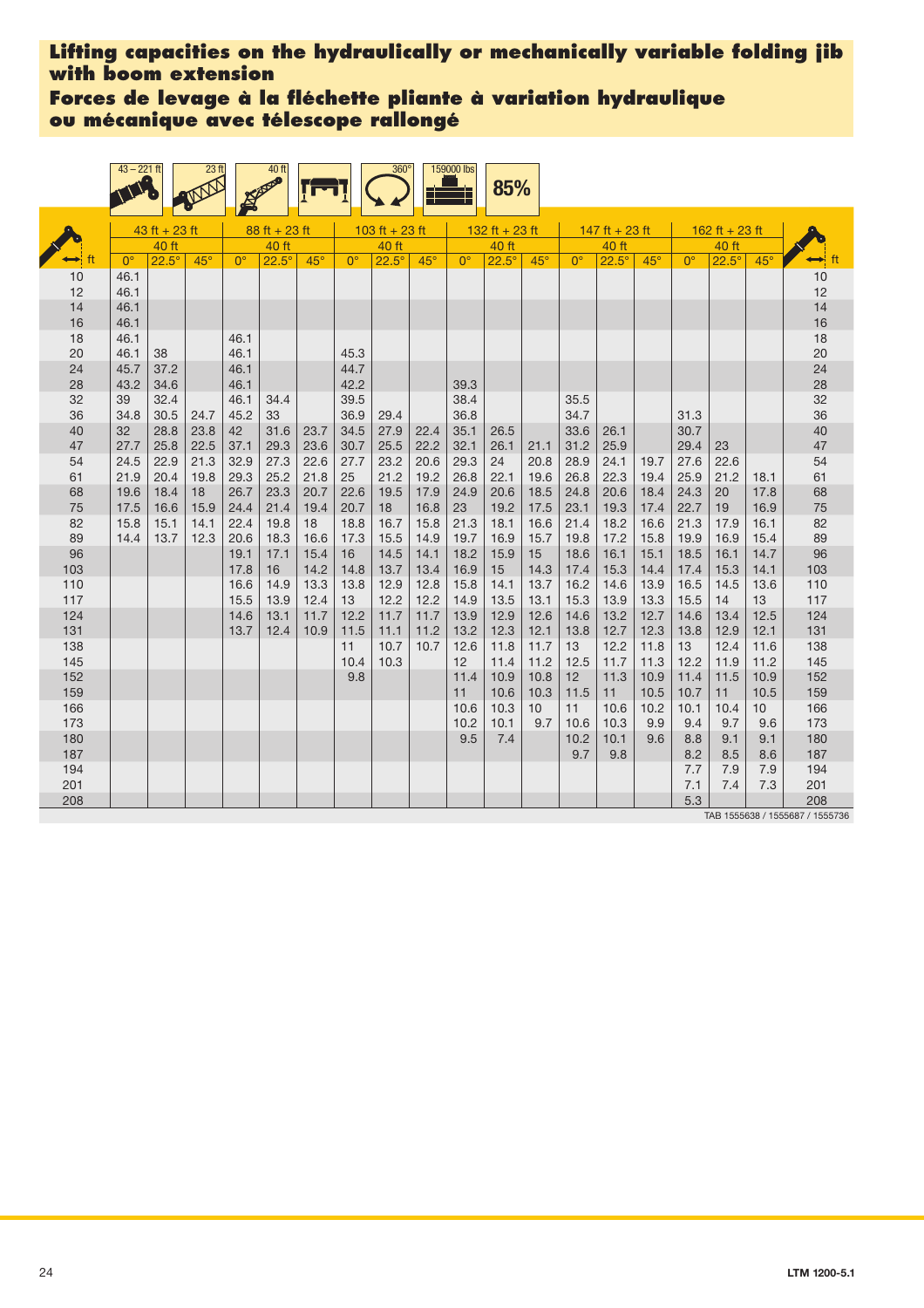**Forces de levage à la fléchette pliante à variation hydraulique ou mécanique avec télescope rallongé**

|          | $43 - 221$ ft  | 23 <sup>ft</sup> | 40ft<br>3500 |              |                | $360^\circ$  | 159000 lbs   | 85%              |              |             |                  |                |          |
|----------|----------------|------------------|--------------|--------------|----------------|--------------|--------------|------------------|--------------|-------------|------------------|----------------|----------|
|          |                | 177 ft + 23 ft   |              |              | 191 ft + 23 ft |              |              | $206$ ft + 23 ft |              |             | $221$ ft + 23 ft |                |          |
|          |                | 40 ft            |              |              | 40 ft          |              |              | 40 ft            |              |             | 40 ft            |                |          |
| ft       | $0^{\circ}$    | $22.5^\circ$     | $45^\circ$   | $0^{\circ}$  | $22.5^\circ$   | $45^\circ$   | $0^{\circ}$  | $22.5^\circ$     | $45^\circ$   | $0^{\circ}$ | $22.5^\circ$     | $45^{\circ}$   | ⇔        |
| 40       | 20.6           |                  |              | 20.2         |                |              |              |                  |              |             |                  |                | 40       |
| 47       | 26             |                  |              | 20.1         |                |              | 15.6         |                  |              | 12.6        |                  |                | 47       |
| 54       | 24.8           | 19.6             |              | 19.6         |                |              | 15.5         |                  |              | 12.6        |                  |                | 54       |
| 61       | 23.5           | 19.3             | 16.6         | 18.8         | 16.7           |              | 15           | 14.1             |              | 12.2        |                  |                | 61       |
| 68       | 22.2           | 18.4             | 16.4         | 17.9         | 16.5           | 14.4         | 14.4         | 13.9             |              | 11.8        | 10.9             |                | 68       |
| 75       | 21             | 17.6             | 15.7         | 17           | 15.9           | 14.2         | 13.8         | 13.2             | 12.5         | 11.3        | 10.8             |                | 75       |
| 82<br>89 | 19.8<br>18.6   | 16.9             | 15<br>14.5   | 16           | 15.3           | 13.8         | 13.1         | 12.6<br>12.1     | 12.3<br>11.9 | 10.8        | 10.3             | 9.9<br>9.7     | 82       |
| 96       | 17.6           | 16.1<br>15.4     | 13.9         | 15.1<br>14.3 | 14.7<br>13.9   | 13.3<br>12.9 | 12.5<br>11.9 | 11.5             | 11.4         | 10.4<br>9.9 | 9.9<br>9.5       | 9.3            | 89<br>96 |
| 103      | 16.5           | 14.8             | 13.4         | 13.6         | 13.2           | 12.4         | 11.3         | 11               | 10.9         | 9.4         | 9.1              | 8.9            | 103      |
| 110      | 15.4           | 14.2             | 12.9         | 12.9         | 12.6           | 12           | 10.8         | 10.5             | 10.4         | 9           | 8.7              | 8.6            | 110      |
| 117      | 14.4           | 13.6             | 12.5         | 12.1         | 12             | 11.6         | 10.3         | 10               | 10           | 8.6         | 8.4              | 8.3            | 117      |
| 124      | 13.4           | 13               | 12           | 11.5         | 11.4           | 11.2         | 9.7          | 9.6              | 9.5          | 8.2         | 8                | 7.9            | 124      |
| 131      | 12.4           | 12.4             | 11.6         | 10.9         | 10.8           | 10.8         | 9.2          | 9.2              | 9.2          | 7.8         | 7.7              | 7.6            | 131      |
| 138      | 11.5           | 11.8             | 11.3         | 10.2         | 10.3           | 10.4         | 8.8          | 8.7              | 8.8          | 7.4         | 7.3              | 7.3            | 138      |
| 145      | 10.8           | 11.1             | 10.9         | 9.6          | 9.7            | 9.9          | 8.4          | 8.3              | 8.4          | 7.1         | $7^{\circ}$      | 7.1            | 145      |
| 152      | 10.1           | 10.4             | 10.4         | 9            | 9.2            | 9.4          | 7.9          | 7.9              | 8            | 6.8         | 6.7              | 6.8            | 152      |
| 159      | 9.3            | 9.8              | 9.8          | 8.4          | 8.7            | 8.8          | 7.5          | 7.6              | 7.7          | 6.5         | 6.4              | 6.5            | 159      |
| 166      | 8.7            | 9.1              | 9.2          | 7.9          | 8.1            | 8.3          | 7.1          | 7.1              | 7.3          | 6.1         | 6.2              | 6.2            | 166      |
| 173      | 8.1            | 8.5              | 8.6          | 7.3          | 7.6            | 7.8          | 6.6          | 6.7              | 6.9          | 5.8         | 5.9              | 5.9            | 173      |
| 180      | 7.6            | 7.9              | 8            | 6.8          | 7.1            | 7.2          | 6.2          | 6.3              | 6.5          | 5.5         | 5.6              | 5.7            | 180      |
| 187      | $\overline{7}$ | 7.4              | 7.5          | 6.3          | 6.6            | 6.7          | 5.7          | 5.9              | 6.1          | 5.1         | 5.3              | 5.4            | 187      |
| 194      | 6.5            | 6.8              | 6.9          | 5.9          | 6.1            | 6.2          | 5.3          | 5.5              | 5.7          | 4.8         | 4.9              | 5.1            | 194      |
| 201      | 6              | 6.3              | 6.4          | 5.4          | 5.6            | 5.7          | 4.9          | 5.1              | 5.3          | 4.4         | 4.6              | 4.7            | 201      |
| 208      | 5.6            | 5.9              | 5.9          | 5            | 5.2            | 5.2          | 4.5          | 4.7              | 4.8          | 4.1         | 4.3              | 4.4            | 208      |
| 215      | 5.2            | 5.4              | 5.4          | 4.6          | 4.7            | 4.8          | 4            | 4.2              | 4.3          | 3.7         | 3.9              | $\overline{4}$ | 215      |
| 222      | 4.5            | 4.7              |              | 4.2          | 4.3            | 4.3          | 3.6          | 3.8              | 3.9          | 3.3         | 3.5              | 3.6            | 222      |
| 229      |                |                  |              | 3.8          | 3.9            | 3.9          | 3.2          | 3.4              | 3.4          | 2.9         | 3.1              | 3.2            | 229      |
| 236      |                |                  |              | 3.2          | 3.4            |              | 2.9          | 3                | 3            | 2.6         | 2.8              | 2.8            | 236      |
| 243      |                |                  |              |              |                |              | 2.6          | 2.7              |              |             |                  |                | 243      |

TAB 1555638 / 1555687 / 1555736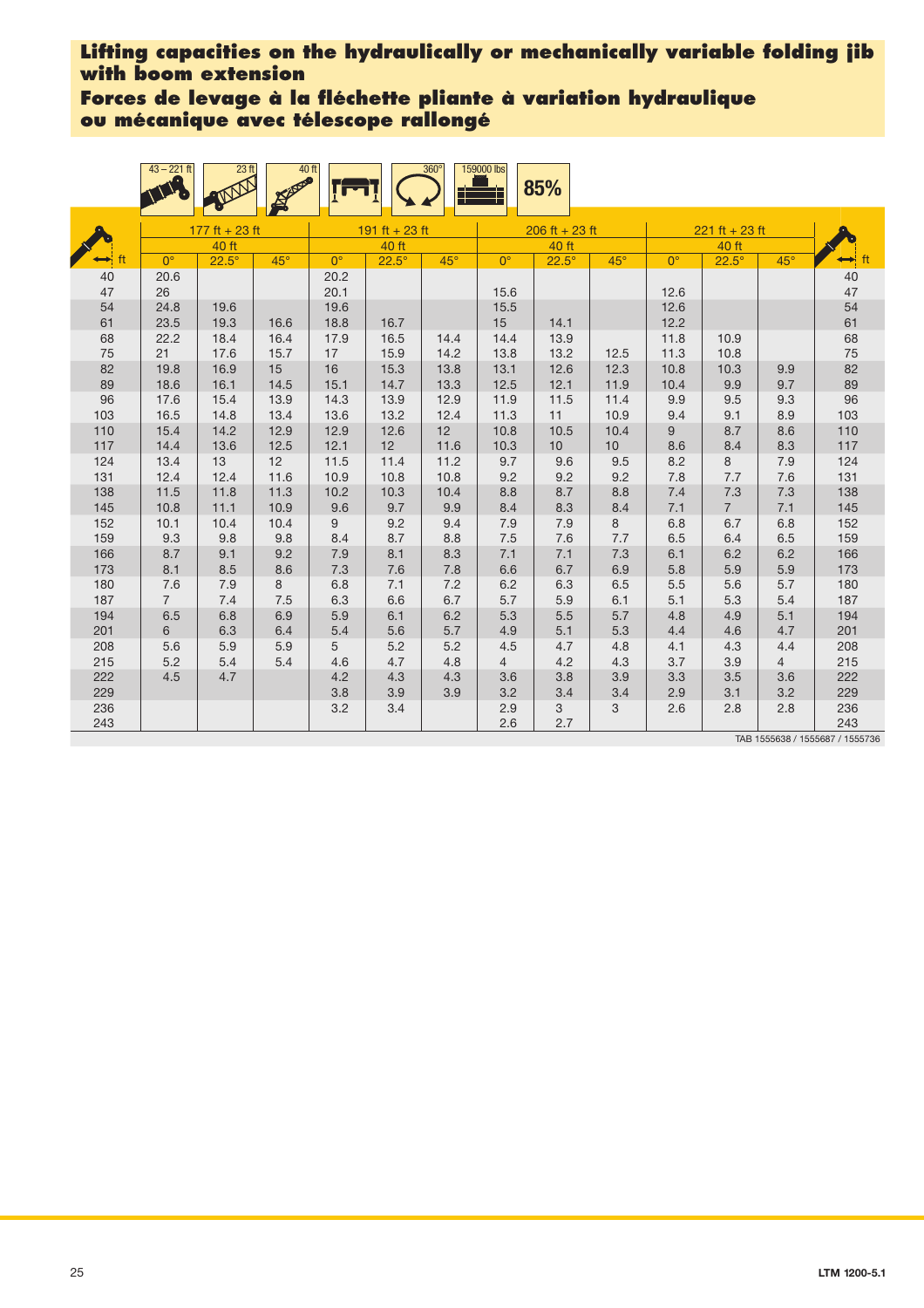**Forces de levage à la fléchette pliante à variation hydraulique ou mécanique avec télescope rallongé**

|            | $43 - 221$ ft |                 | 23 <sub>ft</sub> |              | 63 ft           |              |              | 360 <sup>°</sup> |              | 159000 lbs   | 85%                    |              |              |                |              |                         |                |              |                                           |
|------------|---------------|-----------------|------------------|--------------|-----------------|--------------|--------------|------------------|--------------|--------------|------------------------|--------------|--------------|----------------|--------------|-------------------------|----------------|--------------|-------------------------------------------|
|            |               | $43$ ft + 23 ft |                  |              | $88 ft + 23 ft$ |              |              | 103 ft + 23 ft   |              |              | 132 ft + 23 ft         |              |              | 147 ft + 23 ft |              |                         | 162 ft + 23 ft |              |                                           |
|            |               | 63 ft           |                  |              | 63 ft           |              |              | 63 ft            |              |              | 63 ft                  |              |              | 63 ft          |              |                         | 63 ft          |              |                                           |
|            | $0^{\circ}$   | $22.5^\circ$    | $45^\circ$       | $0^{\circ}$  | $22.5^\circ$    | $45^\circ$   | $0^{\circ}$  | $22.5^\circ$     | $45^\circ$   | $0^{\circ}$  | $22.5^\circ$           | $45^\circ$   | $0^{\circ}$  | $22.5^\circ$   | $45^\circ$   | $0^{\circ}$             | $22.5^\circ$   | $45^\circ$   |                                           |
| 14<br>16   | 41.2<br>41.2  |                 |                  |              |                 |              |              |                  |              |              |                        |              |              |                |              |                         |                |              | 14<br>16                                  |
| 18<br>20   | 40.7<br>40.1  |                 |                  | 35.1         |                 |              |              |                  |              |              |                        |              |              |                |              |                         |                |              | 18<br>20                                  |
| 24<br>28   | 38.2<br>35.9  |                 |                  | 35<br>34.5   |                 |              | 29.7<br>29.6 |                  |              |              |                        |              |              |                |              |                         |                |              | 24<br>28                                  |
| 32<br>36   | 33.2<br>30.7  |                 |                  | 33.5<br>32.3 |                 |              | 29.1<br>28.1 |                  |              | 26.6<br>26.4 |                        |              | 22.9<br>22.8 |                |              |                         |                |              | 32<br>36                                  |
| 40<br>47   | 28.3<br>24.3  | 24.1<br>21.2    |                  | 31<br>28.3   | 23.1<br>22.8    |              | 26.8<br>24.5 | 17.7             |              | 25.9<br>24.2 |                        |              | 22.7<br>22.2 |                |              | 20.4<br>20.1            |                |              | 40<br>47                                  |
| 54<br>61   | 21.2<br>18.5  | 18.8<br>16.9    | 15.6<br>15.2     | 25.8<br>23.5 | 20.4<br>18.8    | 15.1         | 21.9<br>19.8 | 17.4<br>16       | 13.4         | 22.4<br>20.7 | 16.6<br>16.3           |              | 21.3<br>20.3 | 16.5<br>16.1   |              | 19.5<br>18.8            | 15             |              | 54<br>61                                  |
| 68<br>75   | 16.4<br>14.6  | 15.2<br>13.8    | 14<br>13         | 21.2<br>19.3 | 17.3<br>16      | 14.8<br>14   | 18<br>16.4   | 14.8<br>13.8     | 13.1<br>12.4 | 19.1<br>17.7 | 15.2<br>14.3           | 12.8<br>12.6 | 19<br>17.7   | 15.1<br>14.3   | 12.2         | 18<br>16.9              | 14.7<br>14     |              | 68<br>75                                  |
| 82<br>89   | 13.2<br>12    | 12.7<br>11.7    | 12<br>11.3       | 17.5<br>16   | 14.9<br>13.9    | 13.3<br>12.6 | 15<br>13.8   | 13<br>12.2       | 11.7<br>11.1 | 16.4<br>15.1 | 13.5<br>12.8           | 12<br>11.4   | 16.6<br>15.5 | 13.5<br>12.8   | 11.9<br>11.4 | 15.9<br>15              | 13.3<br>12.6   | 11.5<br>11.3 | 82<br>89                                  |
| 96<br>103  | 11<br>10.2    | 10.9<br>10.1    | 10.6<br>10       | 14.7<br>13.6 | 13.1<br>12.3    | 12<br>11.5   | 12.7<br>11.8 | 11.5<br>10.8     | 10.6<br>10.1 | 14<br>13.2   | 12.2<br>11.5           | 10.9<br>10.5 | 14.4<br>13.5 | 12.2<br>11.6   | 11<br>10.6   | 14.2<br>13.4            | 12.1<br>11.5   | 10.9<br>10.5 | 96<br>103                                 |
| 110<br>117 | 9.4<br>8.8    | 9.4<br>8.9      | 9.6              | 12.6<br>11.8 | 11.7<br>11.1    | 11<br>10.5   | 11.1<br>10.3 | 10.3<br>9.7      | 9.6<br>9.2   | 12.3<br>11.5 | 11<br>10.5             | 10.1<br>9.7  | 12.8<br>12.1 | 11.1<br>10.6   | 10.2<br>9.8  | 12.7<br>12              | 11.1<br>10.6   | 10.1<br>9.8  | 110<br>117                                |
| 124<br>131 |               |                 |                  | 11.2<br>10.4 | 10.5<br>10.1    | 10.1<br>9.8  | 9.7<br>9.2   | 9.2<br>8.8       | 8.9<br>8.5   | 10.9<br>10.4 | 10 <sup>1</sup><br>9.5 | 9.4<br>9     | 11.4<br>10.8 | 10.2<br>9.8    | 9.5<br>9.2   | 11.5<br>11              | 10.2<br>9.8    | 9.5<br>9.2   | 124<br>131                                |
| 138<br>145 |               |                 |                  | 9.9<br>9.4   | 9.6<br>9.2      | 9.5<br>9.3   | 8.7<br>8.2   | 8.4<br>8         | 8.2<br>8     | 9.8<br>9.3   | 9.2<br>8.8             | 8.7<br>8.5   | 10.4<br>9.9  | 9.4<br>9       | 8.9<br>8.6   | 10.4<br>10 <sup>°</sup> | 9.4<br>9.1     | 8.9<br>8.6   | 138<br>145                                |
| 152<br>159 |               |                 |                  | 8.9<br>8.6   | 8.9             |              | 7.8<br>7.4   | 7.6<br>7.3       | 7.7<br>7.5   | 8.9<br>8.5   | 8.4<br>8.1             | 8.2<br>8     | 9.4<br>9     | 8.7<br>8.3     | 8.4<br>8.1   | 9.6<br>9.2              | 8.7<br>8.4     | 8.4<br>8.2   | 152<br>159                                |
| 166<br>173 |               |                 |                  |              |                 |              | 7.1<br>6.8   | 7.1<br>6.9       |              | 8.1<br>7.7   | 7.8<br>7.5             | 7.8<br>7.6   | 8.6          | 8              | 7.9<br>7.7   | 8.8                     | 8.2            | 8            | 166<br>173                                |
| 180        |               |                 |                  |              |                 |              |              |                  |              | 7.4          | 7.3                    | 7.5          | 8.3<br>7.9   | 7.8<br>7.5     | 7.6          | 8.4<br>8                | 7.9<br>7.6     | 7.8<br>7.6   | 180                                       |
| 187<br>194 |               |                 |                  |              |                 |              |              |                  |              | 7.1<br>6.9   | 7.1<br>6.9             | 7.4          | 7.6<br>7.4   | 7.3<br>7.1     | 7.4<br>7.3   | 7.5<br>7.1              | 7.4<br>7.1     | 7.4<br>7.2   | 187<br>194                                |
| 201<br>208 |               |                 |                  |              |                 |              |              |                  |              | 6.7          | 4.1                    |              | 7.1<br>6.9   | 6.9<br>6.8     | 7.3          | 6.7<br>6.3              | 6.9<br>6.5     | 7.1<br>6.7   | 201<br>208                                |
| 215<br>222 |               |                 |                  |              |                 |              |              |                  |              |              |                        |              | 6.7          |                |              | 5.9<br>5.4              | 6.1<br>5.7     | 6.1          | 215<br>222                                |
| 229        |               |                 |                  |              |                 |              |              |                  |              |              |                        |              |              |                |              | 4.7                     | 5.1            |              | 229<br>TAD <i>ACCCOAC</i> / ACCCOOA / ACC |

TAB 1555645 / 1555694 / 1555743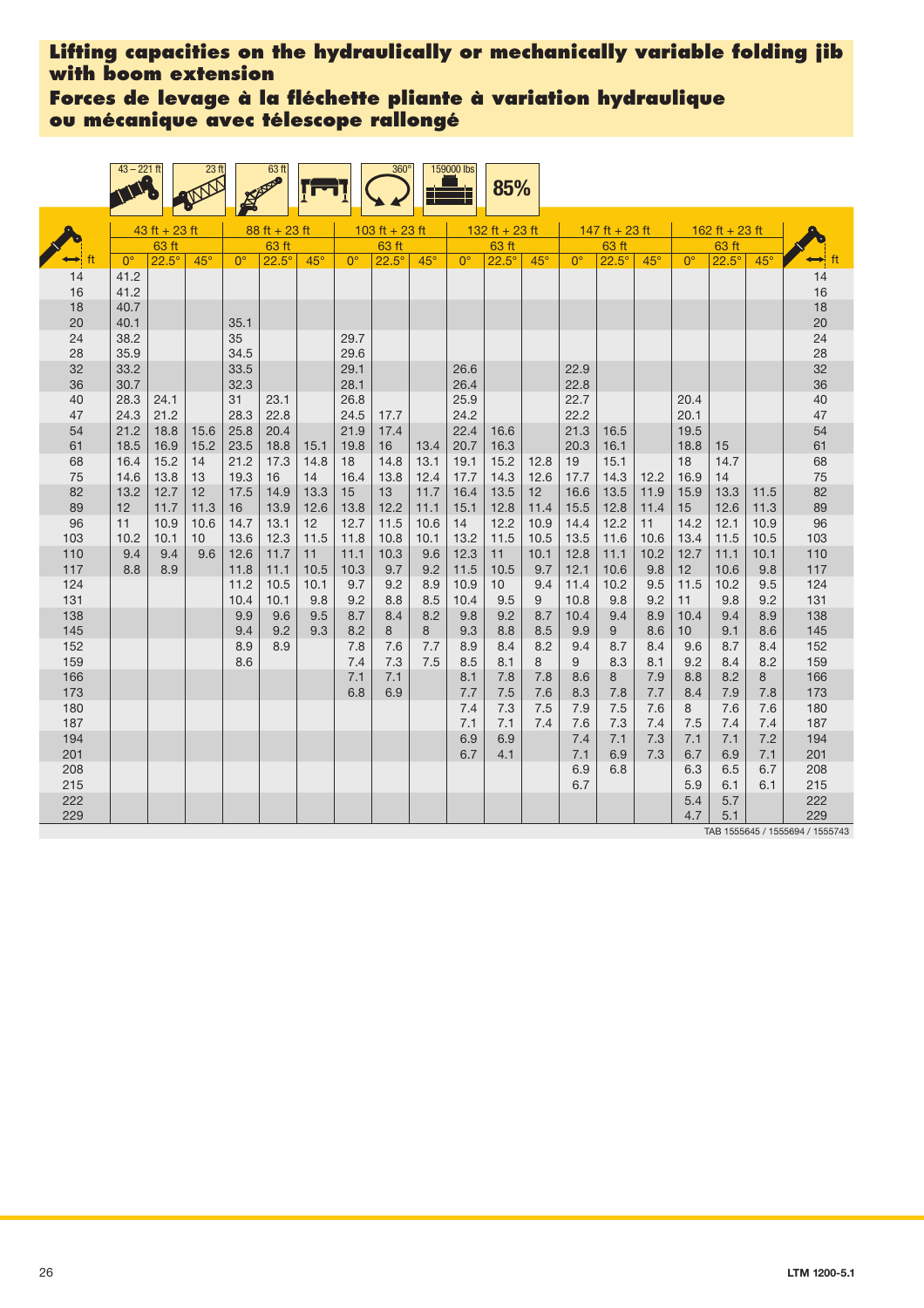**Forces de levage à la fléchette pliante à variation hydraulique ou mécanique avec télescope rallongé**

|            | $43 - 221$ ft | 23 <sup>ft</sup> | 63 ft<br><b>SAFER</b> |                       |                | $360^\circ$ | 159000 lbs  | 85%              |                       |                |                  |                |            |
|------------|---------------|------------------|-----------------------|-----------------------|----------------|-------------|-------------|------------------|-----------------------|----------------|------------------|----------------|------------|
|            |               | 177 ft + 23 ft   |                       |                       | 191 ft + 23 ft |             |             | $206$ ft + 23 ft |                       |                | $221 ft + 23 ft$ |                |            |
|            |               | 63 ft            |                       |                       | 63 ft          |             |             | 63 ft            |                       |                | 63 ft            |                |            |
| ft         | $0^{\circ}$   | $22.5^\circ$     | $45^{\circ}$          | $0^{\circ}$           | $22.5^\circ$   | $45^\circ$  | $0^{\circ}$ | $22.5^\circ$     | $45^\circ$            | $0^{\circ}$    | $22.5^\circ$     | $45^{\circ}$   | ⊷          |
| 40         | 17.5          |                  |                       |                       |                |             |             |                  |                       |                |                  |                | 40         |
| 47         | 17.4          |                  |                       | 14.4                  |                |             | 11.7        |                  |                       |                |                  |                | 47         |
| 54         | 16.9          |                  |                       | 14.3                  |                |             | 11.6        |                  |                       | 9.2            |                  |                | 54         |
| 61         | 16.6          |                  |                       | 14                    |                |             | 11.4        |                  |                       | 9.1            |                  |                | 61         |
| 68<br>75   | 16.2<br>15.7  | 13.7<br>13.4     |                       | 13.8<br>13.6          | 12.3           |             | 11.2<br>11  |                  |                       | 9<br>8.8       |                  |                | 68<br>75   |
| 82         | 15            | 12.8             |                       | 13.2                  | 12             |             | 10.7        | 10.2             |                       | 8.5            |                  |                | 82         |
| 89         | 14.2          | 12.2             | 10.9                  | 12.7                  | 11.6           |             | 10.4        | 9.9              |                       | 8.3            | 7.7              |                | 89         |
| 96         | 13.5          | 11.7             | 10.6                  | 12.1                  | 11.1           | 10.1        | 9.9         | 9.5              |                       | 8              | 7.5              |                | 96         |
| 103        | 12.9          | 11.2             | 10.2                  | 11.5                  | 10.7           | 9.9         | 9.4         | 9.1              | 8.4                   | 7.6            | 7.2              | $\overline{7}$ | 103        |
| 110        | 12.3          | 10.8             | 9.9                   | 11                    | 10.3           | 9.6         | 9           | 8.7              | 8.6                   | 7.3            | 6.9              | 6.8            | 110        |
| 117        | 11.7          | 10.4             | 9.6                   | 10.5                  | 10             | 9.3         | 8.6         | 8.3              | 8.3                   | $\overline{7}$ | 6.6              | 6.5            | 117        |
| 124        | 11.2          | 10               | 9.3                   | 9.9                   | 9.6            | 9           | 8.2         | 7.9              | 7.9                   | 6.6            | 6.3              | 6.2            | 124        |
| 131        | 10.7          | 9.7              | 9.1                   | 9.4                   | 9.2            | 8.8         | 7.8         | 7.5              | 7.6                   | 6.3            | 6.1              | 6              | 131        |
| 138        | 10.2          | 9.3              | 8.8                   | 8.9                   | 8.8            | 8.5         | 7.4         | 7.2              | 7.2                   | 6              | 5.8              | 5.8            | 138        |
| 145        | 9.8           | 9                | 8.5                   | 8.4                   | 8.4            | 8.3         | 7.1         | 6.9              | 6.9                   | 5.8            | 5.6              | 5.5            | 145        |
| 152        | 9.3           | 8.7              | 8.3                   | 8                     | 8              | 8           | 6.7         | 6.6              | 6.7                   | 5.5            | 5.3              | 5.3            | 152        |
| 159        | 8.7           | 8.4              | 8.1                   | 7.5                   | 7.6            | 7.8         | 6.4         | 6.3              | 6.4                   | 5.2            | 5.1              | 5.1            | 159        |
| 166        | 8.2           | 8.1              | 7.9                   | 7.1                   | 7.3            | 7.4         | 6           | 6                | 6.1                   | 4.9            | 4.9              | 4.9            | 166        |
| 173        | 7.6           | 7.7              | 7.7                   | 6.6                   | 6.9            | 7.1         | 5.7         | 5.7              | 5.8                   | 4.6            | 4.7              | 4.7            | 173        |
| 180        | 7.1           | 7.3              | 7.4                   | 6.2                   | 6.5            | 6.7         | 5.3         | 5.5              | 5.6                   | 4.3            | 4.5              | 4.5            | 180        |
| 187        | 6.6           | 6.9              | $\overline{7}$        | 5.7                   | 6.1            | 6.3         | 4.9         | 5.2              | 5.3                   | 4.1            | 4.2              | 4.3            | 187        |
| 194        | 6.1           | 6.5              | 6.7                   | 5.3                   | 5.7            | 5.9         | 4.5         | 4.9              | 5                     | 3.8            | 4                | 4.1            | 194        |
| 201        | 5.7           | 6                | 6.2                   | 4.8                   | 5.3            | 5.5         | 4.1         | 4.5              | 4.7                   | 3.5            | 3.7              | 3.9            | 201        |
| 208<br>215 | 5.2<br>4.8    | 5.6<br>5.1       | 5.7<br>5.2            | 4.4<br>$\overline{4}$ | 4.8<br>4.4     | 5<br>4.6    | 3.8<br>3.4  | 4.1<br>3.8       | 4.4<br>$\overline{4}$ | 3.2<br>2.9     | 3.5<br>3.2       | 3.7<br>3.4     | 208<br>215 |
| 222        | 4.4           | 4.7              | 4.7                   | 3.6                   | 4              | 4.1         | 3           | 3.4              | 3.6                   | 2.6            | 2.9              | 3.1            | 222        |
| 229        | 4.1           | 4.3              | 4.3                   | 3.2                   | $3.5\,$        | 3.6         | 2.7         | 3                | 3.2                   | 2.3            | 2.6              | 2.8            | 229        |
| 236        | 3.6           | 3.9              | 3.8                   | 2.9                   | 3.1            | 3.2         | 2.3         | 2.6              | 2.7                   |                | 2.3              | 2.5            | 236        |
| 243        |               |                  |                       | 2.5                   | 2.7            | 2.7         |             |                  |                       |                |                  |                | 243        |

TAB 1555645 / 1555694 / 1555743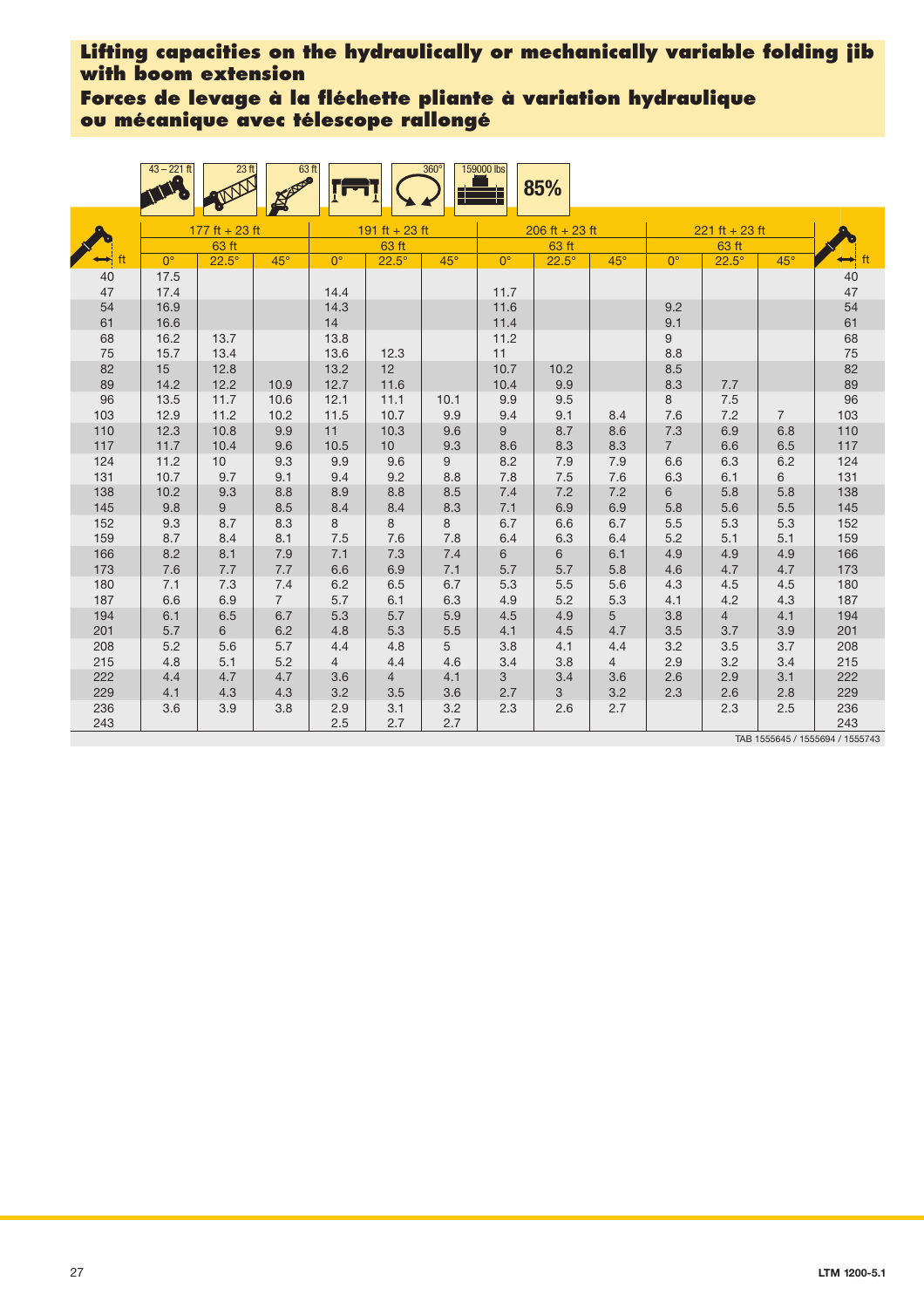**Forces de levage à la fléchette pliante à variation hydraulique ou mécanique avec télescope rallongé**

|            | $43 - 221$ ft |                 | 23 <sub>ft</sub> |                      | 72 ft           |             |              | $360^\circ$    |                | 159000 lbs   | 85%                   |                       |              |                       |                |              |                |                |               |
|------------|---------------|-----------------|------------------|----------------------|-----------------|-------------|--------------|----------------|----------------|--------------|-----------------------|-----------------------|--------------|-----------------------|----------------|--------------|----------------|----------------|---------------|
|            |               | $43$ ft + 23 ft |                  |                      | $88 ft + 23 ft$ |             |              | 103 ft + 23 ft |                |              | 132 ft + 23 ft        |                       |              | $147$ ft + 23 ft      |                |              | 162 ft + 23 ft |                |               |
|            |               | 72 ft           |                  |                      | 72 ft           |             |              | 72 ft          |                |              | 72 ft                 |                       |              | 72 ft                 |                |              | 72 ft          |                |               |
|            | $0^{\circ}$   | $22.5^\circ$    | $45^\circ$       | $\mathbf{O}^{\circ}$ | $22.5^\circ$    | $45^\circ$  | $0^{\circ}$  | $22.5^\circ$   | $45^\circ$     | $0^{\circ}$  | $22.5^\circ$          | $45^\circ$            | $0^{\circ}$  | $22.5^\circ$          | $45^{\circ}$   | $0^{\circ}$  | $22.5^\circ$   | $45^\circ$     | $\rightarrow$ |
| 14         | 27.9          |                 |                  |                      |                 |             |              |                |                |              |                       |                       |              |                       |                |              |                |                | 14            |
| 16         | 28            |                 |                  |                      |                 |             |              |                |                |              |                       |                       |              |                       |                |              |                |                | 16            |
| 18<br>20   | 28.1<br>28    |                 |                  |                      |                 |             |              |                |                |              |                       |                       |              |                       |                |              |                |                | 18<br>20      |
| 24         | 27.6          |                 |                  | 23.3                 |                 |             |              |                |                |              |                       |                       |              |                       |                |              |                |                | 24            |
| 28         | 27.1          |                 |                  | 23.3                 |                 |             | 20.6         |                |                |              |                       |                       |              |                       |                |              |                |                | 28            |
| 32<br>36   | 26.3<br>25.5  |                 |                  | 23.3<br>23.2         |                 |             | 20.7<br>20.6 |                |                | 19<br>19     |                       |                       | 17.7         |                       |                |              |                |                | 32<br>36      |
| 40         | 24.2          | 18.1            |                  | 23                   |                 |             | 20.6         |                |                | 19           |                       |                       | 17.7         |                       |                | 16.2         |                |                | 40            |
| 47         | 21.7          | 18              |                  | 22.4                 | 17.5            |             | 20.2         |                |                | 19           |                       |                       | 17.7         |                       |                | 16.2         |                |                | 47            |
| 54<br>61   | 19.3<br>17.2  | 16.8<br>15.5    | 13.1             | 21.6<br>20.3         | 17.3<br>16.4    |             | 19.1<br>18.1 | 15<br>14.7     |                | 18.7<br>18   | 14.2                  |                       | 17.6<br>17.3 | 14                    |                | 16.2<br>16   |                |                | 54<br>61      |
| 68         | 15.3          | 14.2            | 12.9             | 19.1                 | 15.5            | 12.9        | 16.7         | 13.7           |                | 17.1         | 13.9                  |                       | 16.5         | 13.8                  |                | 15.7         | 13             |                | 68            |
| 75         | 13.9          | 13              | 12.2             | 17.8                 | 14.5            | 12.7        | 15.4         | 12.8           | 11.1           | 16.1         | 13.2                  |                       | 15.8         | 13.1                  |                | 15.1         | 12.8           |                | 75            |
| 82         | 12.5          | 12              | 11.4             | 16.4                 | 13.6            | 12.2        | 14.2         | 12             | 10.9           | 15.1         | 12.4                  | 10.8                  | 15           | 12.4                  | 10.7           | 14.4         | 12.2           |                | 82            |
| 89         | 11.4          | 11.1            | 10.7             | 15.1                 | 12.8            | 11.6        | 13.2         | 11.4           | 10.3           | 14.1         | 11.8                  | 10.5                  | 14.2         | 11.8                  | 10.5           | 13.8         | 11.6           | 10.2           | 89            |
| 96         | 10.5          | 10.3            | 10 <sup>°</sup>  | 14                   | 12.1            | 11.1        | 12.3         | 10.7           | 9.9            | 13.2         | 11.2                  | 10.1                  | 13.4         | 11.3                  | 10.1           | 13.1         | 11.1           | 10             | 96            |
| 103        | 9.7           | 9.6             | 9.4              | 13.1                 | 11.4            | 10.6        | 11.4         | 10.1           | 9.4            | 12.4         | 10.7                  | 9.7                   | 12.6         | 10.7                  | 9.7            | 12.5         | 10.6           | 9.6            | 103           |
| 110<br>117 | 9.1<br>8.4    | 9<br>8.5        | 8.9<br>8.6       | 12.2<br>11.4         | 10.8<br>10.3    | 10.1<br>9.7 | 10.7<br>10.1 | 9.6<br>9.1     | 9<br>8.6       | 11.7<br>11.1 | 10.2<br>9.7           | 9.3<br>9              | 11.9<br>11.3 | 10.3<br>9.8           | 9.3<br>9       | 11.8<br>11.2 | 10.2<br>9.8    | 9.3<br>9       | 110<br>117    |
| 124        | 7.9           | 8               |                  | 10.8                 | 9.8             | 9.3         | 9.4          | 8.7            | 8.3            | 10.4         | 9.3                   | 8.6                   | 10.7         | 9.4                   | 8.7            | 10.7         | 9.4            | 8.7            | 124           |
| 131        |               |                 |                  | 10.2                 | 9.3             | 9           | 8.9          | 8.3            | 8              | 9.9          | 8.9                   | 8.3                   | 10.1         | 9                     | 8.4            | 10.3         | 9              | 8.4            | 131           |
| 138        |               |                 |                  | 9.6                  | 8.9             | 8.8         | 8.5          | 7.9            | 7.7            | 9.4          | 8.5                   | 8.1                   | 9.7          | 8.7                   | 8.2            | 9.8          | 8.7            | 8.2            | 138           |
| 145        |               |                 |                  | 9.1                  | 8.6             | 8.5         | 8            | 7.6            | 7.4            | 9            | 8.2                   | 7.8                   | 9.3          | 8.4                   | 7.9            | 9.3          | 8.4            | 7.9            | 145           |
| 152        |               |                 |                  | 8.7                  | 8.3             | 8.4         | 7.6          | 7.2            | 7.2            | 8.5          | 7.9                   | 7.6                   | 8.9          | 8                     | 7.7            | 9            | 8.1            | 7.7            | 152           |
| 159        |               |                 |                  | 8.2                  | 8               |             | 7.2          | 6.9            | $\overline{7}$ | 8.2          | 7.6                   | 7.4                   | 8.4          | 7.8                   | 7.5            | 8.6          | 7.9            | 7.5            | 159           |
| 166<br>173 |               |                 |                  | 7.9                  | 7.8             |             | 6.9<br>6.5   | 6.7<br>6.4     | 6.8            | 7.8          | 7.3                   | 7.2<br>$\overline{7}$ | 8.1          | 7.5                   | 7.3<br>7.1     | 8.3          | 7.6            | 7.4<br>7.2     | 166<br>173    |
| 180        |               |                 |                  |                      |                 |             | 6.3          | 6.3            |                | 7.4<br>7.1   | $\overline{7}$<br>6.8 | 6.9                   | 7.8<br>7.5   | 7.2<br>$\overline{7}$ | $\overline{7}$ | 7.9<br>7.6   | 7.4<br>7.1     | $\overline{7}$ | 180           |
| 187        |               |                 |                  |                      |                 |             |              |                |                | 6.9          | 6.6                   | 6.8                   | 7.2          | 6.8                   | 6.9            | 7.3          | 6.9            | 6.9            | 187           |
| 194        |               |                 |                  |                      |                 |             |              |                |                | 6.6          | 6.4                   | 6.7                   | 6.9          | 6.6                   | 6.7            | $7^{\circ}$  | 6.7            | 6.8            | 194           |
| 201        |               |                 |                  |                      |                 |             |              |                |                | 6.4          | 6.3                   | 4.1                   | 6.6          | 6.4                   | 6.7            | 6.7          | 6.5            | 6.7            | 201           |
| 208        |               |                 |                  |                      |                 |             |              |                |                | 6.2          | 6.2                   |                       | 6.4          | 6.3                   | 6.6            | 6.3          | 6.4            | 6.6            | 208           |
| 215        |               |                 |                  |                      |                 |             |              |                |                | 3.1          |                       |                       | 6.2          | 6.2                   |                | 6            | 6.2            | 6.3            | 215           |
| 222        |               |                 |                  |                      |                 |             |              |                |                |              |                       |                       | 6.1          | 6.1                   |                | 5.6          | 5.8            | 5.8            | 222           |
| 229        |               |                 |                  |                      |                 |             |              |                |                |              |                       |                       |              |                       |                | 5.2          | 5.4            | 5.3            | 229           |
| 236        |               |                 |                  |                      |                 |             |              |                |                |              |                       |                       |              |                       |                | 4.6          | 5              |                | 236           |

TAB 1555652 / 1555701 / 1555750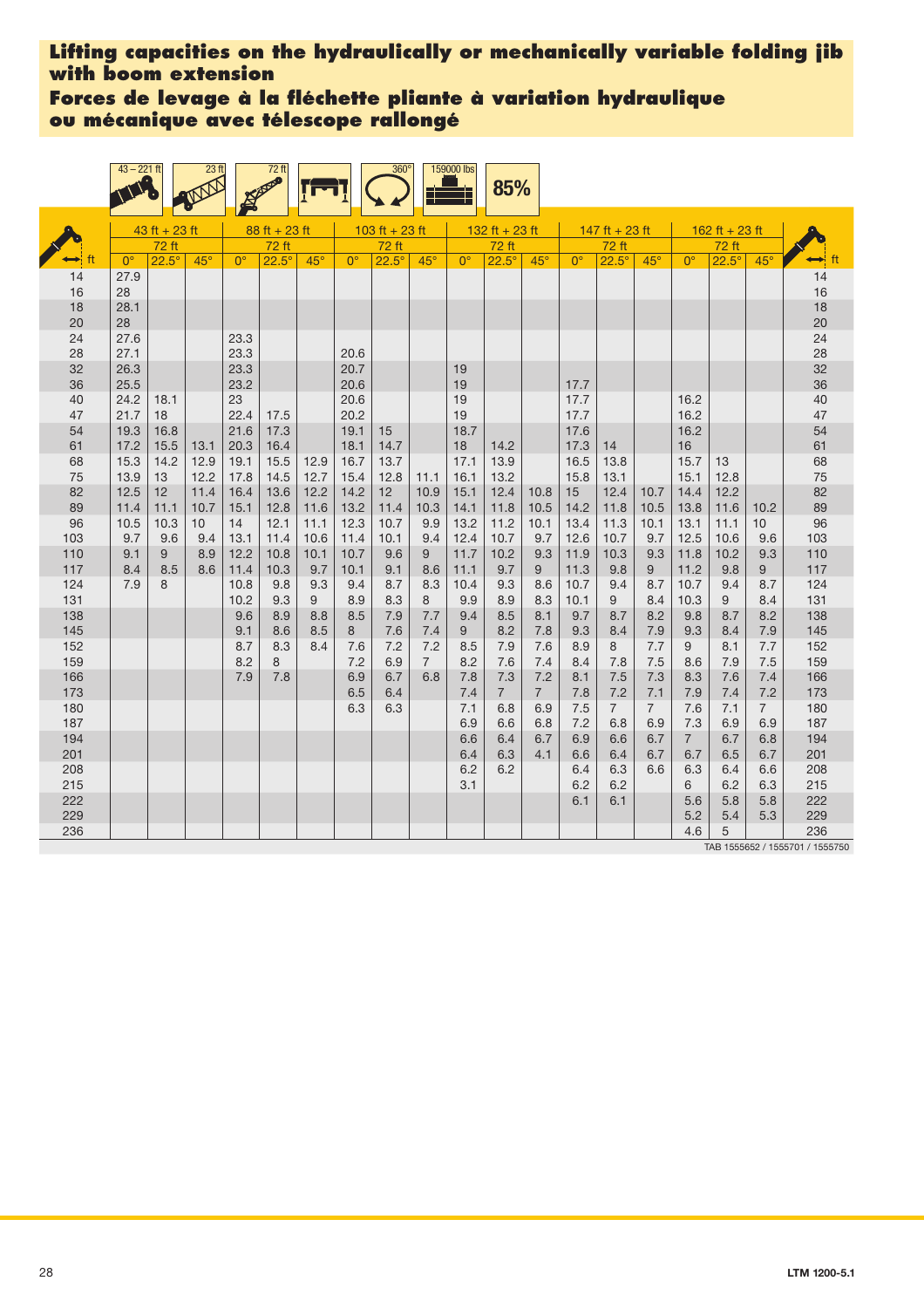**Forces de levage à la fléchette pliante à variation hydraulique ou mécanique avec télescope rallongé**

|            | $43 - 221$ ft | 23 <sub>ft</sub>      | $72$ ft               |                 |                | $360^\circ$ | 159000 lbs  | 85%              |                |             |                  |                |                                 |
|------------|---------------|-----------------------|-----------------------|-----------------|----------------|-------------|-------------|------------------|----------------|-------------|------------------|----------------|---------------------------------|
|            |               | $177$ ft + 23 ft      |                       |                 | 191 ft + 23 ft |             |             | $206$ ft + 23 ft |                |             | $221 ft + 23 ft$ |                |                                 |
|            |               | 72 ft                 |                       |                 | 72 ft          |             |             | 72 ft            |                |             | 72 ft            |                |                                 |
| ft         | $0^{\circ}$   | $22.5^\circ$          | $45^\circ$            | $0^{\circ}$     | $22.5^\circ$   | $45^\circ$  | $0^{\circ}$ | $22.5^\circ$     | $45^\circ$     | $0^{\circ}$ | $22.5^\circ$     | $45^{\circ}$   | $\leftrightarrow$ ft            |
| 40         | 14.6          |                       |                       |                 |                |             |             |                  |                |             |                  |                | $40\,$                          |
| 47         | 14.5          |                       |                       | 12.5            |                |             |             |                  |                |             |                  |                | 47                              |
| 54         | 14.4          |                       |                       | 12.5            |                |             | 10.2        |                  |                | 8.2         |                  |                | 54                              |
| 61         | 14.3          |                       |                       | 12.2            |                |             | 10.1        |                  |                | 8.1         |                  |                | 61                              |
| 68         | 14            |                       |                       | 12              |                |             | 9.9         |                  |                | 8           |                  |                | 68                              |
| 75         | 13.8          | 12                    |                       | 11.9            |                |             | 9.8         |                  |                | 7.9         |                  |                | 75                              |
| 82         | 13.4          | 11.7                  |                       | 11.7            | 10.9           |             | 9.7         |                  |                | $7.7\,$     |                  |                | 82                              |
| 89         | 12.9          | 11.2                  |                       | 11.4            | 10.6           |             | 9.5         | 9.1              |                | 7.6         |                  |                | 89                              |
| 96         | 12.5          | 10.8                  | 9.6                   | 11.2            | 10.2           |             | 9.2         | 9                |                | $7.4$       | $\overline{7}$   |                | 96                              |
| 103        | 12            | 10.4                  | 9.4                   | 10.9            | 9.9            | 9           | 8.9         | 8.6              |                | 7.2         | 6.8              |                | 103                             |
| 110        | 11.5          | 10                    | 9.1                   | 10.5            | 9.5            | 8.8         | 8.5         | 8.3              | 7.8            | 6.9         | 6.5              |                | 110                             |
| 117        | 11            | 9.6                   | 8.8                   | 10 <sup>1</sup> | 9.2            | 8.5         | 8.2         | 7.9              | 7.7            | 6.6         | 6.3              | 6.1            | 117                             |
| 124        | 10.5          | 9.2                   | 8.6                   | 9.5             | 8.9            | 8.3         | 7.8         | 7.6              | 7.5            | 6.3         | 6                | 5.9            | 124                             |
| 131        | 10            | 8.9                   | 8.3                   | 9               | 8.6            | 8.1         | 7.5         | 7.2              | 7.3            | 6           | 5.7              | 5.7            | 131                             |
| 138        | 9.6           | 8.6                   | 8.1                   | 8.6             | 8.3            | 7.9         | 7.1         | 6.9              | $\overline{7}$ | 5.8         | 5.5              | 5.5            | 138                             |
| 145        | 9.3           | 8.3                   | 7.9                   | 8.2             | 8              | 7.7         | 6.8         | 6.7              | 6.7            | 5.5         | 5.3              | 5.3            | 145                             |
| 152        | 8.9           | 8                     | 7.7                   | 7.8             | 7.7            | 7.5         | 6.4         | 6.4              | 6.4            | 5.2         | 5.1              | 5.1            | 152                             |
| 159        | 8.5           | 7.8                   | 7.5                   | 7.4             | 7.4            | 7.3         | 6.2         | 6.1              | 6.2            | 4.9         | 4.9              | 4.9            | 159                             |
| 166        | 8             | 7.6                   | 7.3                   | $\overline{7}$  | 7.1            | 7.2         | 5.8         | 5.8<br>5.5       | 5.9            | 4.7         | 4.7<br>4.5       | 4.7            | 166                             |
| 173        | 7.5<br>7.1    | 7.3<br>$\overline{7}$ | 7.2<br>$\overline{7}$ | 6.6<br>6.1      | 6.8            | 6.9<br>6.6  | 5.5<br>5.2  | 5.3              | 5.7<br>5.4     | 4.4         | 4.3              | 4.5            | 173<br>180                      |
| 180<br>187 | 6.6           | 6.7                   | 6.8                   | 5.7             | 6.5<br>6.1     | 6.3         | 4.9         | 5.1              | 5.2            | 4.2<br>3.9  | 4.1              | 4.3<br>4.2     | 187                             |
| 194        | 6.2           | 6.4                   | 6.6                   | 5.3             | 5.7            | 6           | 4.5         | 4.8              | 5              | 3.7         | 3.9              | $\overline{4}$ | 194                             |
| 201        | 5.8           | 6.1                   | 6.3                   | 4.9             | 5.3            | 5.6         | 4.2         | 4.5              | 4.7            | 3.4         | 3.7              | 3.8            | 201                             |
| 208        | 5.4           | 5.7                   | 6                     | 4.5             | 4.9            | 5.2         | 3.8         | 4.2              | 4.4            | 3.1         | 3.4              | 3.6            | 208                             |
| 215        | 4.9           | 5.3                   | 5.5                   | 4.1             | 4.5            | 4.8         | 3.4         | 3.9              | 4.1            | 2.9         | 3.2              | 3.4            | 215                             |
| 222        | 4.5           | 4.9                   | 5                     | 3.7             | 4.1            | 4.4         | 3.1         | 3.5              | 3.7            | 2.6         | 2.9              | 3.2            | 222                             |
| 229        | 4.2           | 4.5                   | 4.5                   | 3.3             | 3.7            | 3.9         | 2.7         | 3.2              | 3.4            | 2.3         | 2.7              | 2.9            | 229                             |
| 236        | 3.8           | 4.1                   | 4.1                   | 2.9             | 3.3            | 3.4         | 2.4         | 2.8              | 3              |             | 2.4              | 2.6            | 236                             |
| 243        | 3.4           | 3.7                   |                       | 2.6             | 2.9            | 2.9         |             | 2.4              | 2.6            |             |                  |                | 243                             |
| 250        |               |                       |                       |                 | 2.6            |             |             |                  |                |             |                  |                | 250                             |
|            |               |                       |                       |                 |                |             |             |                  |                |             |                  |                | TAB 1555652 / 1555701 / 1555750 |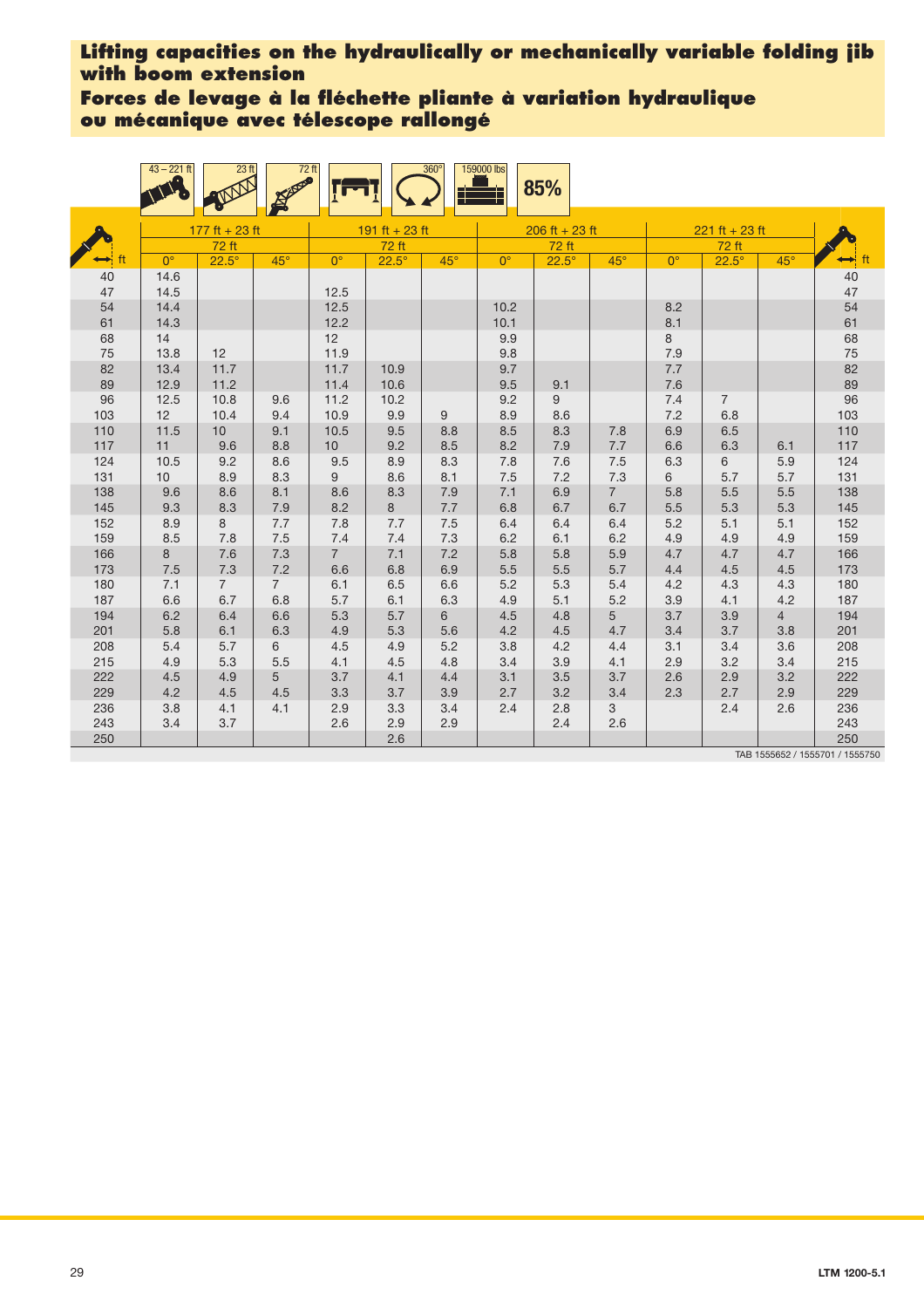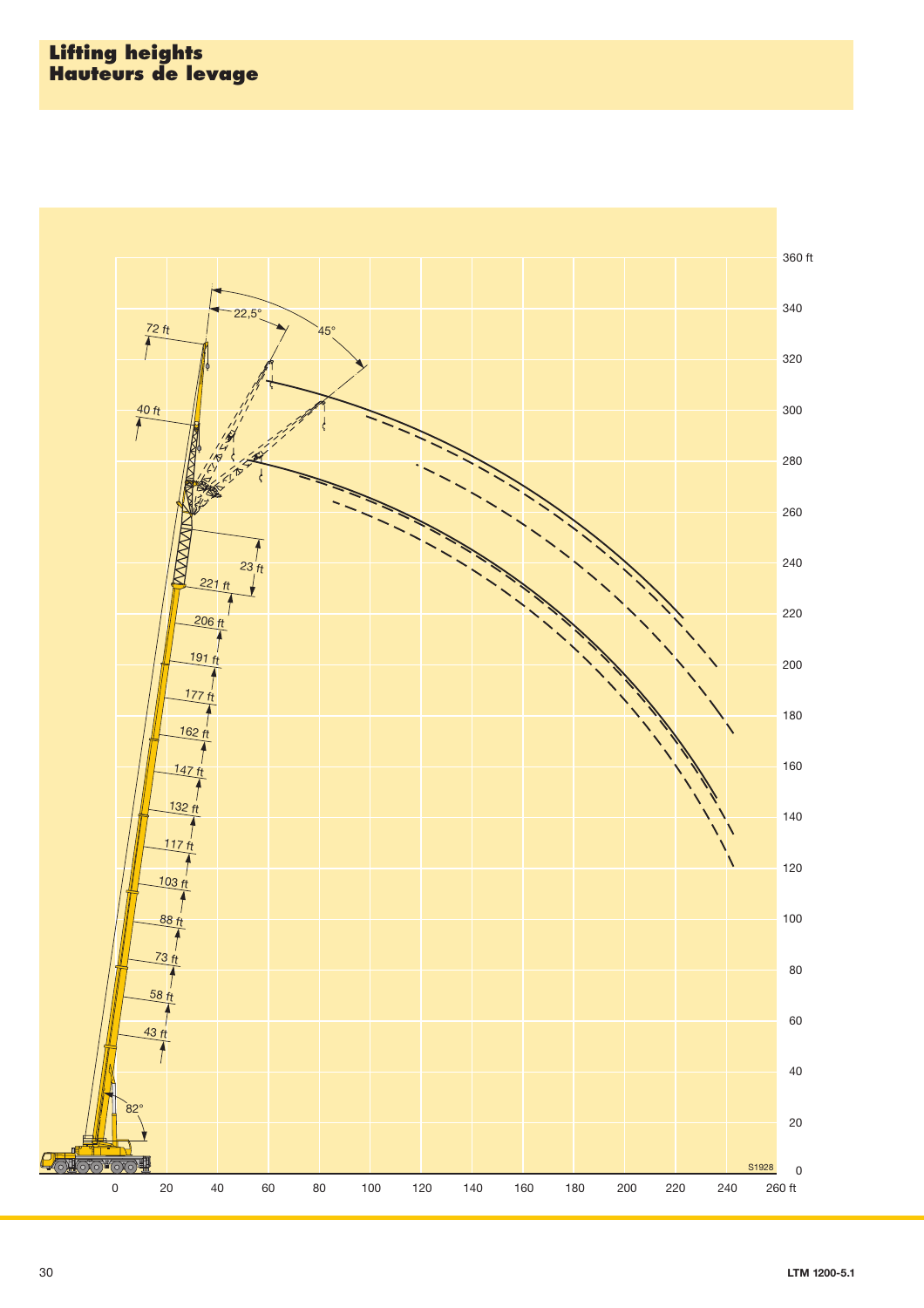## **Forces de levage à la fléchette pliante à variation hydraulique ou mécanique avec télescope rallongé**

|            | $43 - 221$ ft      |                 | 23 <sup>ft</sup> |              | 86 ft                 |                |                 | $360^\circ$    |            | 159000 lbs   | 85%            |                       |              |                        |            |              |                |                       |                     |
|------------|--------------------|-----------------|------------------|--------------|-----------------------|----------------|-----------------|----------------|------------|--------------|----------------|-----------------------|--------------|------------------------|------------|--------------|----------------|-----------------------|---------------------|
|            |                    | $43$ ft + 23 ft |                  |              | $88 ft + 23 ft$       |                |                 | 103 ft + 23 ft |            |              | 132 ft + 23 ft |                       |              | 147 ft + 23 ft         |            |              | 162 ft + 23 ft |                       |                     |
|            |                    | 86 ft           |                  |              | 86 ft                 |                | 86 ft           |                |            | 86 ft        |                |                       | 86 ft        |                        |            | 86 ft        |                |                       |                     |
|            | $0^{\circ}$        | $22.5^\circ$    | $45^\circ$       | $0^{\circ}$  | $22.5^\circ$          | $45^\circ$     | $0^{\circ}$     | $22.5^\circ$   | $45^\circ$ | $0^{\circ}$  | $22.5^\circ$   | $45^\circ$            | $0^{\circ}$  | $22.5^\circ$           | $45^\circ$ | $0^{\circ}$  | $22.5^\circ$   | $45^\circ$            | ft<br>$\rightarrow$ |
| 18<br>20   | 24.4<br>24.5       |                 |                  |              |                       |                |                 |                |            |              |                |                       |              |                        |            |              |                |                       | 18<br>20            |
| 24<br>28   | 24.5<br>24.6       |                 |                  | 21.4         |                       |                |                 |                |            |              |                |                       |              |                        |            |              |                |                       | 24<br>28            |
| 32<br>36   | 24.3<br>23.5       |                 |                  | 21.4<br>21.3 |                       |                | 18.4<br>18.4    |                |            | 16.6         |                |                       |              |                        |            |              |                |                       | 32<br>36            |
| 40<br>47   | 22.6<br>20.6       | 15.3            |                  | 21.2<br>20.6 |                       |                | 18.2<br>17.9    |                |            | 16.6<br>16.5 |                |                       | 15.5<br>15.4 |                        |            | 14<br>14     |                |                       | 40<br>47            |
| 54         | 18.3               | 15              |                  | 19.6         | 14.6                  |                | 17              |                |            | 16.2         |                |                       | 15.2         |                        |            | 13.8         |                |                       | 54                  |
| 61         | 16.2<br>14.4       | 13.8<br>12.6    |                  | 18.4<br>17   | 14.3                  |                | 15.7<br>14.5    | 12.1<br>11.8   |            | 15.8         |                |                       | 14.9<br>14.5 |                        |            | 13.6         |                |                       | 61                  |
| 68<br>75   | 12.8               | 11.5            | 9.9              | 15.5         | 13.4<br>12.5          |                | 13.5            | 11.1           |            | 14.9<br>14   | 11.5<br>11.2   |                       | 13.8         | 10.8                   |            | 13.3<br>13   | 10.5           |                       | 68<br>75            |
| 82         | 11.6               | 10.6            | 9.7              | 14.2         | 11.7                  | 9.7            | 12.4            | 10.3           |            | 13.2         | 10.6           |                       | 13           | 10.5                   |            | 12.4         | 10.3           |                       | 82                  |
| 89<br>96   | 10.6<br>9.7        | 9.7<br>9        | 9.2<br>8.6       | 13.2<br>12.2 | 10.9<br>10.3          | 9.6<br>9.2     | 11.5<br>10.7    | 9.7<br>9.1     | 8.5<br>8.2 | 12.4<br>11.5 | 10<br>9.5      | 8.2                   | 12.3<br>11.6 | 10 <sup>1</sup><br>9.5 | 8.2        | 11.9<br>11.4 | 9.8<br>9.4     |                       | 89<br>96            |
| 103        | 8.9                | 8.4             | 8                | 11.2         | 9.7                   | 8.7            | 10 <sup>°</sup> | 8.6            | 7.8        | 10.8         | 9              | 8                     | 11           | 9                      | 8          | 10.8         | 8.9            | 7.8                   | 103                 |
| 110        | 8.2                | 7.7             | 7.5              | 10.5         | 9.1                   | 8.3            | 9.3             | 8.1            | 7.4        | 10.1         | 8.5            | 7.6                   | 10.3         | 8.6                    | 7.6        | 10.2         | 8.5            | 7.6                   | 110                 |
| 117        | 7.5                | 7.2             | 7.1              | 9.8          | 8.6                   | 8              | 8.7             | 7.7            | 7.1        | 9.6          | 8.1            | 7.3                   | 9.7          | 8.2                    | 7.3        | 9.7          | 8.1            | 7.3<br>$\overline{7}$ | 117                 |
| 124<br>131 | $7^{\circ}$<br>6.5 | 6.8<br>6.3      | 6.7<br>6.5       | 9.2<br>8.6   | 8.1<br>7.8            | 7.6<br>7.3     | 8.2<br>7.7      | 7.3<br>6.9     | 6.8<br>6.5 | 9<br>8.5     | 7.7<br>7.4     | $\overline{7}$<br>6.8 | 9.2<br>8.7   | 7.8<br>7.5             | 7.1<br>6.8 | 9.2<br>8.7   | 7.8<br>7.5     | 6.8                   | 124<br>131          |
| 138        |                    |                 |                  | 8.1          | 7.4                   | $\overline{7}$ | 7.2             | 6.5            | 6.2        | 8            | $\overline{7}$ | 6.5                   | 8.2          | 7.1                    | 6.6        | 8.3          | 7.2            | 6.6                   | 138                 |
| 145<br>152 |                    |                 |                  | 7.7<br>7.2   | $\overline{7}$<br>6.7 | 6.8<br>6.6     | 6.8<br>6.4      | 6.2<br>5.9     | 6<br>5.7   | 7.6<br>7.2   | 6.7<br>6.4     | 6.3<br>6.1            | 7.8<br>7.5   | 6.8<br>6.6             | 6.4<br>6.1 | 7.9<br>7.5   | 6.9<br>6.6     | 6.4<br>6.2            | 145<br>152          |
| 159        |                    |                 |                  | 6.8          | 6.4                   | 6.4            | 6               | 5.7            | 5.5        | 6.8          | 6.2            | 5.9                   | 7.1          | 6.3                    | 6          | 7.2          | 6.4            | 6                     | 159                 |
| 166        |                    |                 |                  | 6.5          | 6.2                   | 6.3            | 5.7             | 5.4            | 5.4        | 6.5          | 5.9            | 5.7                   | 6.8          | 6.1                    | 5.8        | 6.9          | 6.1            | 5.8                   | 166                 |
| 173<br>180 |                    |                 |                  | 6.2<br>5.9   | 6<br>5.8              |                | 5.4<br>5.1      | 5.2<br>5       | 5.2<br>5.1 | 6.2<br>5.9   | 5.7<br>5.5     | 5.5<br>5.4            | 6.4<br>6.1   | 5.8<br>5.6             | 5.6<br>5.5 | 6.6<br>6.3   | 5.9<br>5.7     | 5.7<br>5.5            | 173<br>180          |
| 187        |                    |                 |                  |              |                       |                | 4.9             | 4.8            |            | 5.6          | 5.3            | 5.3                   | 5.9          | 5.4                    | 5.3        | 6            | 5.5            | 5.4                   | 187                 |
| 194        |                    |                 |                  |              |                       |                | 4.7             | 4.7            |            | 5.4          | 5.1            | 5.2                   | 5.6          | 5.2                    | 5.2        | 5.8          | 5.3            | 5.3                   | 194                 |
| 201<br>208 |                    |                 |                  |              |                       |                |                 |                |            | 5.1<br>4.9   | 4.9<br>4.8     | 5.1<br>5.1            | 5.4<br>5.2   | 5.1<br>4.9             | 5.1<br>5.1 | 5.6<br>5.4   | 5.2<br>5       | 5.2<br>5.1            | 201<br>208          |
| 215        |                    |                 |                  |              |                       |                |                 |                |            | 4.7          | 4.6            |                       | 5            | 4.8                    | 5          | 5.1          | 4.9            | 5                     | 215                 |
| 222<br>229 |                    |                 |                  |              |                       |                |                 |                |            | 4.6          | 4.6            |                       | 4.8<br>4.6   | 4.6<br>4.6             | 5          | 4.9<br>4.6   | 4.7<br>4.6     | 4.9<br>4.7            | 222<br>229          |
| 236        |                    |                 |                  |              |                       |                |                 |                |            |              |                |                       | 4.5          | 4.5                    |            | 4.2          | 4.4            | 4.5                   | 236                 |
| 243        |                    |                 |                  |              |                       |                |                 |                |            |              |                |                       |              |                        |            | 3.7          | 4.1            |                       | 243                 |

TAB 1555659 / 1555708 / 1555757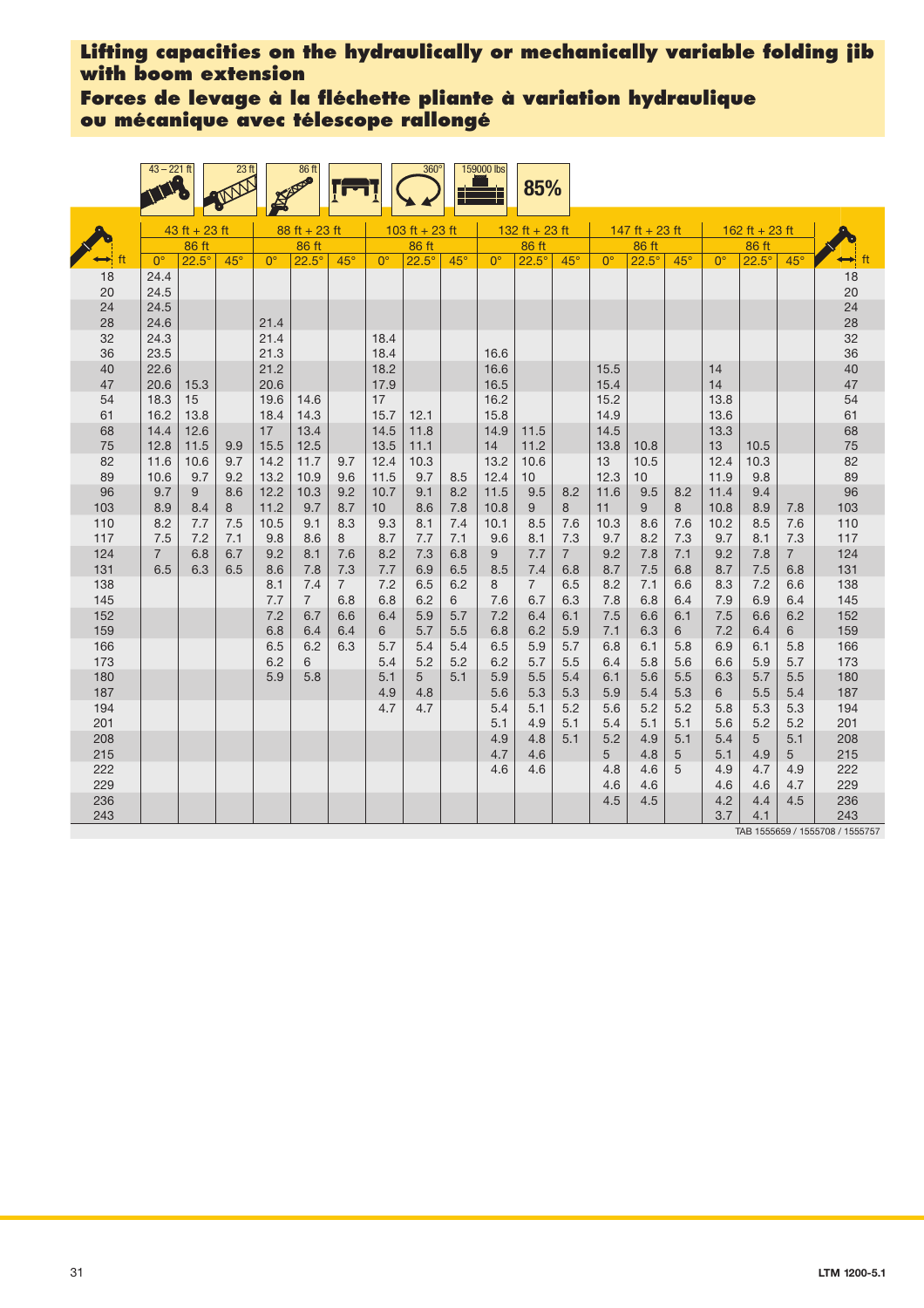**Forces de levage à la fléchette pliante à variation hydraulique ou mécanique avec télescope rallongé**

|            | $43 - 221$ ft | 23 <sub>ft</sub> | 86 ft      |                | $360^\circ$  | 159000 lbs  | 85%              |            |                |                  |                                 |
|------------|---------------|------------------|------------|----------------|--------------|-------------|------------------|------------|----------------|------------------|---------------------------------|
|            |               | 177 ft + 23 ft   |            | 191 ft + 23 ft |              |             | $206$ ft + 23 ft |            |                | $221 ft + 23 ft$ |                                 |
|            |               | 86 ft            |            |                | 86 ft        |             | 86 ft            |            |                | 86 ft            |                                 |
|            | $0^{\circ}$   | $22.5^\circ$     | $45^\circ$ | $0^{\circ}$    | $22.5^\circ$ | $0^{\circ}$ | $22.5^\circ$     | $45^\circ$ | $0^{\circ}$    | $22.5^\circ$     | ft                              |
| 47         | 12.2          |                  |            | 10.3           |              |             |                  |            |                |                  | 47                              |
| 54         | 12.1          |                  |            | 10.3           |              | 8.3         |                  |            |                |                  | 54                              |
| 61         | 11.9          |                  |            | 10.1           |              | 8.2         |                  |            |                |                  | 61                              |
| 68         | 11.7          |                  |            | 9.9            |              | 8.1         |                  |            | 6.1            |                  | 68                              |
| 75         | 11.4          |                  |            | 9.7            |              | 7.9         |                  |            | 6              |                  | 75                              |
| 82         | 11.2          | 9.7              |            | 9.6            |              | 7.8         |                  |            | 5.9            |                  | 82                              |
| 89         | 10.9          | 9.5              |            | 9.4            | 8.8          | 7.7         |                  |            | 5.8            |                  | 89                              |
| 96         | 10.6          | 9.1              |            | 9.3            | 8.6          | 7.6         | 7.2              |            | 5.8            |                  | 96                              |
| 103        | 10.3          | 8.7              |            | 9.2            | 8.2          | 7.3         | 7.2              |            | 5.7            | 5.4              | 103                             |
| 110        | 9.8           | 8.3              | 7.3        | 9              | 7.9          | 7.1         | 7.1              |            | 5.4            | 5.2              | 110                             |
| 117        | 9.4           | 8                | 7.1        | 8.8            | 7.6          | 6.8         | 6.8              |            | 5.2            | 5                | 117                             |
| 124<br>131 | 9             | 7.6              | 6.9        | 8.4<br>8       | 7.3          | 6.6         | 6.5              | 4.8<br>4.6 | 4.9<br>4.7     | 4.7              | 124                             |
| 138        | 8.5           | 7.3<br>7.1       | 6.7        |                | 7.1          | 6.3<br>5.9  | 6.2              | 4.5        | 4.4            | 4.5              | 131<br>138                      |
| 145        | 8.1<br>7.8    | 6.8              | 6.5<br>6.3 | 7.6<br>7.2     | 6.8<br>6.6   | 5.6         | 5.9<br>5.6       | 4.3        | 4.2            | 4.3<br>4.1       | 145                             |
| 152        | 7.5           | 6.5              | 6.1        | 6.8            | 6.4          | 5.3         | 5.3              | 4.1        | $\overline{4}$ | 3.9              | 152                             |
| 159        | 7.2           | 6.3              | 5.9        | 6.4            | 6.2          | 5           | 5.1              | 3.9        | 3.7            | 3.7              | 159                             |
| 166        | 6.8           | 6.1              | 5.8        | 6              | 5.9          | 4.7         | 4.8              | 3.7        | 3.5            | 3.5              | 166                             |
| 173        | 6.5           | 5.9              | 5.6        | 5.7            | 5.7          | 4.4         | 4.6              | 3.6        | 3.3            | 3.3              | 173                             |
| 180        | 6.1           | 5.7              | $5.5\,$    | 5.3            | 5.5          | 4.2         | 4.3              | 3.4        | 3.1            | 3.2              | 180                             |
| 187        | 5.7           | 5.5              | 5.4        | 4.9            | 5.2          | 3.9         | 4.1              | 3.2        | 2.9            | 3                | 187                             |
| 194        | 5.4           | 5.3              | 5.2        | 4.5            | 5            | 3.6         | 3.8              | 3          | 2.6            | 2.8              | 194                             |
| 201        | 5.1           | 5.1              | 5.1        | 4.1            | 4.7          | 3.2         | 3.6              | 2.8        |                | 2.6              | 201                             |
| 208        | 4.7           | 4.9              | 5.1        | 3.7            | 4.3          | 2.9         | 3.3              | 2.7        |                | 2.4              | 208                             |
| 215        | 4.3           | 4.7              | 5          | 3.3            | 3.9          | 2.6         | 3.1              | 2.5        |                | 2.3              | 215                             |
| 222        | 3.9           | 4.4              | 4.6        | 2.9            | 3.5          | 2.3         | 2.8              | 2.2        |                |                  | 222                             |
| 229        | 3.5           | 3.9              | 4.1        | 2.6            | 3.1          |             | 2.5              |            |                |                  | 229                             |
| 236        | 3.1           | 3.5              | 3.7        | 2.2            | 2.7          |             | 2.2              |            |                |                  | 236                             |
| 243        | 2.8           | 3.1              | $3.2\,$    |                |              |             |                  |            |                |                  | 243                             |
| 250        | 2.4           | 2.7              | 2.6        |                |              |             |                  |            |                |                  | 250                             |
|            |               |                  |            |                |              |             |                  |            |                |                  | TAB 1555659 / 1555708 / 1555757 |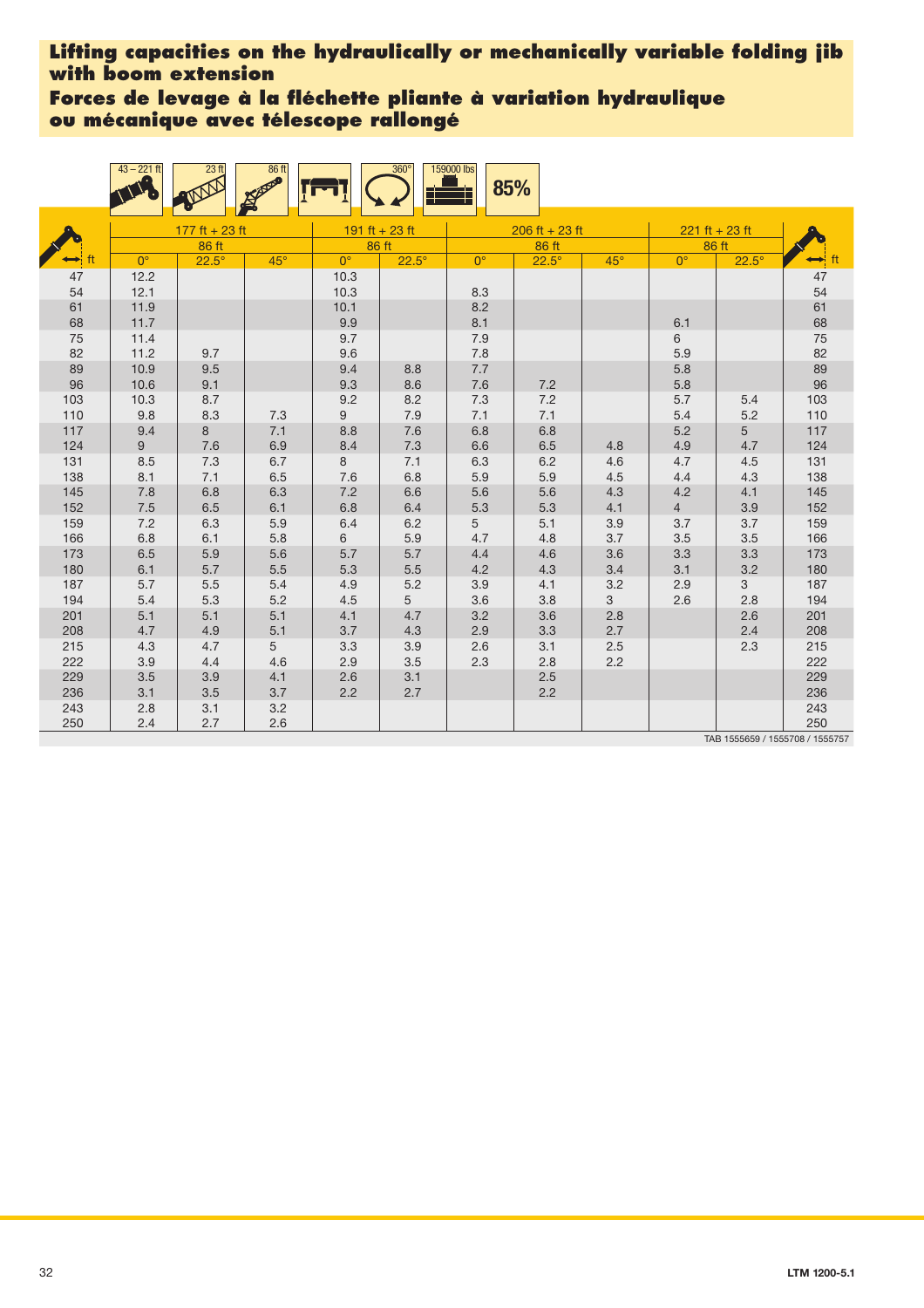#### **Lifting heights Hauteurs de levage**

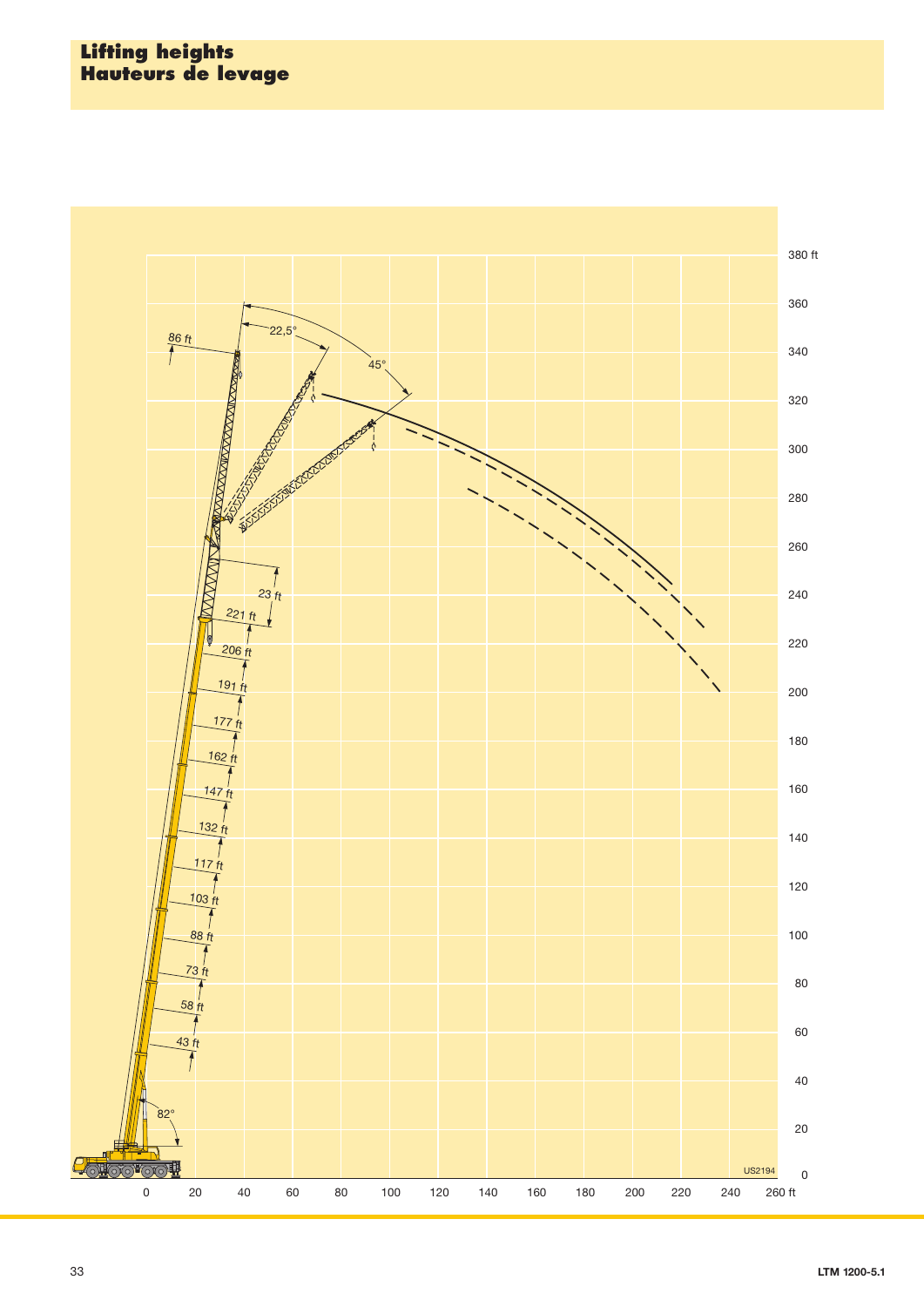**Forces de levage à la fléchette pliante à variation hydraulique ou mécanique avec télescope rallongé**

|            | $43 - 221$ ft |                        | 23 <sub>ft</sub> |              | 95 ft              |            |              | 360 <sup>°</sup> |                       | 159000 lbs   | 85%            |            |                                                                                                                                                                                                                                                                                                                                                                                                                                                                                                                                                                                                                                |            |            |            |                       |            |            |
|------------|---------------|------------------------|------------------|--------------|--------------------|------------|--------------|------------------|-----------------------|--------------|----------------|------------|--------------------------------------------------------------------------------------------------------------------------------------------------------------------------------------------------------------------------------------------------------------------------------------------------------------------------------------------------------------------------------------------------------------------------------------------------------------------------------------------------------------------------------------------------------------------------------------------------------------------------------|------------|------------|------------|-----------------------|------------|------------|
|            |               | $43$ ft + 23 ft        |                  |              | $88 ft + 23 ft$    |            |              | 103 ft + 23 ft   |                       |              | 132 ft + 23 ft |            | $147$ ft + 23 ft<br>162 ft + 23 ft<br>95 ft<br>95 ft<br>$22.5^\circ$<br>$45^\circ$<br>$0^{\circ}$<br>$22.5^\circ$<br>$0^{\circ}$<br>$45^\circ$<br>12.8<br>11.9<br>11.9<br>12.8<br>12.8<br>11.8<br>12.7<br>11.7<br>12.6<br>11.6<br>12.2<br>11.4<br>11.9<br>11.1<br>9.6<br>9.4<br>11.4<br>9.3<br>10.8<br>9.2<br>10.9<br>8.9<br>10.5<br>8.7<br>10.3<br>8.5<br>10.1<br>8.3<br>7.3<br>7.1<br>9.6<br>$\overline{7}$<br>9.7<br>8.1<br>8<br>9.1<br>7.7<br>6.9<br>7.6<br>6.8<br>9.1<br>8.7<br>7.4<br>6.6<br>8.6<br>7.3<br>6.6<br>$\overline{7}$<br>6.4<br>8.3<br>8.2<br>$\overline{7}$<br>6.3<br>6.2<br>7.8<br>6.7<br>7.8<br>6.7<br>6.1 |            |            |            |                       |            |            |
|            |               | 95 ft                  |                  |              | 95 ft              |            |              | 95 ft            |                       |              | 95 ft          |            |                                                                                                                                                                                                                                                                                                                                                                                                                                                                                                                                                                                                                                |            |            |            |                       |            |            |
|            | $0^{\circ}$   | $22.5^\circ$           | $45^\circ$       | $0^{\circ}$  | $22.5^\circ$       | $45^\circ$ | $0^{\circ}$  | $22.5^\circ$     | $45^\circ$            | $0^{\circ}$  | $22.5^\circ$   | $45^\circ$ |                                                                                                                                                                                                                                                                                                                                                                                                                                                                                                                                                                                                                                |            |            |            |                       |            | ft         |
| 20<br>24   | 18.2<br>18.3  |                        |                  |              |                    |            |              |                  |                       |              |                |            |                                                                                                                                                                                                                                                                                                                                                                                                                                                                                                                                                                                                                                |            |            |            |                       |            | 20<br>24   |
| 28<br>32   | 18.3<br>18.3  |                        |                  | 16.4<br>16.5 |                    |            | 14.7         |                  |                       |              |                |            |                                                                                                                                                                                                                                                                                                                                                                                                                                                                                                                                                                                                                                |            |            |            |                       |            | 28<br>32   |
| 36<br>40   | 18.1<br>17.8  |                        |                  | 16.5<br>16.5 |                    |            | 14.7<br>14.7 |                  |                       | 13.6<br>13.6 |                |            |                                                                                                                                                                                                                                                                                                                                                                                                                                                                                                                                                                                                                                |            |            |            |                       |            | 36<br>40   |
| 47<br>54   | 17.1<br>15.9  | 12.5                   |                  | 16.4<br>16   |                    |            | 14.7<br>14.6 |                  |                       | 13.6<br>13.6 |                |            |                                                                                                                                                                                                                                                                                                                                                                                                                                                                                                                                                                                                                                |            |            |            |                       |            | 47<br>54   |
| 61<br>68   | 14.7<br>13.4  | 12.3<br>11.6           |                  | 15.5<br>14.7 | 12<br>11.8         |            | 14<br>13.4   | 10.7             |                       | 13.5<br>13.2 |                |            |                                                                                                                                                                                                                                                                                                                                                                                                                                                                                                                                                                                                                                |            |            |            |                       |            | 61<br>68   |
| 75<br>82   | 12.2<br>11.1  | 10.9<br>10.1           | 8.5              | 13.8<br>13   | 11.3<br>10.8       |            | 12.6<br>11.7 | 10.4<br>9.8      |                       | 12.7<br>12.2 | 10.2<br>9.9    |            |                                                                                                                                                                                                                                                                                                                                                                                                                                                                                                                                                                                                                                |            |            |            |                       |            | 75<br>82   |
| 89<br>96   | 10.2<br>9.3   | 9.4<br>8.7             | 8.3<br>8         | 12.2<br>11.4 | 10.2<br>9.7        | 8.3<br>8.2 | 10.8<br>10.1 | 9.2<br>8.6       | 7.7                   | 11.5<br>10.9 | 9.4<br>8.9     |            |                                                                                                                                                                                                                                                                                                                                                                                                                                                                                                                                                                                                                                |            |            |            |                       |            | 89<br>96   |
| 103<br>110 | 8.6<br>7.9    | 8.1<br>7.5             | 7.7<br>7.3       | 10.6<br>9.9  | 9.1<br>8.6         | 8<br>7.8   | 9.5<br>8.8   | 8.2<br>7.7       | 7.4<br>$\overline{7}$ | 10.2<br>9.6  | 8.4<br>8       | 7.4<br>7.2 |                                                                                                                                                                                                                                                                                                                                                                                                                                                                                                                                                                                                                                |            |            |            |                       |            | 103<br>110 |
| 117<br>124 | 7.3<br>6.8    | $7\overline{ }$<br>6.6 | 6.8<br>6.4       | 9.3<br>8.7   | 8.1<br>7.7         | 7.5<br>7.1 | 8.3<br>7.8   | 7.3<br>6.9       | 6.7<br>6.4            | 9.1<br>8.5   | 7.6<br>7.3     | 6.9<br>6.6 |                                                                                                                                                                                                                                                                                                                                                                                                                                                                                                                                                                                                                                |            |            |            |                       |            | 117<br>124 |
| 131<br>138 | 6.3<br>5.9    | 6.1<br>5.8             | 6.1              | 8.1<br>7.7   | 7.3<br>$7^{\circ}$ | 6.8<br>6.6 | 7.3<br>6.9   | 6.5<br>6.2       | 6.1<br>5.9            | 8<br>7.6     | 6.9<br>6.6     | 6.3<br>6.1 |                                                                                                                                                                                                                                                                                                                                                                                                                                                                                                                                                                                                                                |            |            |            |                       |            | 131<br>138 |
| 145<br>152 | 5.5           |                        |                  | 7.3<br>6.9   | 6.7<br>6.3         | 6.4<br>6.1 | 6.5<br>6.1   | 5.9<br>5.6       | 5.6<br>5.4            | 7.2<br>6.9   | 6.4<br>6.1     | 5.9<br>5.7 | 7.4<br>7.1                                                                                                                                                                                                                                                                                                                                                                                                                                                                                                                                                                                                                     | 6.4<br>6.2 | 6<br>5.7   | 7.5<br>7.2 | 6.5<br>6.2            | 5.9<br>5.8 | 145<br>152 |
| 159<br>166 |               |                        |                  | 6.5<br>6.2   | 6.1<br>5.8         | 6<br>5.8   | 5.8<br>5.5   | 5.4<br>5.1       | 5.2<br>5.1            | 6.5<br>6.2   | 5.8<br>5.6     | 5.5<br>5.3 | 6.8<br>6.4                                                                                                                                                                                                                                                                                                                                                                                                                                                                                                                                                                                                                     | 6<br>5.7   | 5.5<br>5.4 | 6.8<br>6.5 | 6<br>5.8              | 5.6<br>5.4 | 159<br>166 |
| 173<br>180 |               |                        |                  | 5.9<br>5.6   | 5.6<br>5.4         | 5.7        | 5.2<br>4.9   | 4.9<br>4.7       | 4.9<br>4.8            | 5.9<br>5.6   | 5.4<br>5.2     | 5.2<br>5   | 6.1<br>5.8                                                                                                                                                                                                                                                                                                                                                                                                                                                                                                                                                                                                                     | 5.5<br>5.3 | 5.2<br>5.1 | 6.2<br>6   | 5.5<br>5.3            | 5.3<br>5.1 | 173<br>180 |
| 187<br>194 |               |                        |                  | 5.3<br>5.2   | 5.3                |            | 4.7<br>4.4   | 4.5<br>4.4       | 4.7                   | 5.4<br>5.1   | 5<br>4.8       | 4.9<br>4.8 | 5.6<br>5.4                                                                                                                                                                                                                                                                                                                                                                                                                                                                                                                                                                                                                     | 5.1<br>4.9 | 5<br>4.8   | 5.7<br>5.5 | 5.2<br>5              | 5<br>4.9   | 187<br>194 |
| 201<br>208 |               |                        |                  |              |                    |            | 4.3<br>4.1   | 4.2              |                       | 4.9<br>4.7   | 4.6<br>4.5     | 4.7<br>4.6 | 5.1<br>4.9                                                                                                                                                                                                                                                                                                                                                                                                                                                                                                                                                                                                                     | 4.8<br>4.6 | 4.7<br>4.7 | 5.3<br>5.1 | 4.9<br>4.7            | 4.8<br>4.7 | 201<br>208 |
| 215<br>222 |               |                        |                  |              |                    |            |              |                  |                       | 4.5<br>4.3   | 4.4<br>4.2     | 4.6        | 4.7<br>4.5                                                                                                                                                                                                                                                                                                                                                                                                                                                                                                                                                                                                                     | 4.5<br>4.3 | 4.6<br>4.6 | 4.9<br>4.7 | 4.6<br>4.4            | 4.6<br>4.6 | 215<br>222 |
| 229<br>236 |               |                        |                  |              |                    |            |              |                  |                       | 4.2          | 4.2            |            | 4.4<br>4.2                                                                                                                                                                                                                                                                                                                                                                                                                                                                                                                                                                                                                     | 4.3<br>4.2 | 4.6        | 4.5<br>4.2 | 4.3<br>4.2            | 4.5<br>4.4 | 229<br>236 |
| 243<br>250 |               |                        |                  |              |                    |            |              |                  |                       |              |                |            | $\overline{4}$                                                                                                                                                                                                                                                                                                                                                                                                                                                                                                                                                                                                                 |            |            | 3.9<br>3.6 | $\overline{4}$<br>3.8 | 4.2        | 243<br>250 |

TAB 1555666 / 1555715 / 1555764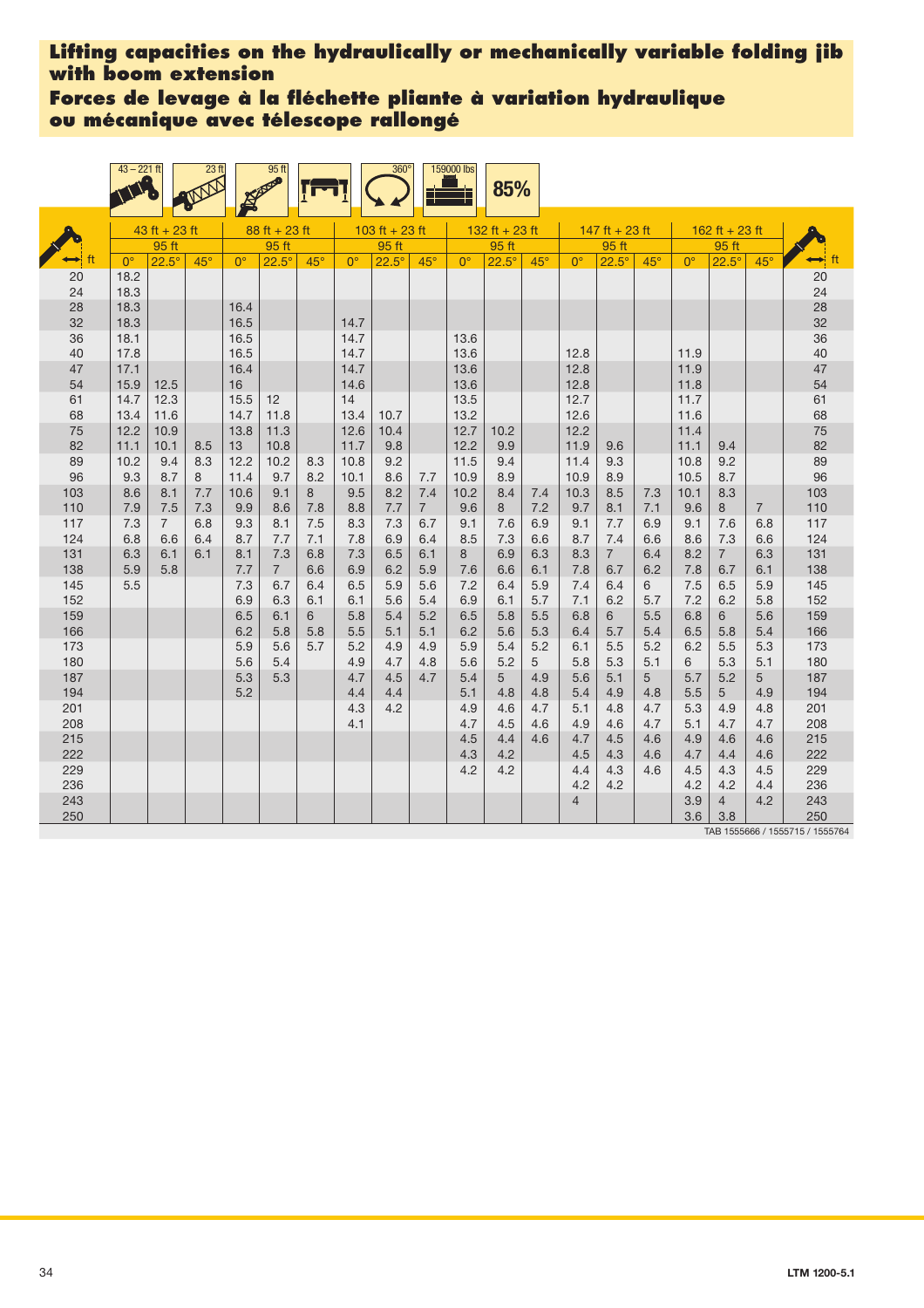**Forces de levage à la fléchette pliante à variation hydraulique ou mécanique avec télescope rallongé**

|            | $43 - 221$ ft | 23 <sub>ft</sub> | 95 <sub>ft</sub> |             | $360^\circ$    | 159000 lbs<br>85% |                |                  |                |                                 |                      |
|------------|---------------|------------------|------------------|-------------|----------------|-------------------|----------------|------------------|----------------|---------------------------------|----------------------|
|            |               | $177$ ft + 23 ft |                  |             | 191 ft + 23 ft |                   |                | $206$ ft + 23 ft |                | $221ft + 23ft$                  |                      |
|            |               | 95 ft            |                  |             | 95 ft          |                   |                | 95 ft            |                | 95 ft                           |                      |
| ft         | $0^{\circ}$   | $22.5^\circ$     | $45^\circ$       | $0^{\circ}$ | $22.5^\circ$   | $45^\circ$        | $0^{\circ}$    | $22.5^\circ$     | $45^\circ$     | $0^{\circ}$                     | $\leftrightarrow$ ft |
| 47         | 10.6          |                  |                  |             |                |                   |                |                  |                |                                 | 47                   |
| 54         | 10.6          |                  |                  | 9           |                |                   | 7.3            |                  |                |                                 | 54                   |
| 61         | 10.4          |                  |                  | 8.9         |                |                   | 7.3            |                  |                |                                 | 61                   |
| 68         | 10.3          |                  |                  | 8.8         |                |                   | 7.2            |                  |                |                                 | 68                   |
| 75         | 10.1          |                  |                  | 8.6         |                |                   | 7.1            |                  |                |                                 | 75                   |
| 82         | 9.9           |                  |                  | 8.5         |                |                   | $\overline{7}$ |                  |                |                                 | 82                   |
| 89         | 9.8           | 8.7              |                  | 8.4         |                |                   | 6.9            |                  |                | 4.8                             | 89                   |
| 96         | 9.6           | 8.4              |                  | 8.3         | 7.9            |                   | 6.8            |                  |                | 4.7                             | 96                   |
| 103        | 9.5           | 8.1              |                  | 8.2         | 7.7            |                   | 6.6            | 5.4              |                | 4.6                             | 103                  |
| 110        | 9.2           | 7.8              |                  | 8.1         | 7.4            |                   | 6.5            | 5.2              |                | 4.5                             | 110                  |
| 117        | 8.8           | 7.4              | 6.6              | 8           | 7.1            | 6.2               | 6.3<br>6.1     | 5<br>4.7         |                | 4.5                             | 117                  |
| 124<br>131 | 8.5<br>8.1    | 7.1              | 6.5<br>6.3       | 7.8         | 6.8<br>6.6     | 6.1               | 5.9            | 4.5              | 4.3            | 4.4                             | 124                  |
| 138        | 7.7           | 6.9<br>6.6       | 6                | 7.5<br>7.2  | 6.4            | 5.9               | 5.6            | 4.3              | 4.2            | 4.3<br>4.1                      | 131<br>138           |
| 145        | 7.3           | 6.4              | 5.9              | 6.9         | 6.1            | 5.7               | 5.4            | $\overline{4}$   | $\overline{4}$ | 3.9                             | 145                  |
| 152        | 7.1           | 6.1              | 5.7              | 6.5         | $6\phantom{1}$ | 5.5               | 5.1            | 3.8              | 3.9            | 3.7                             | 152                  |
| 159        | 6.8           | 5.9              | 5.5              | 6.2         | 5.8            | 5.4               | 4.8            | 3.6              | 3.7            | 3.5                             | 159                  |
| 166        | 6.5           | 5.7              | 5.4              | 5.9         | 5.6            | 5.3               | 4.5            | 3.4              | 3.6            | 3.3                             | 166                  |
| 173        | 6.2           | 5.5              | 5.2              | 5.5         | 5.4            | 5.1               | 4.3            | 3.3              | 3.4            | 3.1                             | 173                  |
| 180        | 5.9           | 5.3              | 5.1              | 5.2         | 5.2            | 5                 | $\overline{4}$ | 3.1              | 3.2            | 2.9                             | 180                  |
| 187        | 5.6           | 5.2              | 5                | 4.9         | 5              | 4.9               | 3.7            | 2.9              | 3.1            | 2.7                             | 187                  |
| 194        | 5.3           | 5                | 4.9              | 4.5         | 4.8            | 4.8               | 3.5            | 2.7              | 2.9            | 2.5                             | 194                  |
| 201        | 5             | 4.8              | 4.7              | 4.1         | 4.6            | 4.6               | 3.2            | 2.5              | 2.7            |                                 | 201                  |
| 208        | 4.7           | 4.7              | 4.7              | 3.7         | 4.3            | 4.5               | 2.9            | 2.4              | 2.6            |                                 | 208                  |
| 215        | 4.3           | 4.6              | 4.6              | 3.4         | $\overline{4}$ | 4.3               | 2.6            |                  | 2.4            |                                 | 215                  |
| 222        | 3.9           | 4.4              | 4.5              | 3           | 3.6            | $\overline{4}$    | 2.3            |                  | 2.2            |                                 | 222                  |
| 229        | 3.6           | 4.1              | 4.3              | 2.7         | 3.3            | 3.6               |                |                  |                |                                 | 229                  |
| 236        | 3.2           | 3.7              | 3.9              | 2.4         | 2.9            | 3.2               |                |                  |                |                                 | 236                  |
| 243        | 2.9           | 3.3              | 3.4              |             | 2.5            | 2.8               |                |                  |                |                                 | 243                  |
| 250        | 2.5           | 2.9              | 3                |             |                |                   |                |                  |                |                                 | 250                  |
| 257        |               | 2.6              |                  |             |                |                   |                |                  |                | TAR 1555666 / 1555715 / 155576/ | 257                  |

TAB 1555666 / 1555715 / 1555764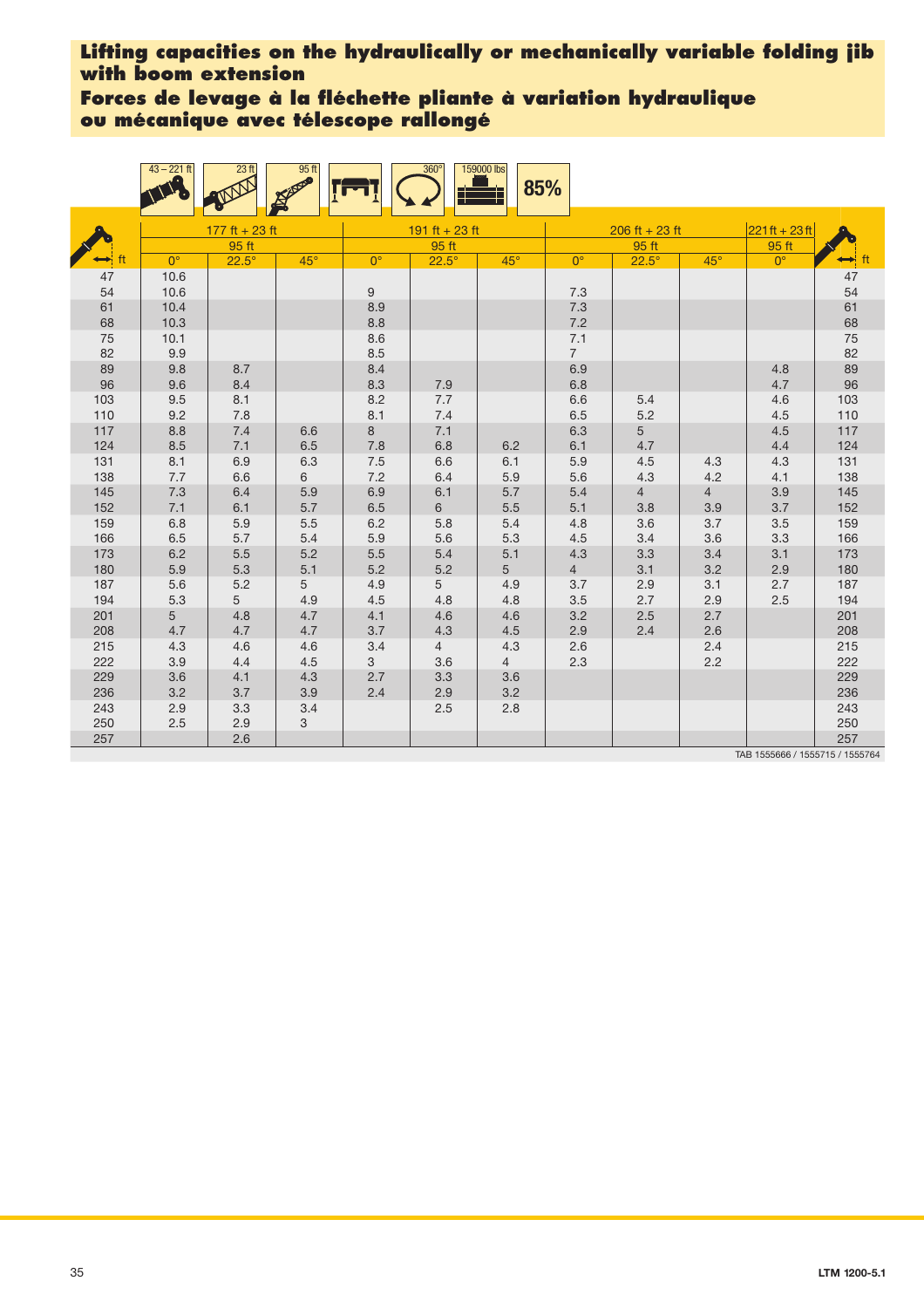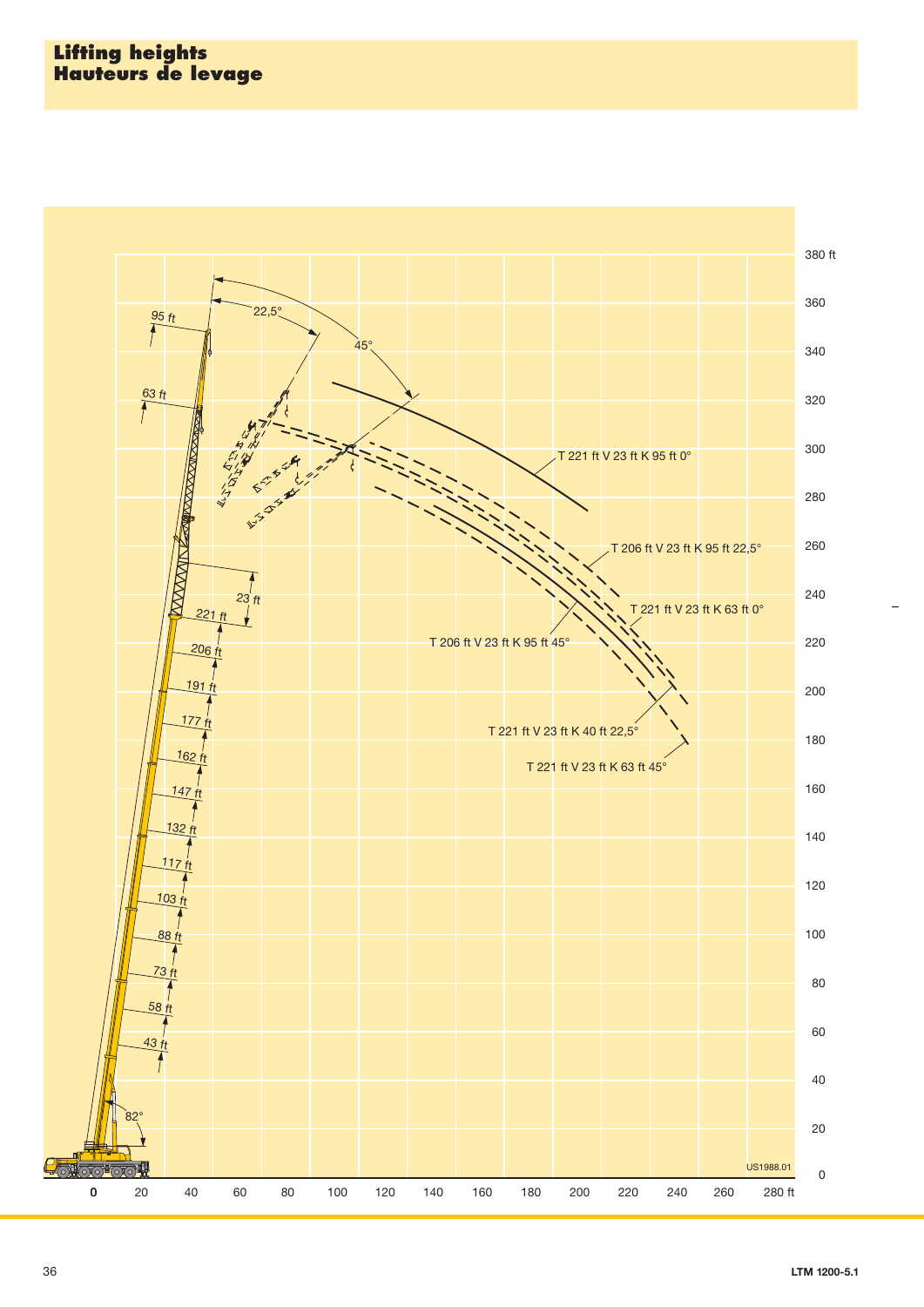

 $R_1 =$  All-wheel steering  $\cdot$  Direction toutes roues

| Dimensions $\cdot$<br><b>Encombrement mm</b> |        |        |       |       |        |        |       |            |            |              |              |
|----------------------------------------------|--------|--------|-------|-------|--------|--------|-------|------------|------------|--------------|--------------|
|                                              |        |        | B     | C     |        | E      |       |            |            |              |              |
|                                              |        | $6" *$ |       |       |        |        |       |            |            |              |              |
| 16.00 R 25                                   | 13'1'' | 12'8'' | 9'10" | 8'4'' | 12'4'' | 10'6"  | 6'9'' | $17^\circ$ | $14^\circ$ | $20^{\circ}$ | $16^{\circ}$ |
| 20.5 R 25                                    | 13'1'' | 12'8'' | 10'2" | 8'5'' | 12'4"  | 10'6'' | 6'9'' | 17°        | $14^\circ$ | $20^{\circ}$ | $16^{\circ}$ |
| * lowered · abaissé                          |        |        |       |       |        |        |       |            |            |              |              |

37 **LTM 1200-**LTM 1200-5.1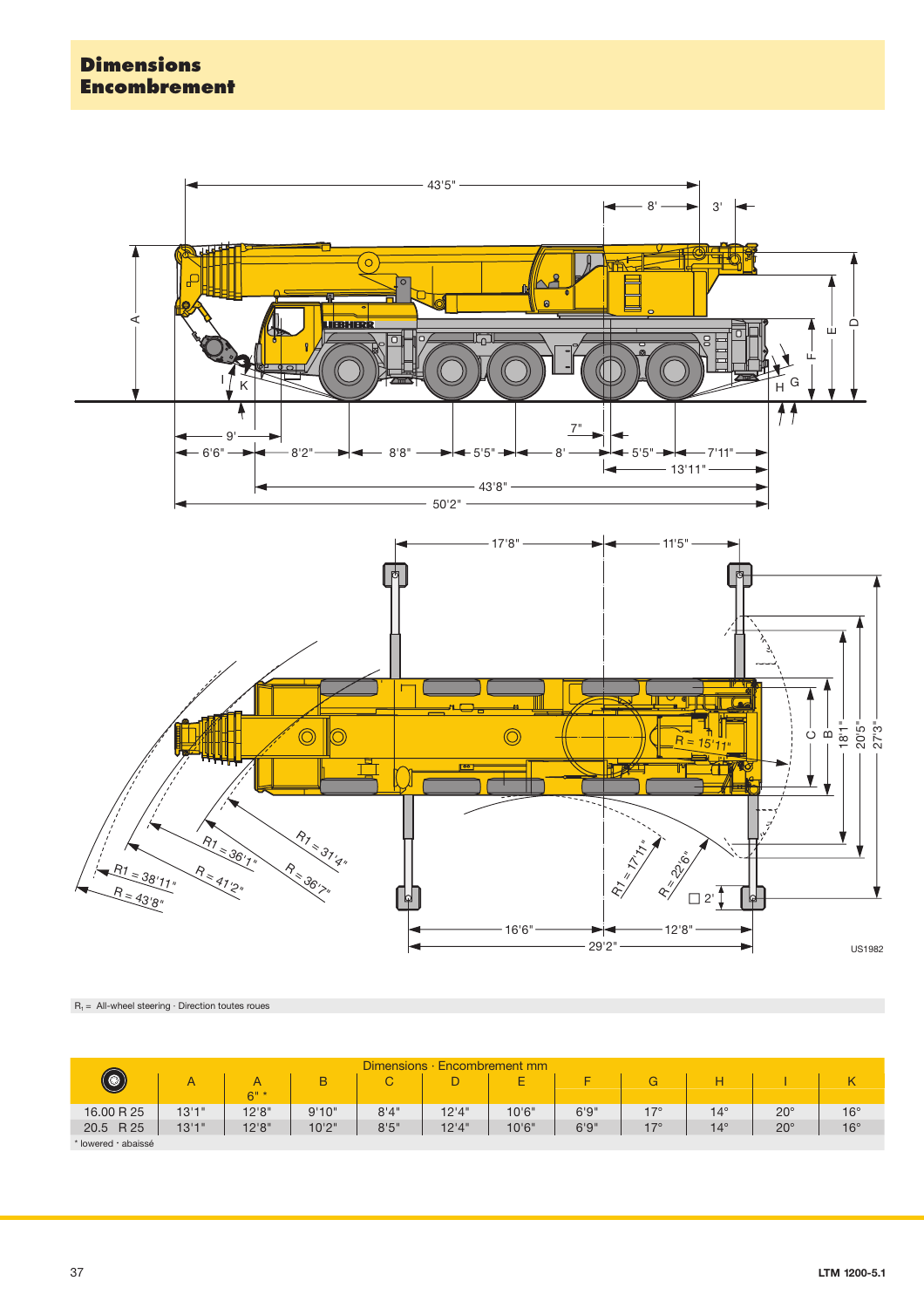| <b>Weights</b> |
|----------------|
| <b>Poids</b>   |

| Е                            |       |       |       |              |       |                                     |
|------------------------------|-------|-------|-------|--------------|-------|-------------------------------------|
| <b>Axle</b><br><b>Essieu</b> |       |       | 3     | $\mathbf{A}$ | b     | Total weight lbs<br>Poids total lbs |
| Ibs                          | 26400 | 26400 | 26400 | 26400        | 26400 | 132000                              |



| Load (kips)           | No. of sheaves | No. of lines | <b>Weight lbs</b> |
|-----------------------|----------------|--------------|-------------------|
| Forces de levage kips | <b>Poulies</b> | <b>Brins</b> | Poids lbs         |
| 332.9                 |                | 16           | 4409              |
| 315.3                 |                | 15           | 3306              |
| 238                   | э              |              | 2866              |
| 156.5                 |                |              | 2292              |
| 69                    |                | 3            | 1851              |
| 23.1                  |                |              | 1102              |

## **Working speeds Vitesses**

|            | $\mathbf{F}$ |      |      |      |      |      |       |      |      |                         |       |       |                     |      |                |      |
|------------|--------------|------|------|------|------|------|-------|------|------|-------------------------|-------|-------|---------------------|------|----------------|------|
| $\bigcirc$ |              |      |      |      | 4    | 5    | 6     |      | 8    | 9                       | 10    |       | 12                  | R 1  | R <sub>2</sub> |      |
| 16.00 R 25 |              | 3,54 | 4,54 | 5,84 | 7,52 | 9,51 | 12,24 |      |      | $16,10$   20,63   26,60 | 34,18 | 43,37 | 49,71               | 3,79 | 4,91           | 43 % |
| 20.5 R 25  | (mph)<br>£.  | ,55  | ,99  | 2,55 | 3,29 | 4,16 | 5,34  | 7,02 | 9,01 | 11,62                   |       |       | $14,85$ 18,89 24,23 | 1,68 | 2,11           | 55 % |



| <b>Drive</b><br><b>Mécanismes</b> | infinitely variable<br>en continu                                                                       | Rope diameter / Rope length<br>Diamètre du câble / Longueur du câble | Max. single line pull<br>Effort au brin maxi. |  |  |  |  |  |
|-----------------------------------|---------------------------------------------------------------------------------------------------------|----------------------------------------------------------------------|-----------------------------------------------|--|--|--|--|--|
| $\mathbb{E}$                      | ft/min single line<br>$0 - 427$<br>ft/min au brin simple                                                | $0.8" / 920$ ft                                                      | 23605 lbs                                     |  |  |  |  |  |
| $\mathbb{Z}$                      | ft/min single line<br>$0 - 427$<br>ft/min au brin simple                                                | $0.8" / 920$ ft                                                      | 23605 lbs                                     |  |  |  |  |  |
| $360^\circ$                       | $0 - 1.3$ rpm                                                                                           |                                                                      |                                               |  |  |  |  |  |
|                                   | approx. 50 seconds to reach 82° boom angle<br>env. 50 s jusqu'à 82°                                     |                                                                      |                                               |  |  |  |  |  |
|                                   | approx. 580 seconds for boom extension from 43 ft - 236 ft<br>env. 580 s pour passer de 43 ft $-236$ ft |                                                                      |                                               |  |  |  |  |  |
|                                   |                                                                                                         |                                                                      |                                               |  |  |  |  |  |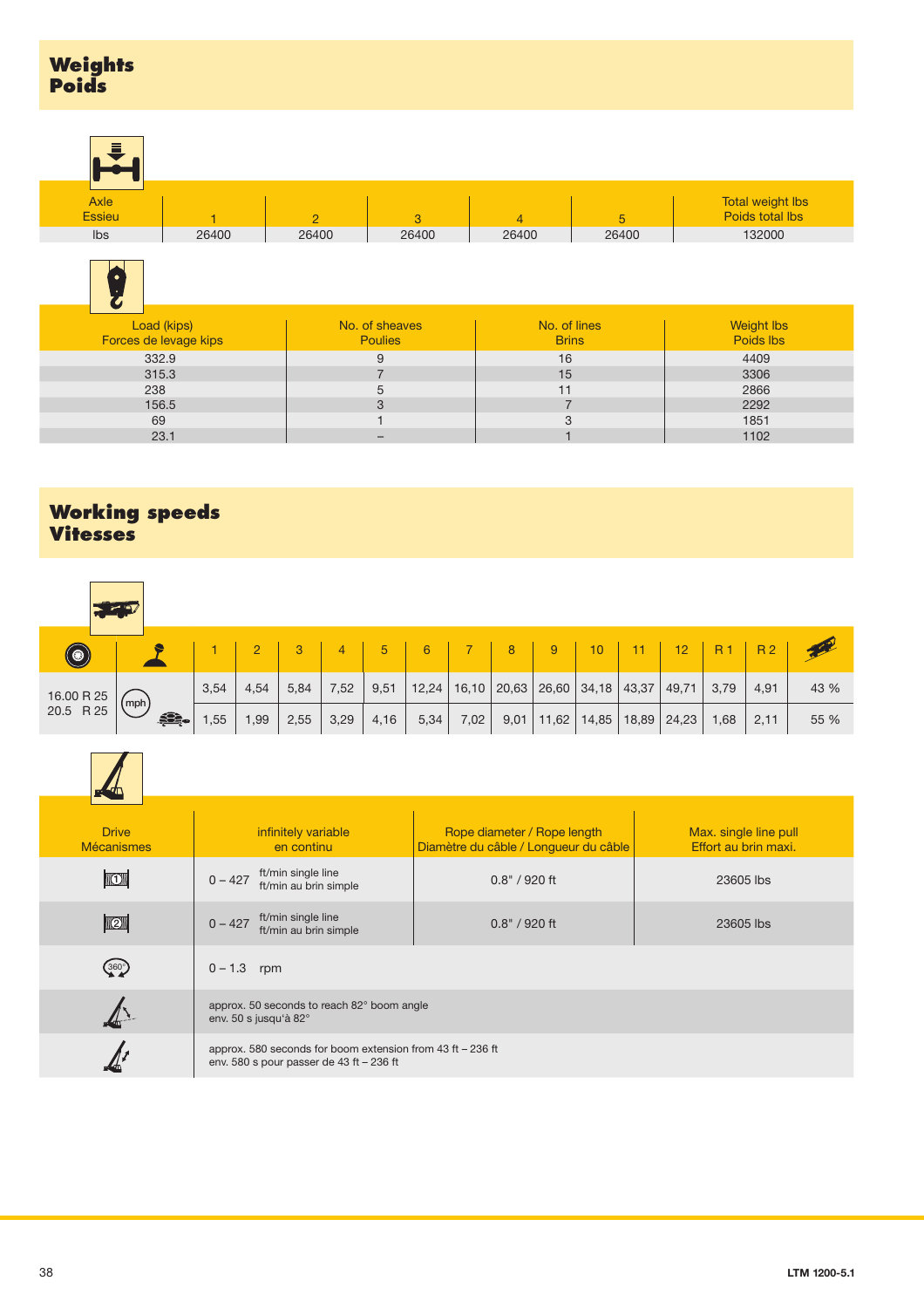## **Equipment Equipement**

## **Crane carrier**

| <b>Frame</b>             | Self-manufactured, weight-optimized and<br>torsion resistant box-type design of high-<br>tensile structural steel.                                                                                                                                                                                                                                                                                   |
|--------------------------|------------------------------------------------------------------------------------------------------------------------------------------------------------------------------------------------------------------------------------------------------------------------------------------------------------------------------------------------------------------------------------------------------|
| <b>Outriggers</b>        | 4-point supporting system, hydraulically<br>telescopable into horizontal and vertical<br>direction. Automatic levelling of crane.<br>Electronic inclination indicator.                                                                                                                                                                                                                               |
| <b>Engine</b>            | 6-cylinder Diesel, make Liebherr, type<br>D846 A7, watercooled, output 370 kW<br>(503 h.p.) at 1900 min <sup>-1</sup> , max. torque 1635 lbs-ft<br>at 1200 - 1500 min <sup>-1</sup> . Exhaust emissions acc.<br>to 97/68/EG stage 3 and EPA/CARB Tier 3.<br>Fuel reservoir: 129 gallons.                                                                                                             |
| <b>Transmission</b>      | ZF 12-speed gear box with automatic control<br>system AS-TRONIC. ZF-intarder fitted directly<br>to the gear. Two-stage transfer case with<br>lockable transfer differential.                                                                                                                                                                                                                         |
| <b>Axles</b>             | Welded design, made of high-tensile fine grai-<br>ned steel. All axles steerable. Axles 2, 4 and 5<br>are planetary axles with differential locks.                                                                                                                                                                                                                                                   |
| <b>Suspension</b>        | All axles are mounted on hydropneumatic<br>suspension - "Niveaumatik suspension" and<br>are lockable hydraulically.                                                                                                                                                                                                                                                                                  |
| <b>Tyres</b>             | 10 tyres, size: 16.00 R 25.                                                                                                                                                                                                                                                                                                                                                                          |
| <b>Steering</b>          | ZF-servocom power steering, dual circuit system<br>with hydraulic servo system and auxiliary pump<br>system, driven by the axle. At road<br>displacement, axles 3, 4 and 5 electrohy-<br>draulically speed-dependent and from 18.6 mph,<br>axles 3 and 4 are fixed to straight displacement.<br>From 37.3 mph, axle 5 is fixed straight. Steering<br>according to EG directive 70/311 EWG.           |
| <b>Brakes</b>            | Service brake: all-wheel servo-air brake,<br>all axles are equipped with disc brakes, dual<br>circuit.<br>Parking brake: Spring brake actuator, acting<br>on the wheels of the 2 <sup>nd</sup> and 5 <sup>th</sup> axle.<br>Sustained-action brakes: Engine brake as<br>exhaust retarder with Liebherr additional<br>brake system ZBS. Intarder on gear.<br>Brakes acc. to EG directives 71/320 EWG. |
| Driver's cab             | Spacious, steel made, corrosion resistant<br>cab, cataphoretic dip-primed, on resilient<br>suspension with hydraulic shock absorbers,<br>sound and heat absorbing internal panelling<br>acc. to EG directive, safety glazing, operating<br>and control instruments, comfortably<br>equipped.                                                                                                         |
| <b>Electrical system</b> | Modern data bus technique, 24 Volt DC,<br>2 batteries of 170 Ah each, lighting acc. to<br>traffic regulations.                                                                                                                                                                                                                                                                                       |

## **Crane superstructure**

| <b>Frame</b>             | Self-manufactured, weight-optimized and<br>torsion resistant welded design of high-<br>tensile structural steel; linked by a triple-row<br>roller slewing rim to the carrier for continuous<br>rotation.                                                                                                        |
|--------------------------|-----------------------------------------------------------------------------------------------------------------------------------------------------------------------------------------------------------------------------------------------------------------------------------------------------------------|
| <b>Crane engine</b>      | 4-cylinder Diesel, make Liebherr, type<br>D934S A6, watercooled, output 145 kW<br>(197 h.p.) at 1800 min <sup>-1</sup> , max. torque 677 lbs-ft<br>at 1100 min <sup>-1</sup> - 1500 min <sup>-1</sup> . Exhaust emissions<br>acc. to 97/68/EG stage 3 and EPA/CARB<br>Tier 3. Fuel reservoir: 66 gallons.       |
| <b>Crane drive</b>       | Diesel-hydraulic, with 5 axial piston variable<br>displacement pumps, with servo-control<br>and capacity control, 1 double gear pump.<br>Compact hydraulic drive flanged to the Diesel<br>engine. Drive assembly completely enclosed<br>for noise abatment.                                                     |
| Control                  | Electronic control by the LICCON computer<br>system (PLC control), 2 selfcentering hand<br>control levers (joy-stick type), with winch and<br>slewing gear signal devices. Infinitely variable<br>crane motions.                                                                                                |
| Hoist gear               | Axial piston variable displacement motor,<br>Liebherr hoist drum with integrated planetary<br>gear and spring-loaded static brake.<br>Actuation by closed regulated oil circuit.                                                                                                                                |
| Luffing gear             | 1 differential ram with nonreturn valve.                                                                                                                                                                                                                                                                        |
| Slewing gear             | Axial piston fixed displacement motor,<br>planetary gear, spring-loaded static brake.                                                                                                                                                                                                                           |
| Crane cab                | All-steel construction, entirely galvanized,<br>powder coated, with safety glazing, operating<br>and control instruments, comfortably<br>equipped, cab tiltable backwards.                                                                                                                                      |
| <b>Safety devices</b>    | LICCON safe load indicator, test system,<br>hoist limit switch, safety valves to prevent<br>pipe and hose ruptures.                                                                                                                                                                                             |
| <b>Telescopic boom</b>   | Buckling and torsion resistant design of<br>high-tensile structural steel, oviform boom<br>profile, 1 base section and 6 telescopic<br>sections. All telescopic sections hydraulically<br>extendable independent of one another.<br>Rapid-cycle telescoping system "Telematik".<br>Boom length: 43 ft - 236 ft. |
| Counterweight            | 159000 lbs                                                                                                                                                                                                                                                                                                      |
| <b>Electrical system</b> | Modern data bus technique, 24 Volt DC, 2<br>batteries of 170 Ah each.                                                                                                                                                                                                                                           |

# **Additional equipment**

| Swing-away jib                      | 40 ft $-$ 118 ft long, mountable to the<br>telescopic boom at 0°, 22,5° or 45°,<br>integrated erection jib of 18 ft.<br>Hydraulic ram for operating the swing-away<br>jib from $0^{\circ}$ – 45 $^{\circ}$ (option). |
|-------------------------------------|----------------------------------------------------------------------------------------------------------------------------------------------------------------------------------------------------------------------|
| <b>Telescopic</b><br>boom extension | 23 ft long lattice section, thus 23 ft higher<br>pining point for swing-away jib.                                                                                                                                    |
| $2nd$ hoist gear                    | For two-hook operation or for operation with<br>swing-away jib if the hoist rope shall remain<br>reeved.                                                                                                             |
| <b>Tyres</b>                        | 10 tyres, size 20.5 R 25.                                                                                                                                                                                            |
| Drive 10 x 8                        | Additional drive of the 1 <sup>st</sup> axle.                                                                                                                                                                        |

**Other items of equipment available on request.**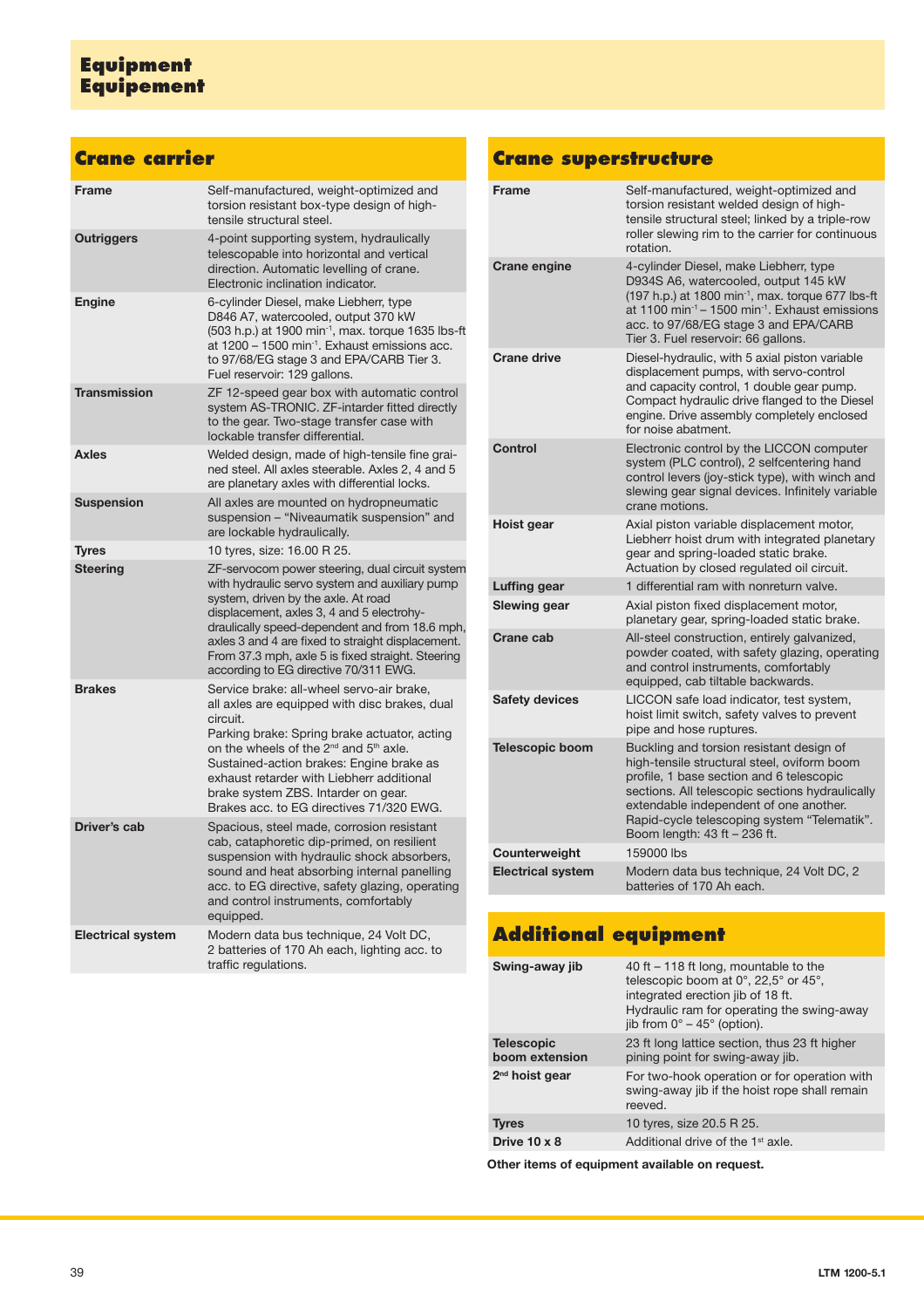## **Châssis porteur**

| Cadre                      | Construction en caisse résistante à la torsion<br>et optimisée en poids réalisée par Liebherr<br>en acier de construction à grain fin très rigide.                                                                                                                                                                                                                                                                                                                              |
|----------------------------|---------------------------------------------------------------------------------------------------------------------------------------------------------------------------------------------------------------------------------------------------------------------------------------------------------------------------------------------------------------------------------------------------------------------------------------------------------------------------------|
| Calage                     | Dispositif de calage horizontal et vertical en<br>4 points, entièrement déployable hydrauli-<br>quement. Nivellement automatique du cala-<br>ge. Indicateurs électroniques d'inclinaison.                                                                                                                                                                                                                                                                                       |
| <b>Moteur</b>              | Moteur diesel, 6 cylindres, fabriqué par Liebherr,<br>de type D846 A7, à refroidissement par eau, de<br>370 kW (503 ch) à 1900 min-1, couple max.<br>1635 lbs-ft à 1200 - 1500 min <sup>-1</sup> .<br>Emissions des gaz d'échappement conformes aux<br>directives 97/68/EG partie 3 et EPA/CARB Tier 3.<br>Capacité du réservoir à carburant: 129 gallons.                                                                                                                      |
| Boîte de vitesse           | Boîte de vitesses ZF à 12 rapports, mécanisme<br>automatisé à commande AS-TRONIC.<br>Ralentisseur hydrodynamique ZF directement<br>accouplé à la boîte. Boîte de transfert à<br>2 étages avec blocage de différentiel.                                                                                                                                                                                                                                                          |
| <b>Essieux</b>             | Construction soudée en acier haute résistance à<br>grains fins pour l'ensemble des 5 essieux. Tous<br>les essieux sont directeurs. Essieux 2, 4 et 5<br>planétaires avec blocage du différentiel.                                                                                                                                                                                                                                                                               |
| <b>Suspension</b>          | Suspension hydropneumatique «Niveauma-<br>tik» - sur tous les essieux. Chaque essieu<br>peut être bloqué hydrauliquement.                                                                                                                                                                                                                                                                                                                                                       |
| <b>Pneumatiques</b>        | 10 pneus de taille: 16.00 R 25.                                                                                                                                                                                                                                                                                                                                                                                                                                                 |
| <b>Direction</b>           | Direction hydraulique ZF Servocom, à 2 circuits,<br>assistée hydrauliquement, avec pompe auxiliaire<br>entraînée par essieu. Lors de déplacements sur<br>route, les essieux 3, 4 et 5 sont dirigés électro-<br>hydrauliquement en fonction de la vitesse, et à<br>partir de 18.6 mph, les essieux 3 et 4 sont fixés<br>en marche rectiligne. A partir d'env. 37.3 mph,<br>l'essieu 5 est fixé en marche rectiligne. Direction<br>conforme aux directives européennes 70/311 CE. |
| <b>Freins</b>              | Freins de service: servofrein à air comprimé,<br>tous les essieux sont munis de freins à<br>disque, à 2 circuits.<br>Frein à main: ressort accumulé agissant sur les<br>roues des essieux 2 à 5.<br>Freins continus: frein moteur par clapet sur<br>échappement avec système de ralentissement<br>Liebherr ZBS. Ralentisseur hydrodynamique<br>accouplé à la boîte de vitesses. Freins confor-<br>mes aux directives européennes 71/320 CE.                                     |
| Cabine du<br>conducteur    | Cabine spacieuse en tôle d'acier traitement<br>anti-corrosion par bain de cataphorèse, avec<br>suspension élastique et amortisseurs hydrau-<br>liques, revêtement intérieur avec isolation<br>phonique et thermique selon les directives<br>européennes, glaces de sécurité, appareils<br>de commande et de contrôle, équipement<br>confortable.                                                                                                                                |
| Installation<br>électrique | Technique moderne de transmission de don-<br>nées par BUS de données, courant continu<br>24 Volts, 2 batteries de 170 Ah chacune,<br>éclairage conforme au code de la route.                                                                                                                                                                                                                                                                                                    |

## **Partie tournante**

| Cadre | Construction soudée résistante à la torsion et<br>optimisée en poids réalisée par Liebherr en<br>acier de construction à grain fin très rigide.<br>Couronne d'orientation à rouleaux à 3 ran-<br>gées permettant une rotation illimitée sert de<br>pièce de liaison avec le châssis de la grue. |
|-------|-------------------------------------------------------------------------------------------------------------------------------------------------------------------------------------------------------------------------------------------------------------------------------------------------|
|       |                                                                                                                                                                                                                                                                                                 |

|  | <b>Moteur</b>                     | Moteur diesel Liebherr, 4 cylindres, de type<br>D934S A6, à refroidissement par eau, de<br>145 kW (197 ch) à 1800 min <sup>-1</sup> , couple<br>max. 677 lbs-ft à 1100 min <sup>-1</sup> - 1500 min <sup>-1</sup> .<br>Emissions des gaz d'échappement conformes<br>aux directives 97/68/EG partie 3 et EPA/CARB<br>Tier 3.<br>Capacité du réservoir à carburant: 66 gallons. |
|--|-----------------------------------|-------------------------------------------------------------------------------------------------------------------------------------------------------------------------------------------------------------------------------------------------------------------------------------------------------------------------------------------------------------------------------|
|  | <b>Entraînement</b><br>de la grue | Diesel hydraulique avec 5 pompes à débit<br>variable à pistons axiaux, servocommande et<br>régulation de la puissance, 1 double pompe<br>à engrenages. Entraînement hydraulique<br>compact, accouplé directement au moteur<br>Diesel, mécanisme d'entraînement total fermé<br>pour une bonne insonorisation.                                                                  |
|  | Commande                          | Commande électronique par l'ordinateur<br>LICCON (commande SPS). Deux leviers de<br>commande à 4 positions et à autocentrage,<br>avec capteur de rotation des treuils et du<br>mécanisme d'orientation. Commande des<br>mouvements progressive.                                                                                                                               |
|  | Mécanisme de<br>levage            | Moteur hydraulique à cylindrée variable, treuil<br>de marque Liebherr avec réducteur planétaire<br>à frein d'arrêt à lamelles intégrées, en circuit<br>hydraulique fermé.                                                                                                                                                                                                     |
|  | <b>Mécanisme</b><br>de relevage   | 1 vérin hydraulique différentiel avec clapets<br>anti-retour de sécurité.                                                                                                                                                                                                                                                                                                     |
|  | Dispositif de<br>rotation         | Moteur à cylindrée constante à pistons<br>axiaux, engrenage planétaire, frein d'arrêt<br>commandé par ressort.                                                                                                                                                                                                                                                                |
|  | Cabine du grutier                 | Construction en tôle d'acier entièrement zin-<br>guée avec peinture par poudrage et cuisson<br>au four, avec glaces de sécurité, appareils de<br>commande et de contrôle, équipement<br>confortable. Cabine inclinable vers l'arrière.                                                                                                                                        |
|  | <b>Dispositif de</b><br>sécurité  | Contrôleur de charge, «LICCON», système<br>test, limitation de la course pour le levage,<br>soupape de sûreté contre la rupture de tubes<br>et de tuyaux.                                                                                                                                                                                                                     |
|  | Flèche télescopique               | Flèche télescopique en acier à haute résis-<br>tance à grains fins, à profil ovale, 1 élément<br>de base et 6 éléments télescopiques. Tous<br>les éléments télescopables indépendamment<br>les uns des autres. Système de télescopage<br>séquentiel rapide, «Telematik». Longueur de<br>flèche: 43 ft - 236 ft.                                                               |
|  | <b>Contrepoids</b>                | 159000 lbs                                                                                                                                                                                                                                                                                                                                                                    |
|  | <b>Installation</b><br>électrique | Technique moderne de transmission de<br>données. Courant continu 24 Volts,<br>2 batteries de 170 Ah chacune.                                                                                                                                                                                                                                                                  |

## **Equipement supplémentaire**

| Fléchette pliante               | Longueur: $40$ ft $-118$ ft, montable sous un<br>angle de 0°, 22,5° ou 45°, fléchette de mon-<br>tage intégrée de 18 ft de long.<br>Vérin hydraulique pour le relevage de la<br>fléchette pliante de $0^\circ$ à 45 $^\circ$ (en option). |
|---------------------------------|-------------------------------------------------------------------------------------------------------------------------------------------------------------------------------------------------------------------------------------------|
| Rallonge flèche<br>télescopique | Elément en treillis de 23 ft, de cette manière<br>point d'articulation plus haute de 23 ft pour<br>la flèche pliante.                                                                                                                     |
| 2ème mécanisme<br>de levage     | Pour l'utilisation du deuxième crochet, ou bien<br>pour une utilisation avec fléchette pliante lors-<br>que le câble de levage principal rest mouflé.                                                                                     |
| <b>Pneumatiques</b>             | 10 pneus. Taille: 20.5 R 25.                                                                                                                                                                                                              |
| Entraînement 10 x 8             | Essieu 1 est entraîné additionnellement.                                                                                                                                                                                                  |

**Autres équipements supplémentaires sur demande.**